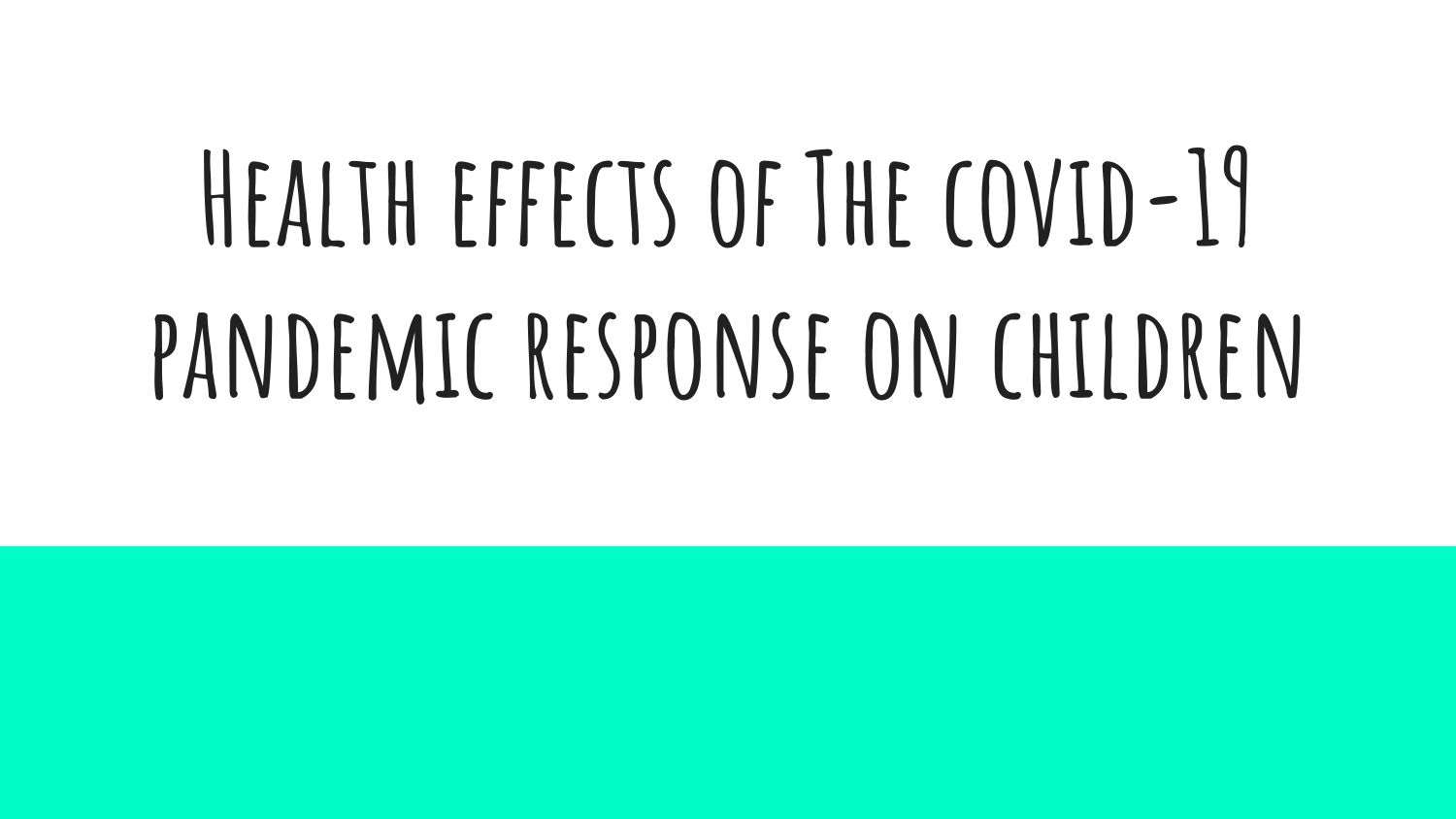Children are not the face of this pandemic. But they risk being among its biggest victims, as children's lives are nonetheless being changed in profound ways. All children, of all ages, and in all countries, are being affected, in particular by the socio-economic impacts and, in some cases, by mitigation measures that may inadvertently do more harm than good.

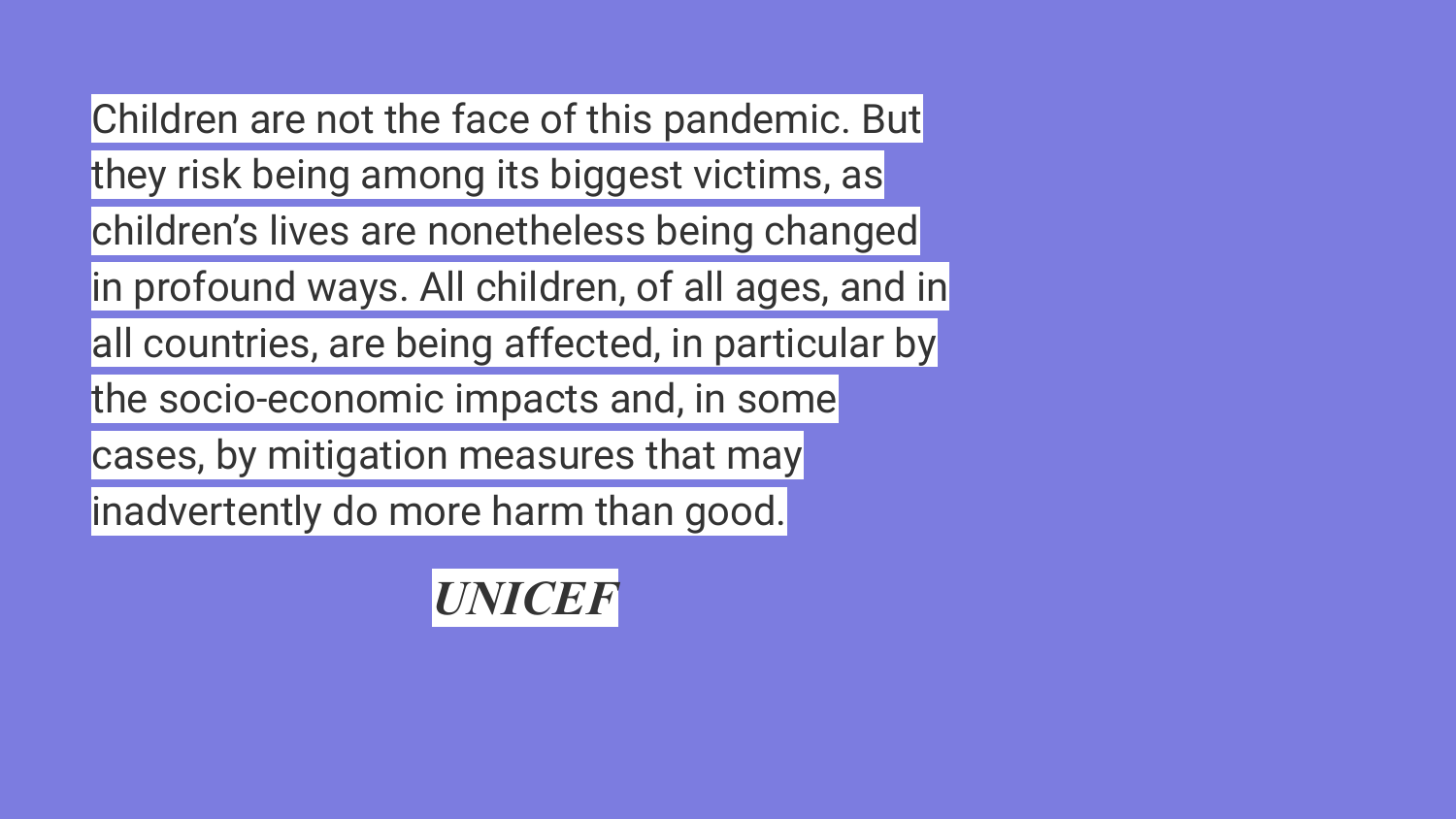### **What have pediatricians seen in our offices?**

- Kids DO get COVID
- Most have very mild symptoms
- Accumulating data show that the health impact from increased suicidality, weight gain, depression and anxiety will be orders of magnitude more than that of COVID in children.
- Most of these adverse child health impacts stem from school closures and families' economic hardship from lockdowns/business closures.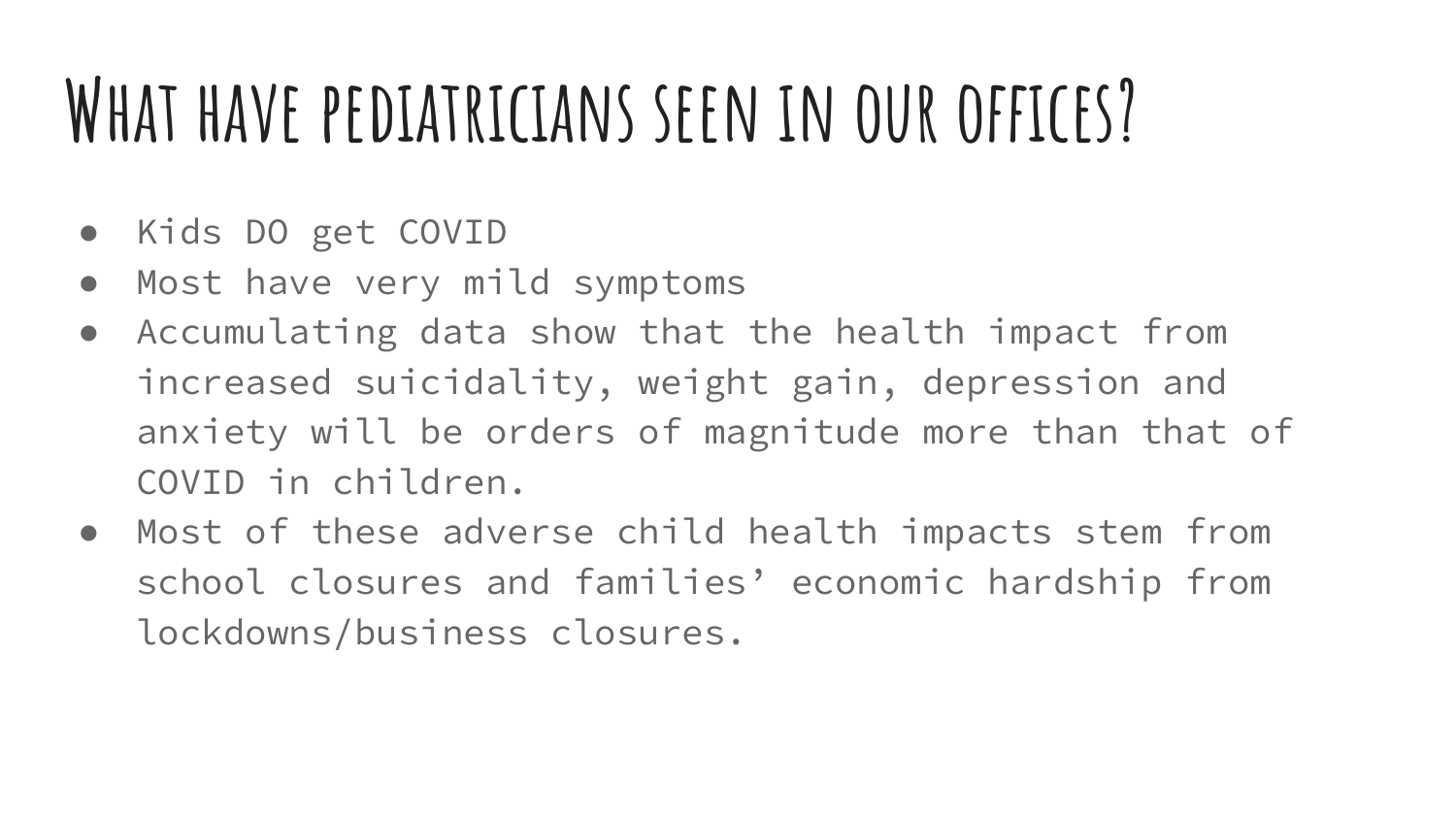**Childhood obesity, overweight and eating**  DISORDERS DURING **lockdowns/school closures**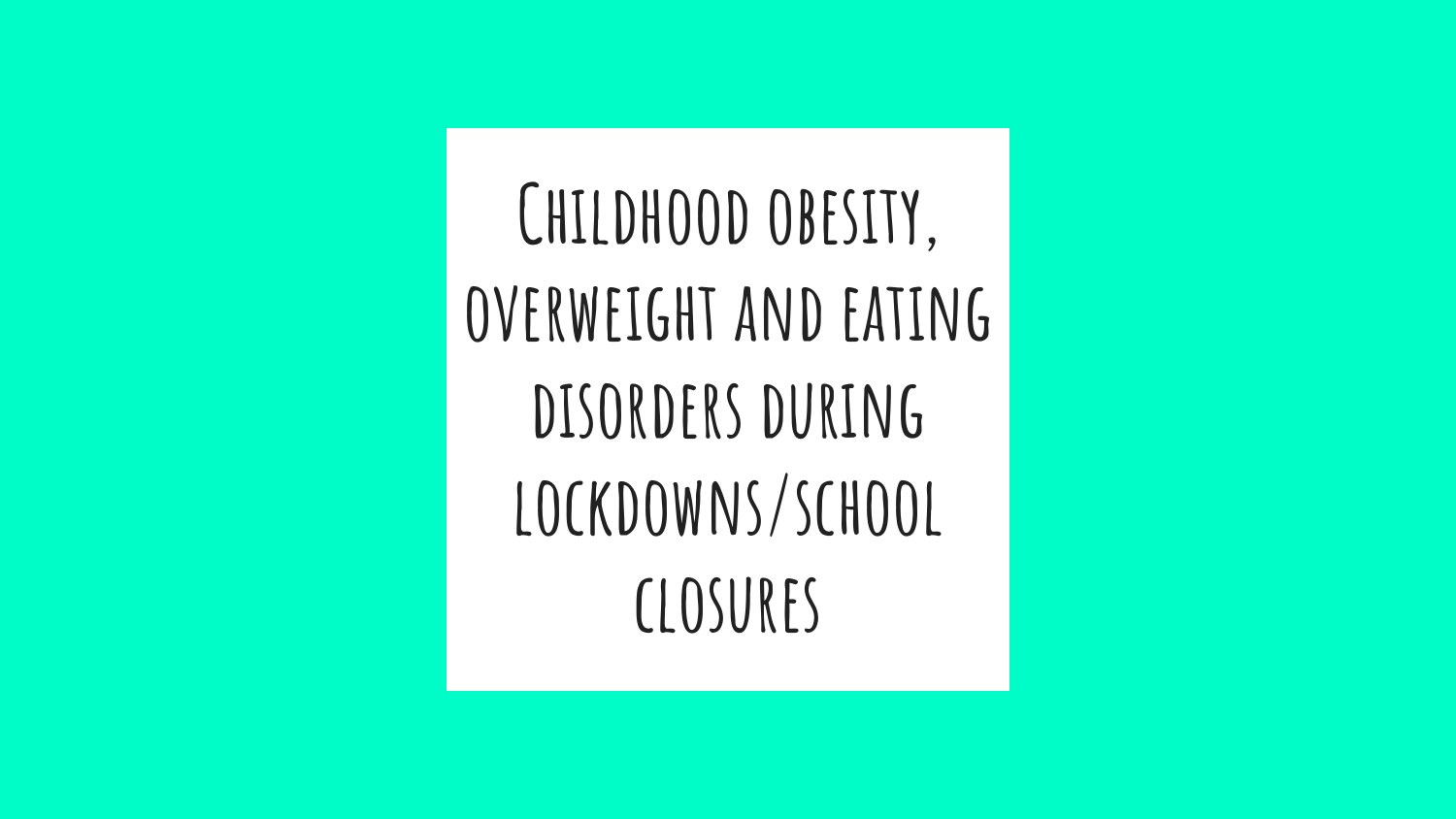

Figure 5. Trends in obesity prevalence among adults aged 20 and over (age adjusted) and youth aged 2-19 years: United States, 1999-2000 through 2015-2016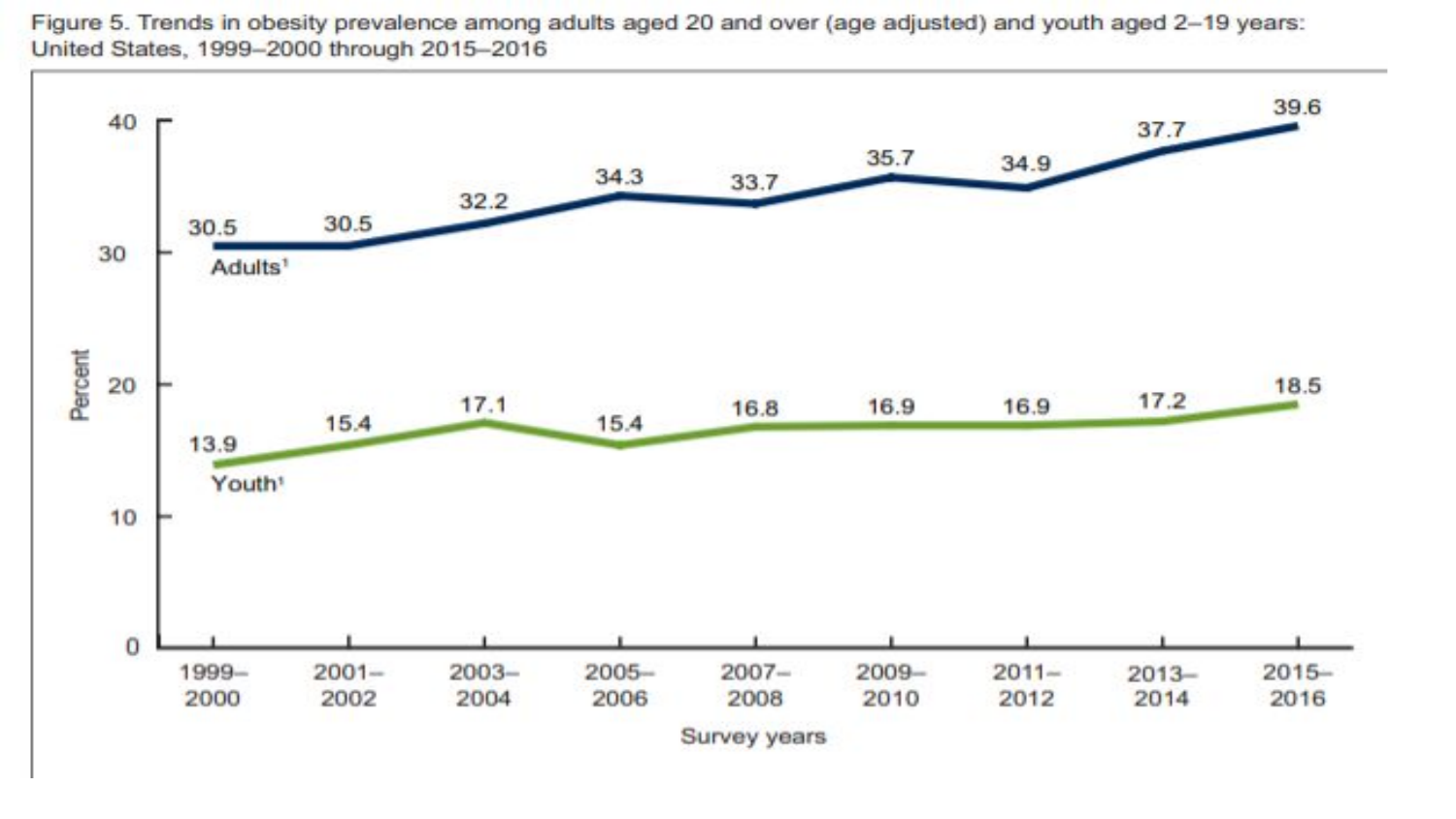### **Evidence from around the world**

- Italy: March and April 2020 compared to same months in 2019
- Children ate an extra meal per day and added 5 hours per day of screen time
- Physical activity decreased by more than 2 hrs/wk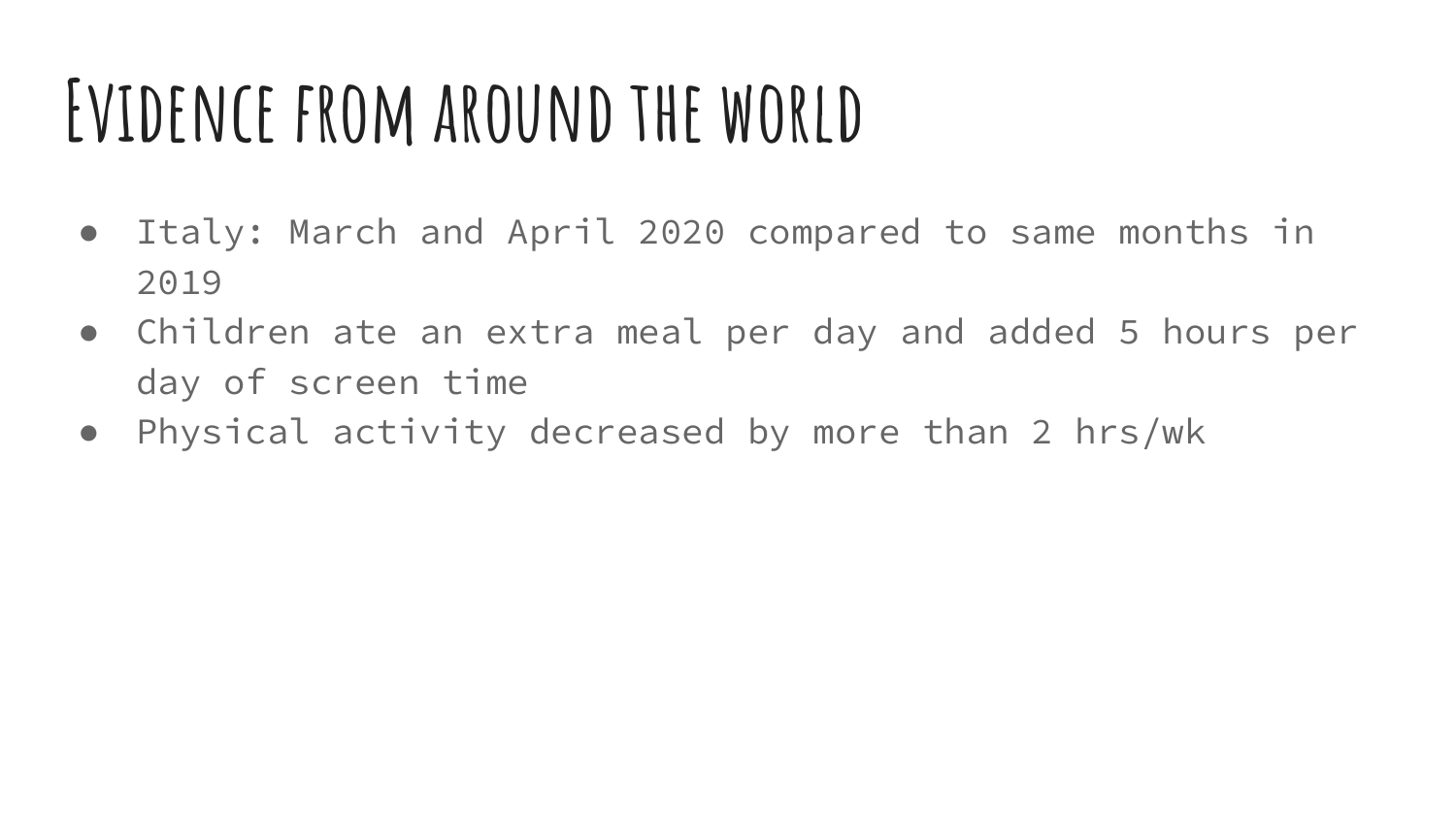### **United states**

"Overall, we've seen excessive weight gain during the pandemic. For some kids, that puts them suddenly into the range of overweight or obesity, and that can be quite detrimental to their health over the long term."

--Dr. Elizabeth Shepard, medical director of the pediatric weight clinic at Stanford Children's Health Center for Healthy Weight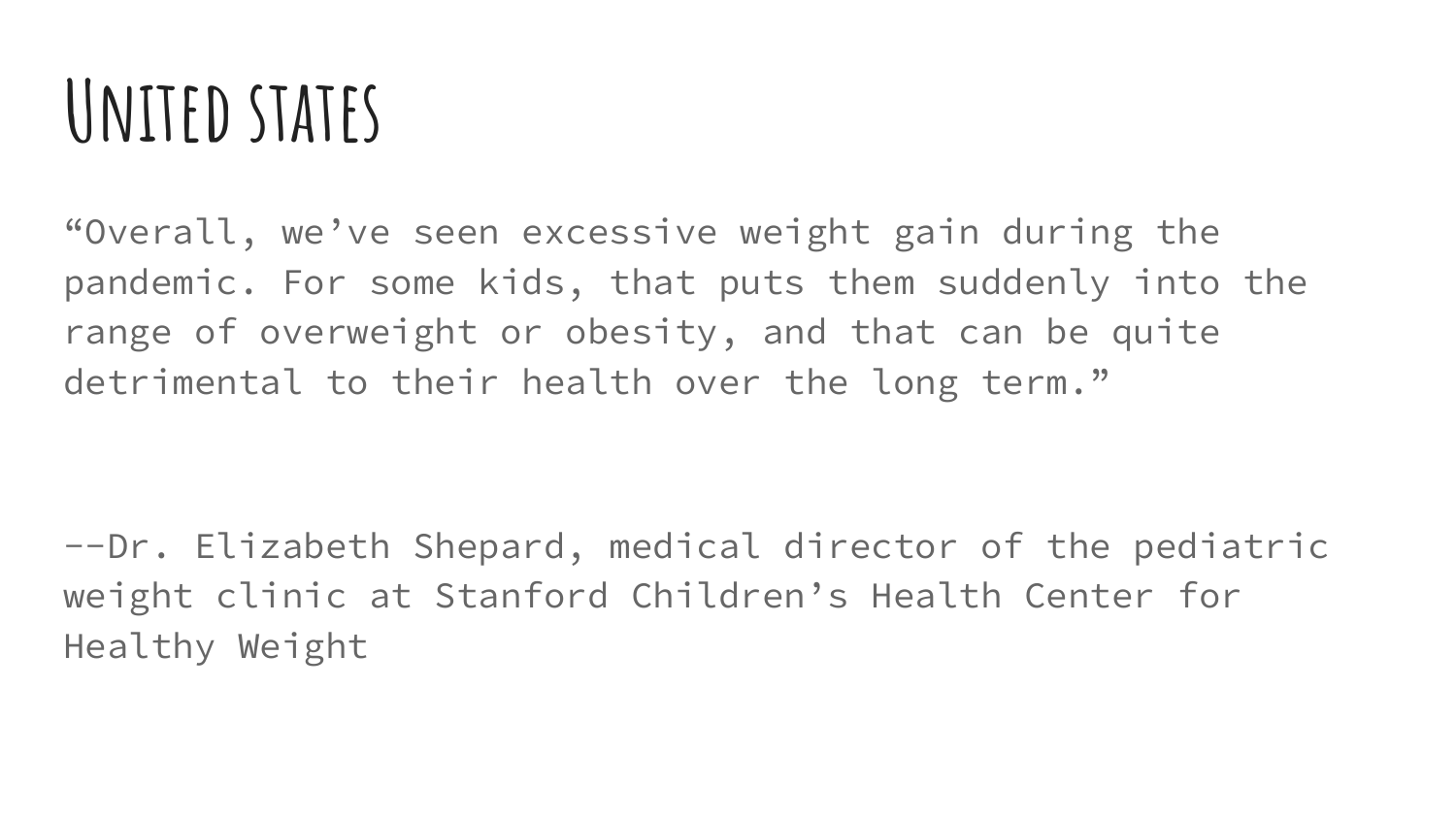

### Journal of Sport and Health Science

#### Volume 9, Issue 4, July 2020, Pages 302-312



Original article

Projecting the impact of the coronavirus disease-2019 pandemic on childhood obesity in the United States: A microsimulation model

 $D<sub>1</sub>$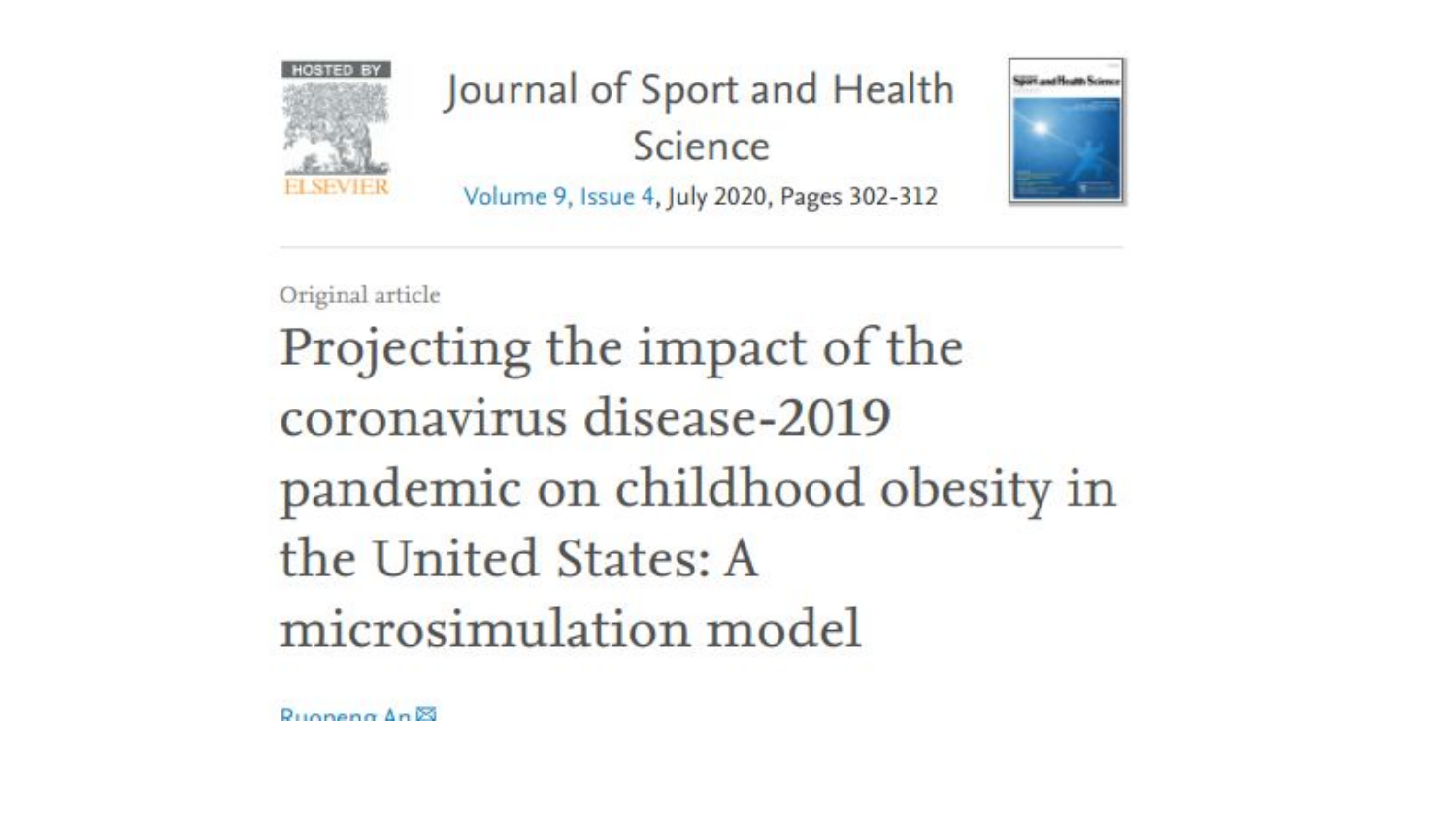### **Obesity modelling study**

"should schools remain closed till December 2020, an upsurge of 1.27 million new obesity cases among children will be recorded"

• Unfortunately, many schools have remained closed much past last December!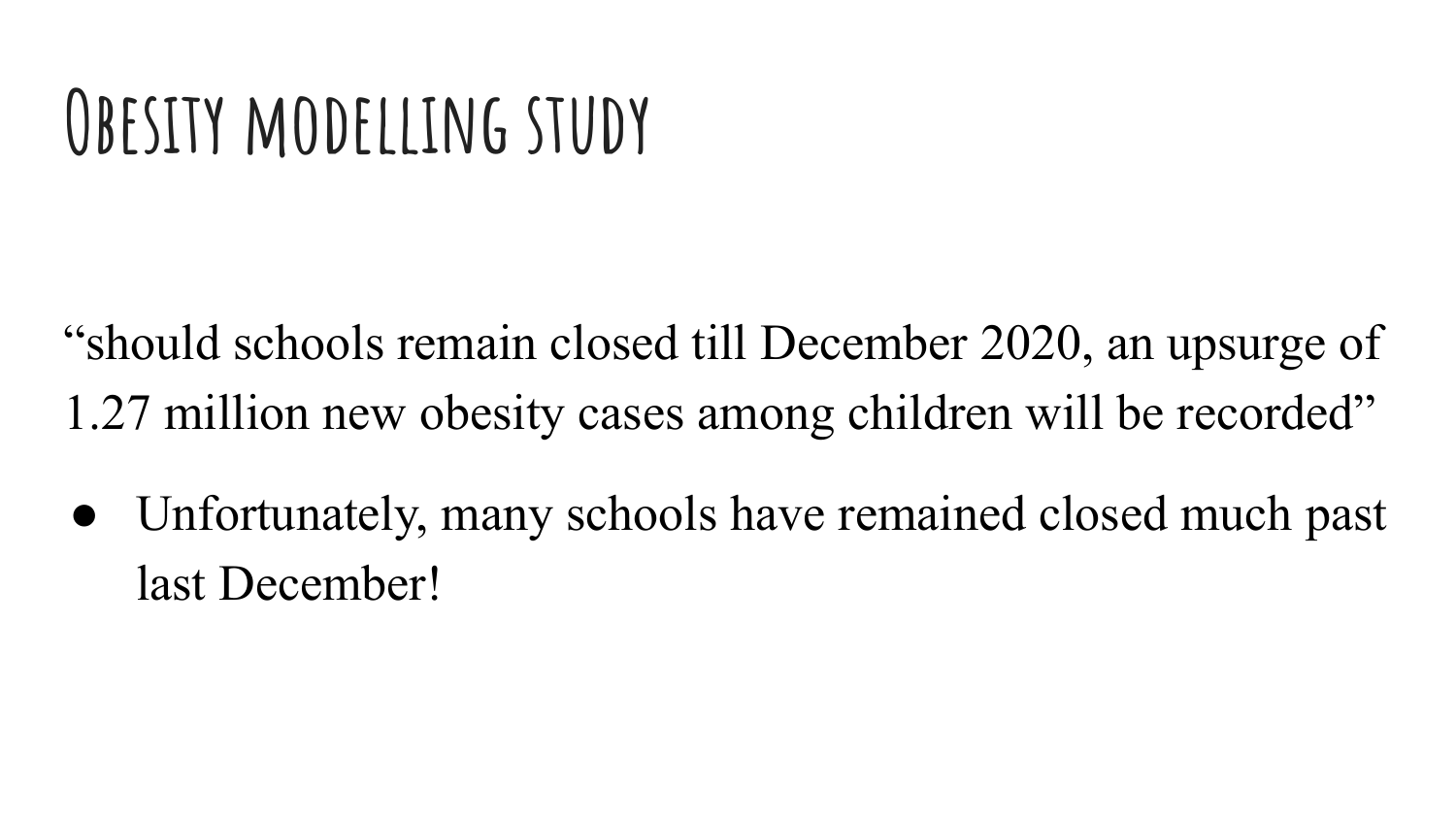

J Diabetes Metab Disord. 2020 Dec; 19(2): 2027-2030. Published online 2020 Nov 6. doi: 10.1007/s40200-020-00682-2 **PMCID: PMC76442** PMID: 331737

### COVID-19: a one-way ticket to a global childhood obesity crisis?

Sarah Cuschier<sup>201</sup> and Stephan Grech<sup>2</sup>

• Author information • Article notes • Copyright and License information Disclaimer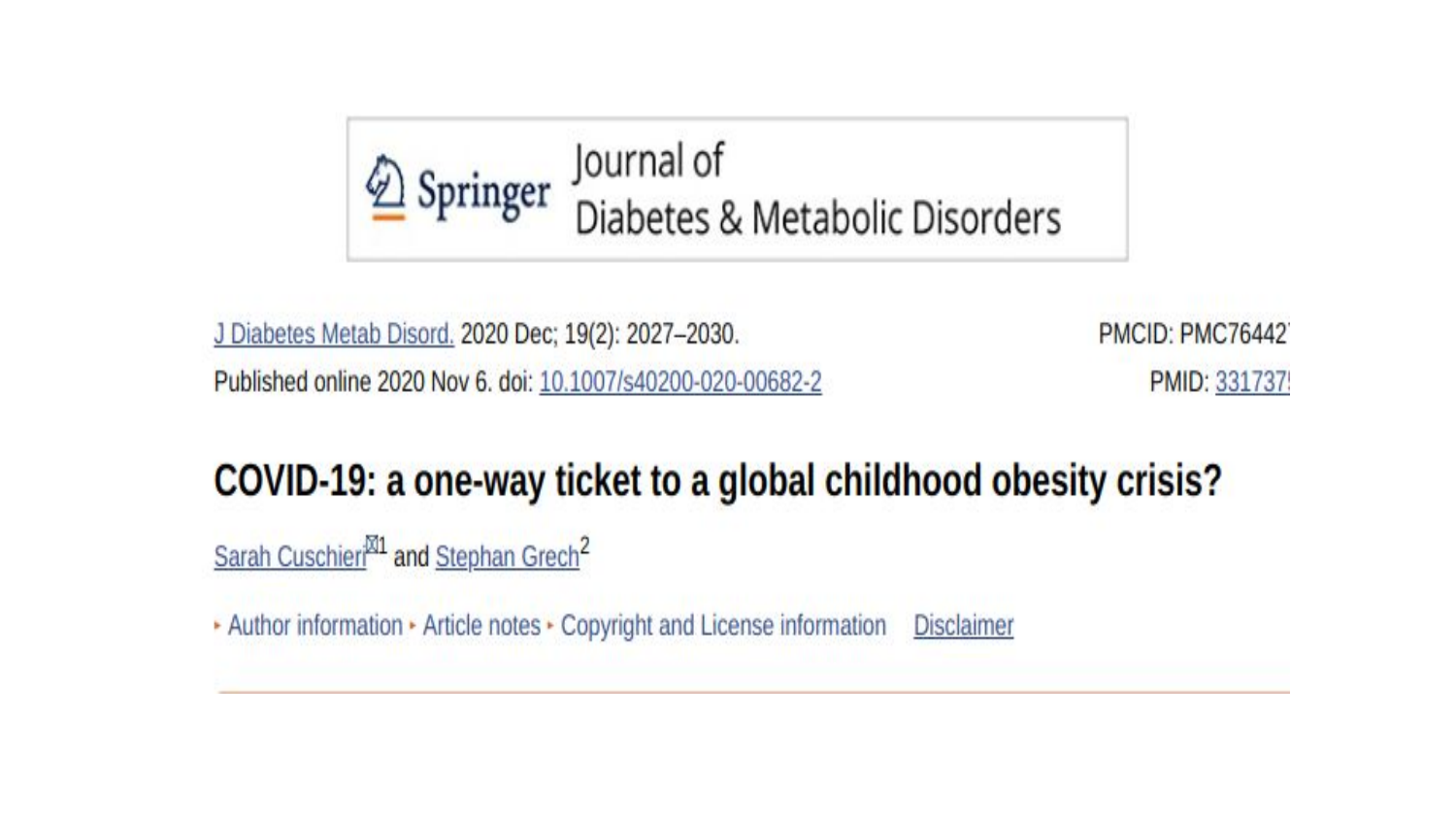### **From "one way ticket to child obesity crisis"**

● "Children residing in urban areas and/or within small apartments are faced with greater challenges due to limited space or opportunities for physical activity and hence they are more susceptible to weight gain."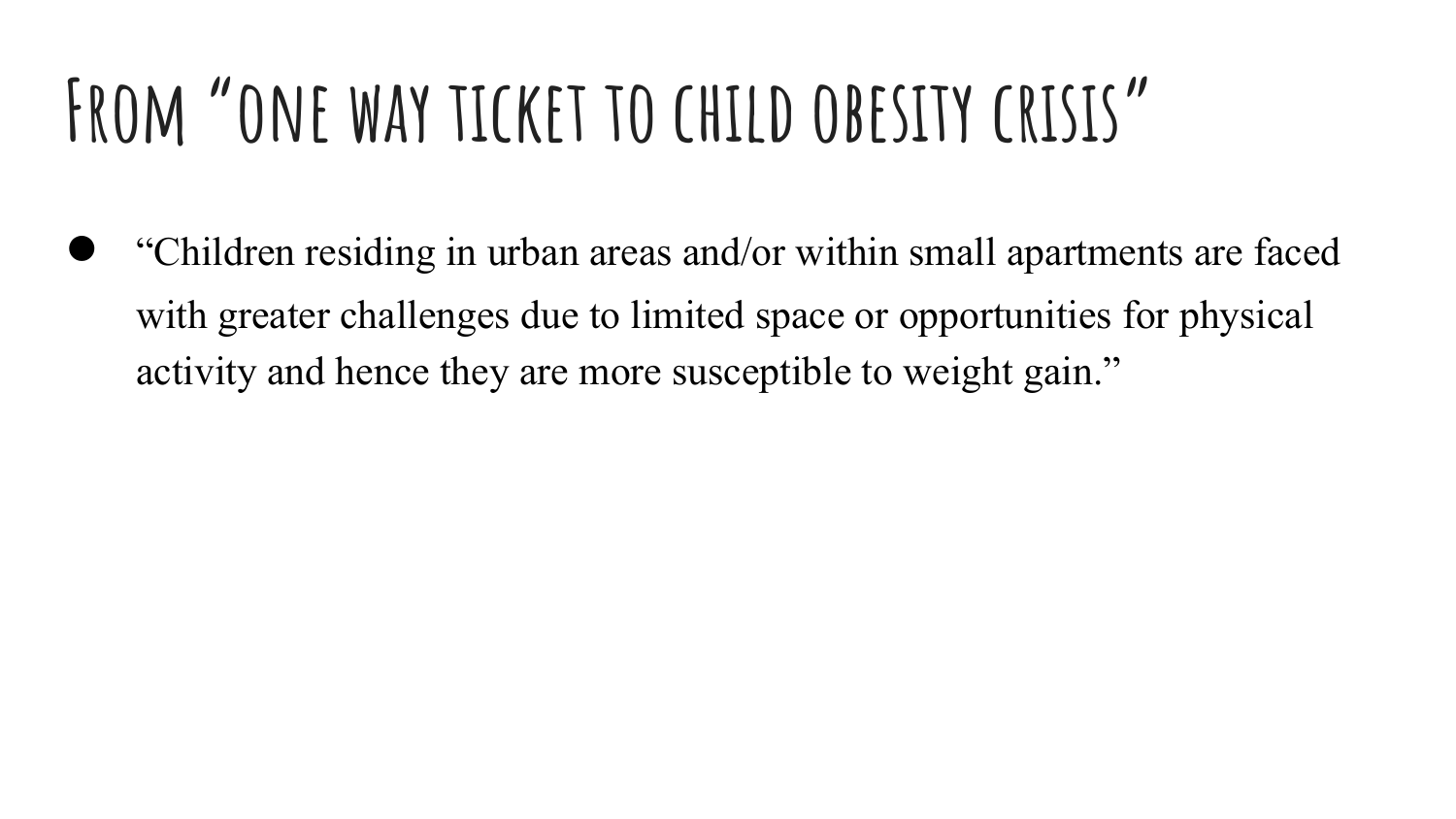### **Eating disorders**

- National Eating Disorders Association has reported steep increases (up to 78% in some months) in the number of calls and online chats compared to one year ago
- In Great Britain, health care providers reported between 2-4 times the numbers of food restriction disorders compared to the previous year
- Centers that specialize in eating disorders treatment report long waiting lists and scarcity of beds for inpatient treatment.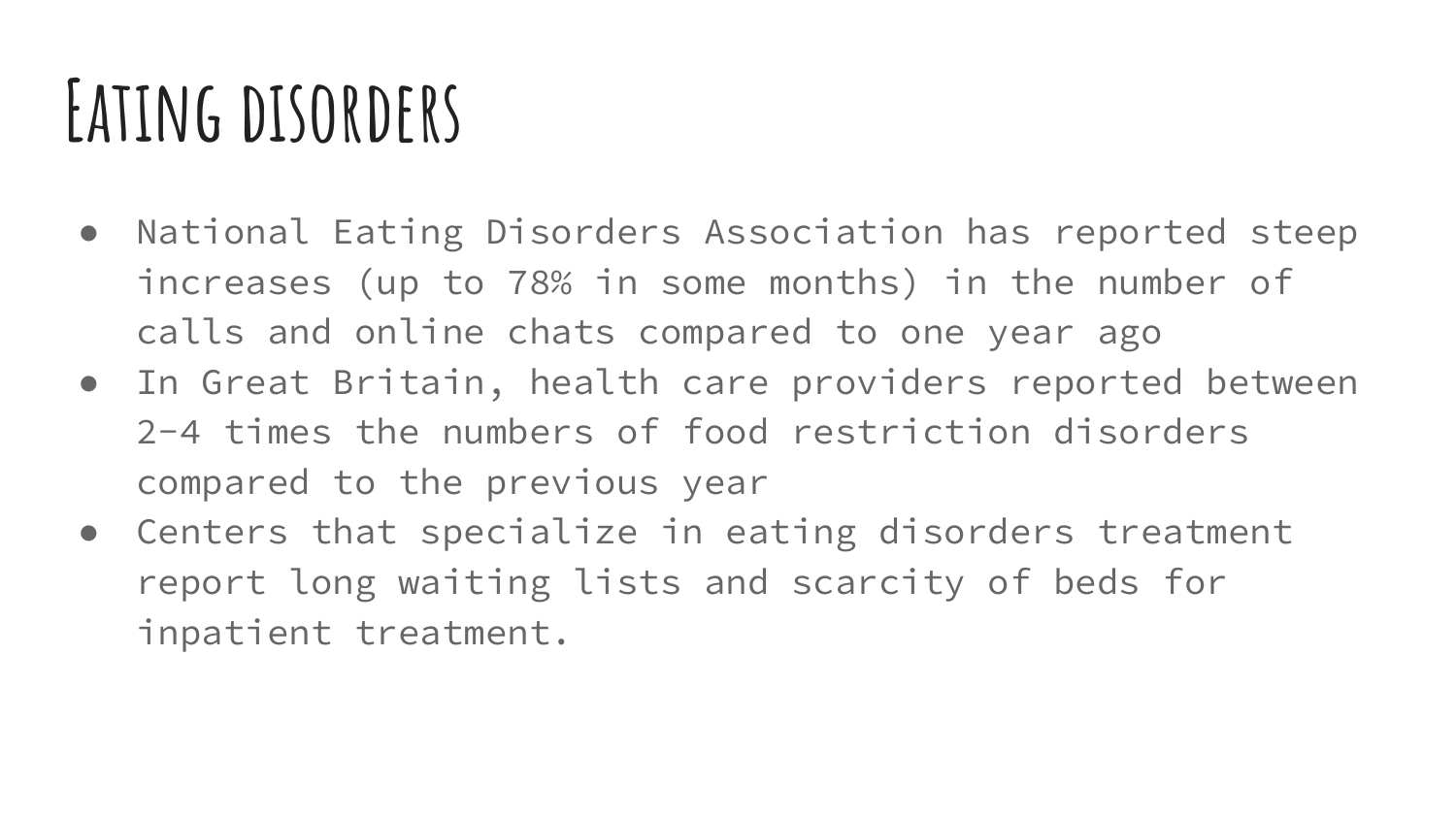# **McMaster Children's hospital (Ontario, ca)**

- Referrals to Eating Disorders Program have increased by 90% in a 4-month period, compared to last year.
- Admissions for inpatient ED treatment expected to increase by 33% over the 12 months since the pandemic started
- Clinical manager Paul Agar called this increase "unprecedented."
- Hospital professionals attribute this to social isolation, limited or no school, decreased access to FP docs, no supervision from teachers/coaches.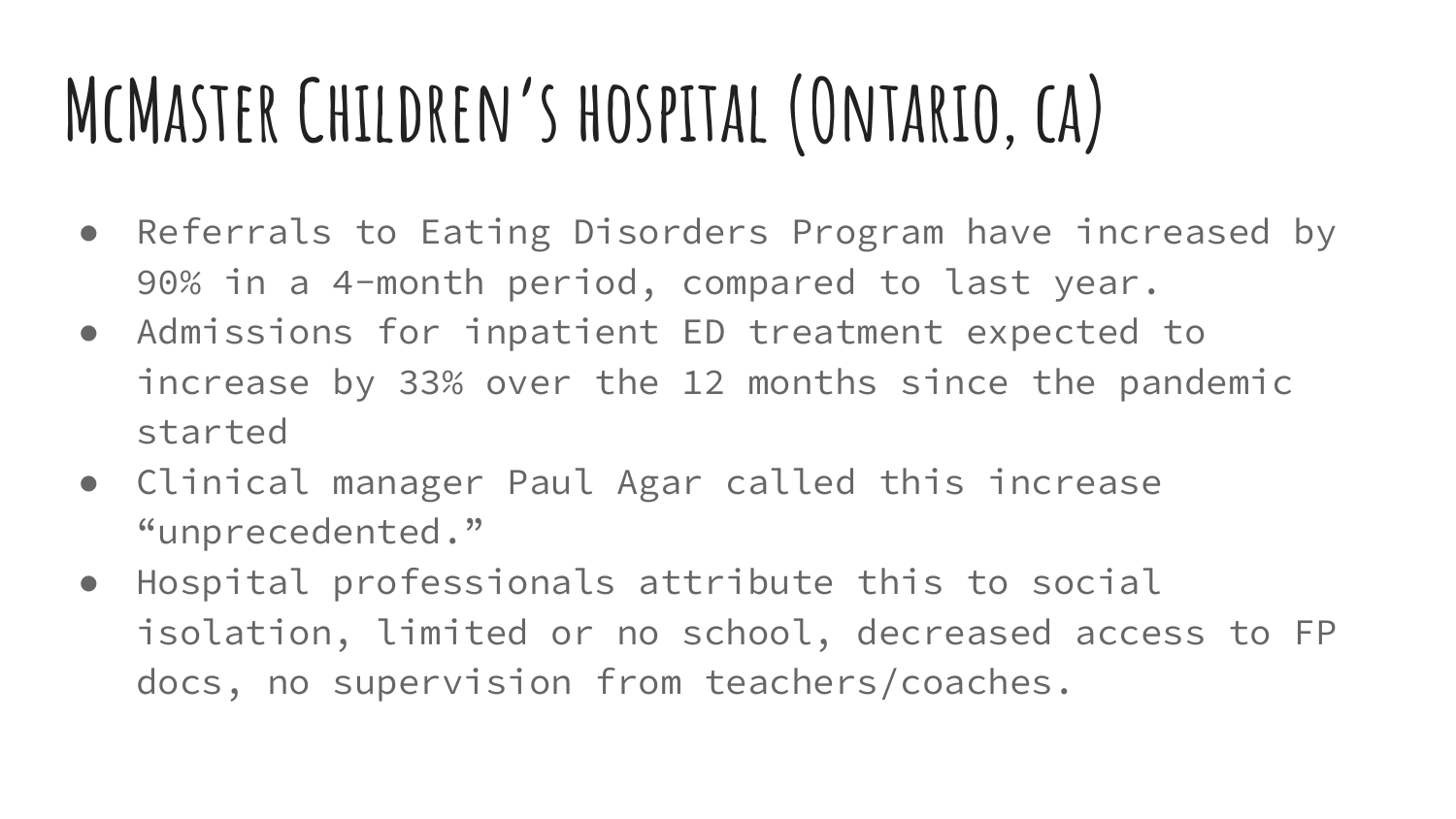# **UCSF Benioff Children's hospital**

● Doubling of adolescents hospitalized for eating disorders during period of pandemic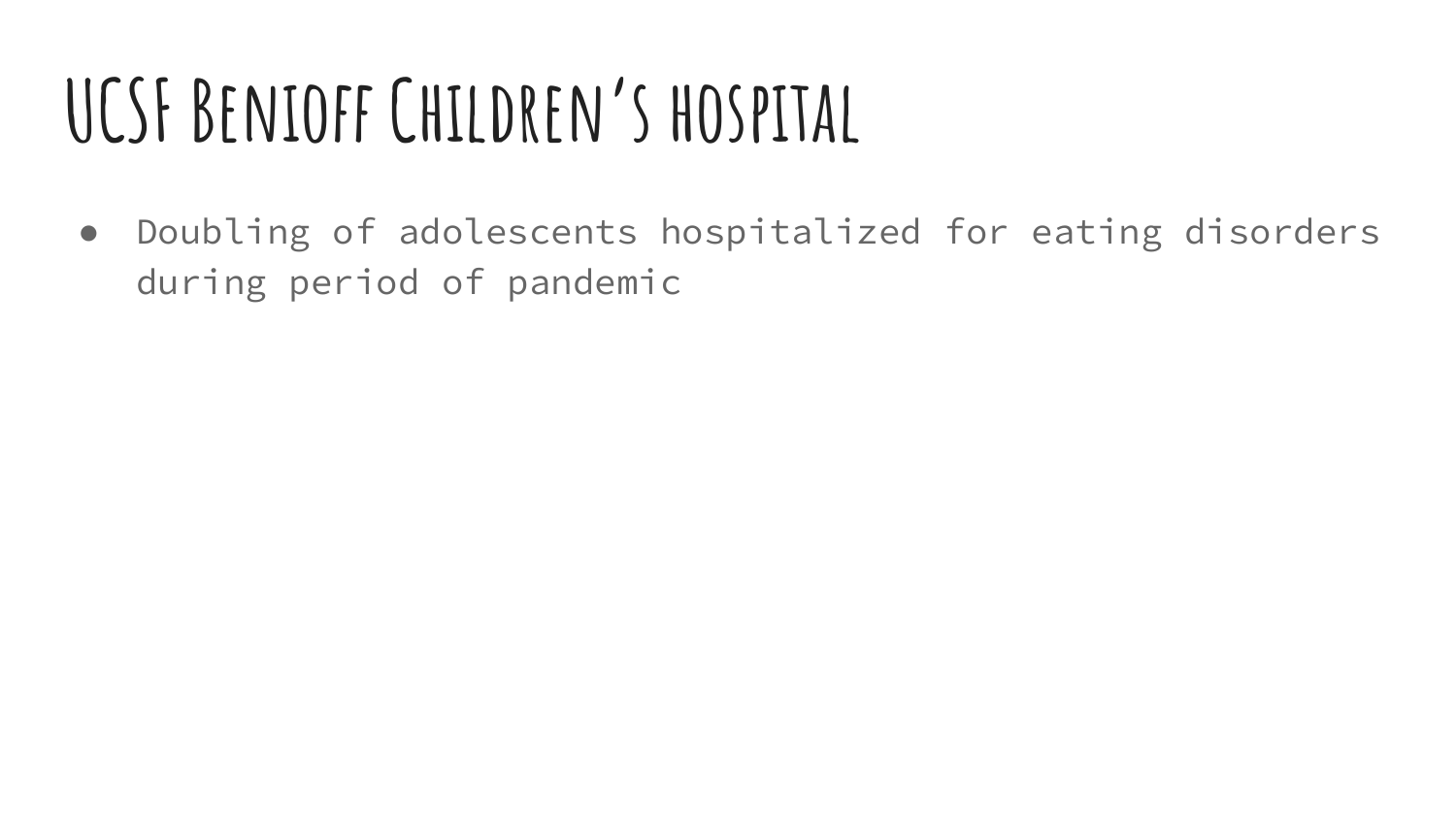### **Eating disorders**

- Pediatricians report seeing children brought in with very progressed diseases, probably because of limited in-person interactions with friends, teachers or doctors who could have noticed changes earlier.
- 10% of those who develop anorexia will die younger than average because of the disease's toll on the body.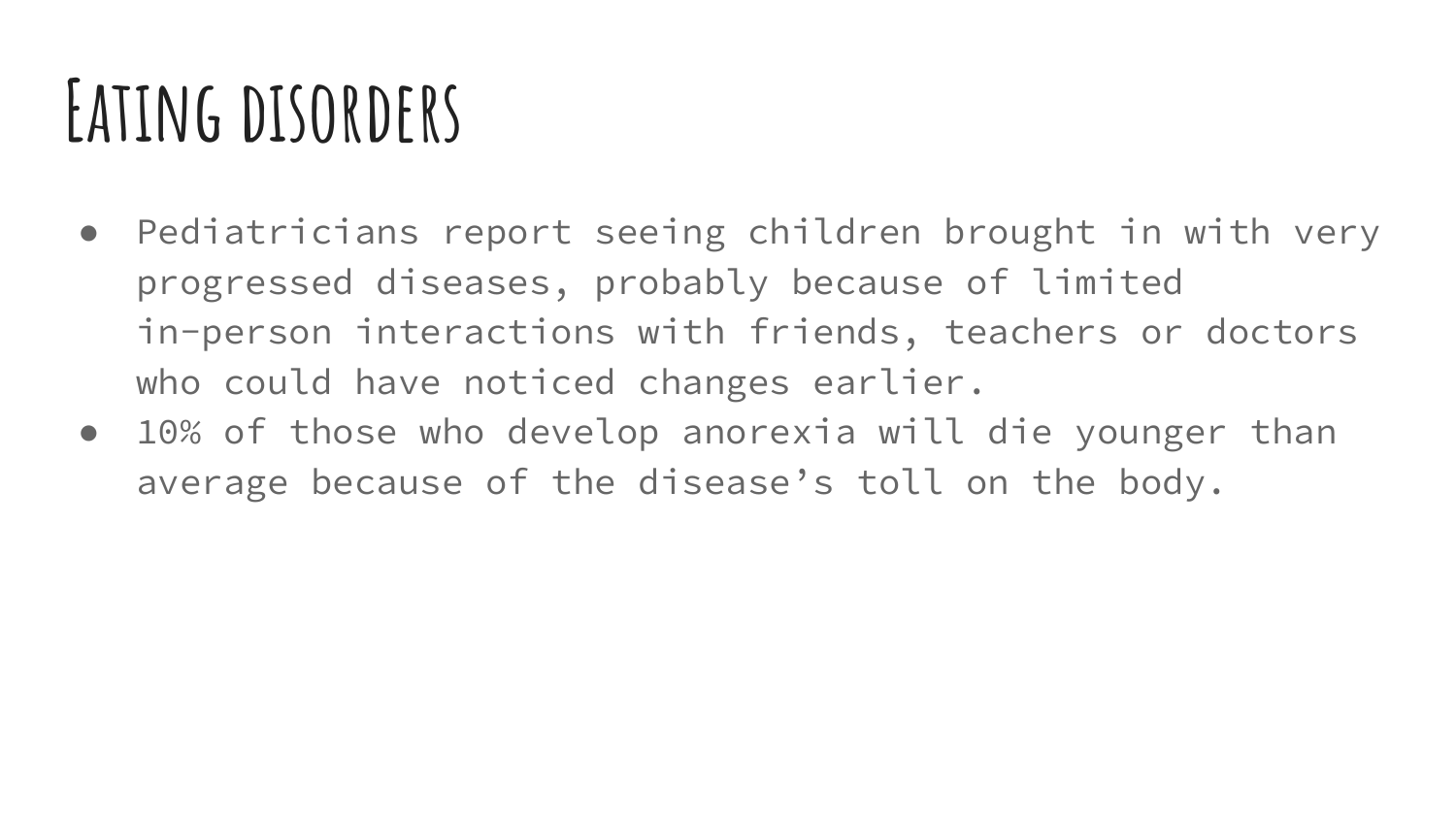**Increase in child abuse-related morbidity/mortality during school closures/lockdowns**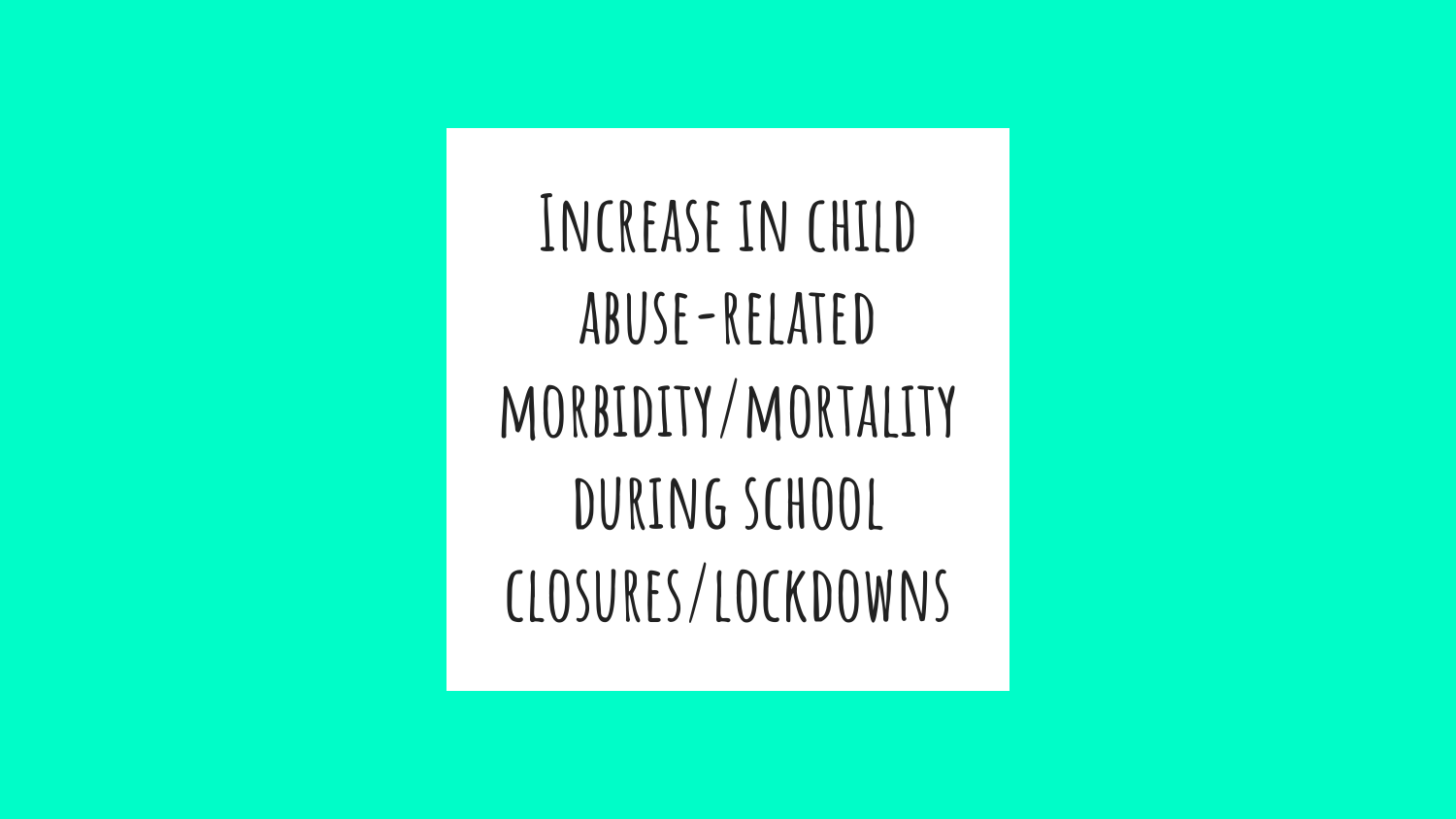### **Kaiser family foundation report, 2/10/21**

- Child abuse is linked to mental illness/substance abuse later in life
- Child abuse-related ER visits *dropped* during pandemic; however, the severity of injuries among child abuse-related ER visits has increased and resulted in more hospitalizations (likely due to decrease in reporting of less severe cases before they have a chance to worsen)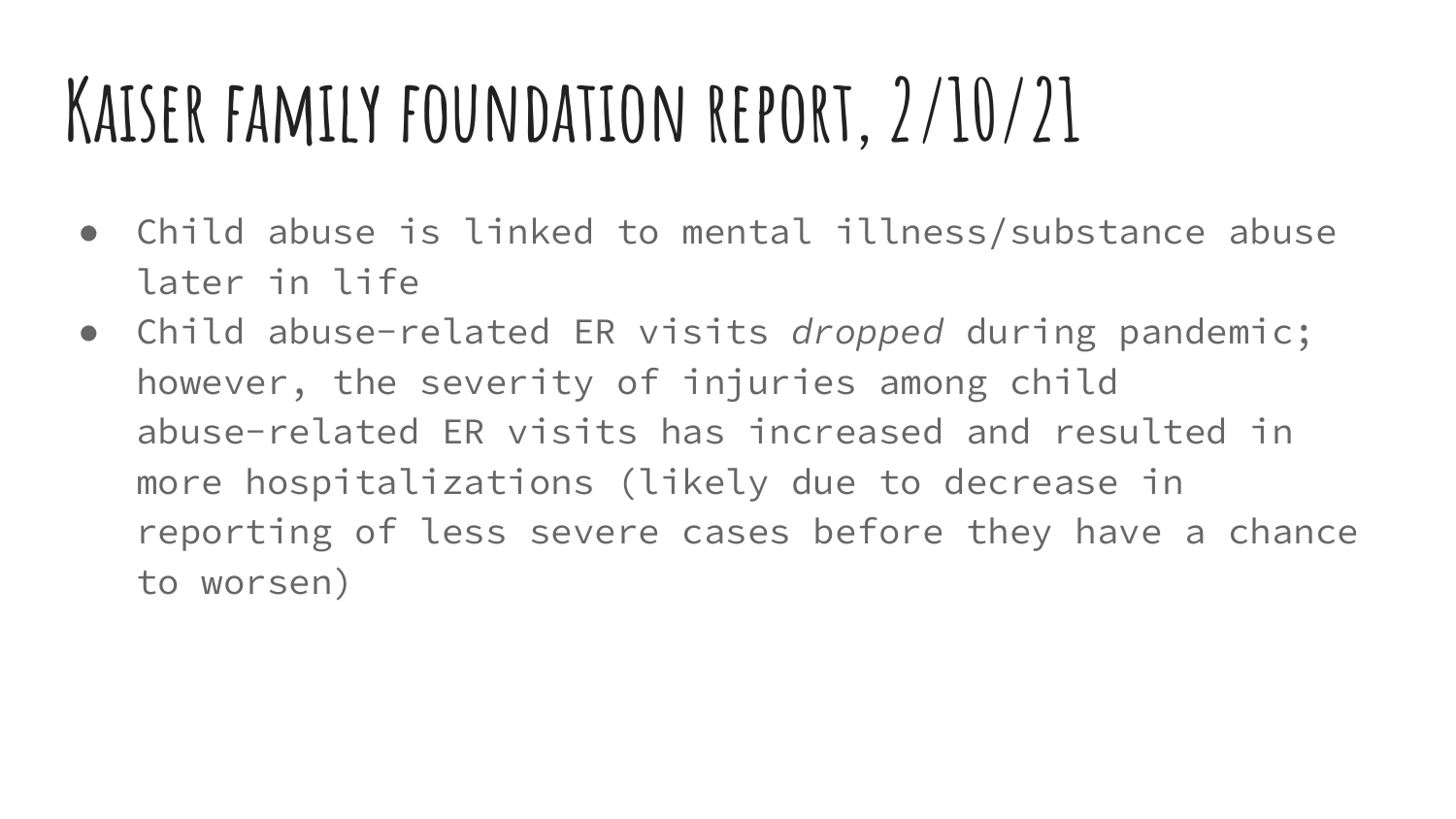### **Kaiser family foundation report, 2/10/21**

● "With school closures and stay-at-home orders, it is likely that many cases are going undetected, and that at-risk children have increased exposure at home to their abusers."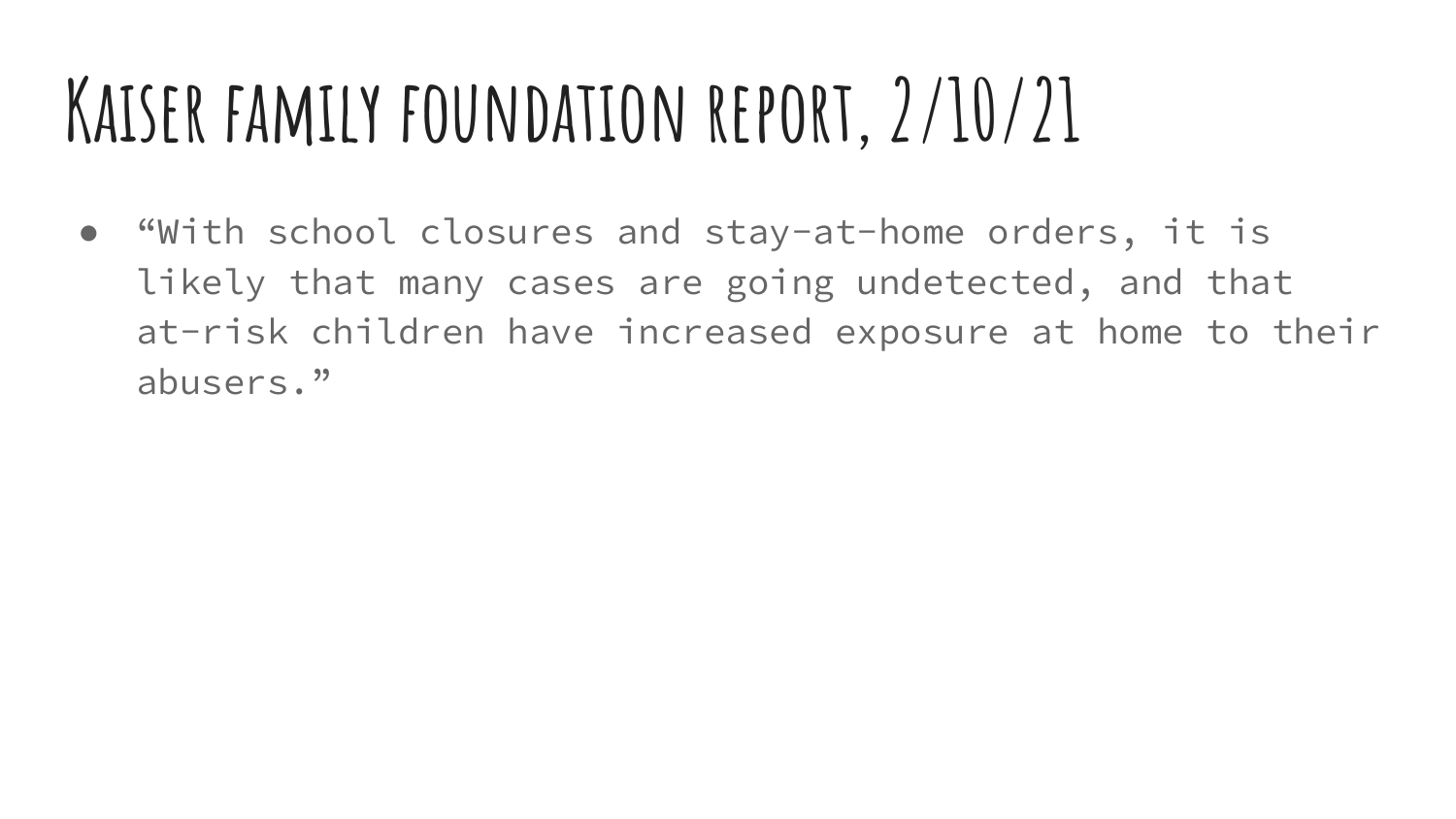### **Associated press data/cdc mmwr**

- "AP's analysis suggests officials may be dealing with more severe cases of child abuse in several states, based on an assessment of priority response times, families that have previously been involved with CPS, and deaths and serious injuries."
- Per CDC: proprotion of ER visits related to child abuse and neglect ending in hospitalization significantly increased for all age groups between 2019-2020.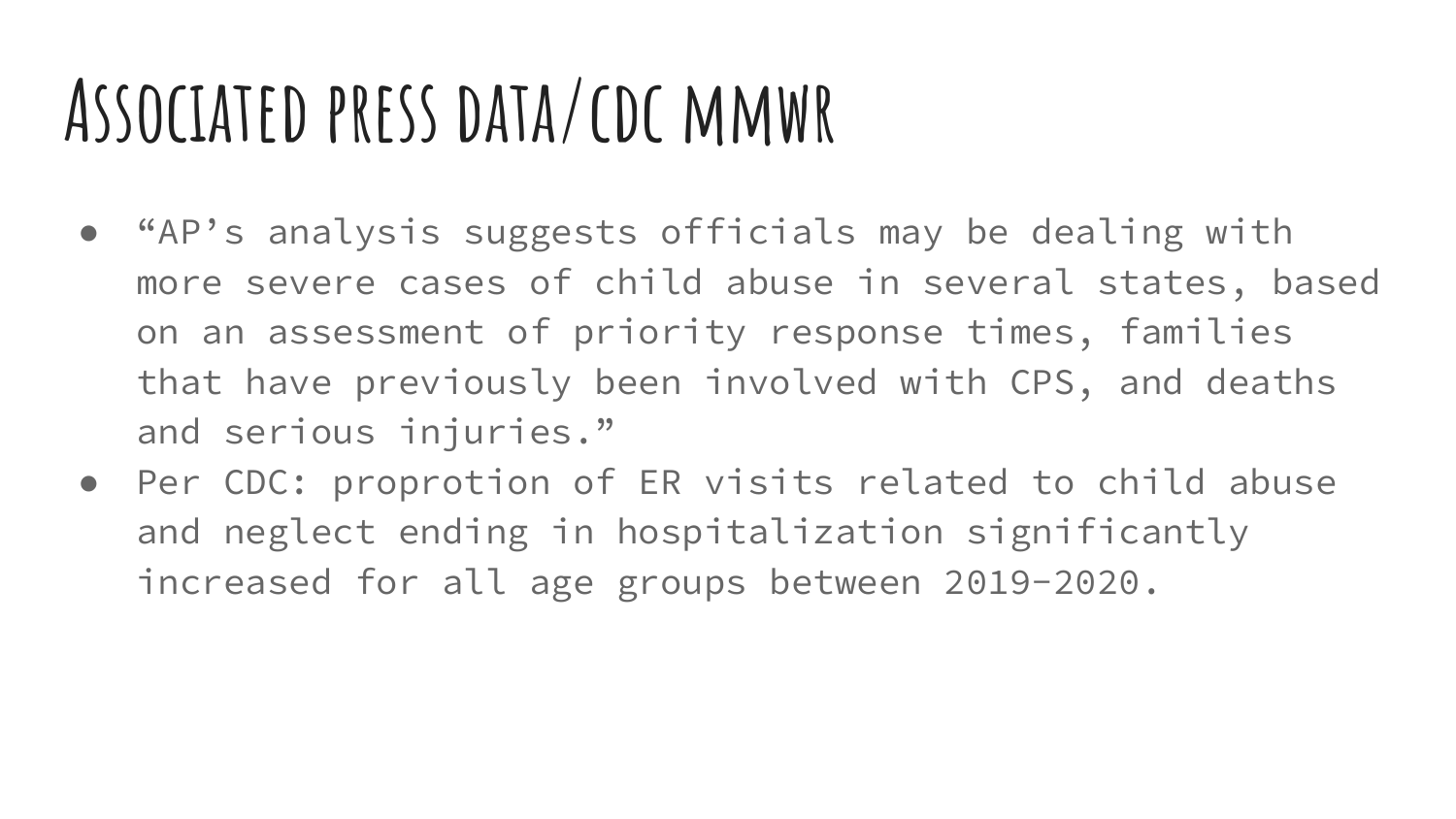### **AP DATA: Maryland**

● Investigated far fewer child abuse reports during the pandemic, but saw about 1500 more reports involving prior victims than in March-September 2019.

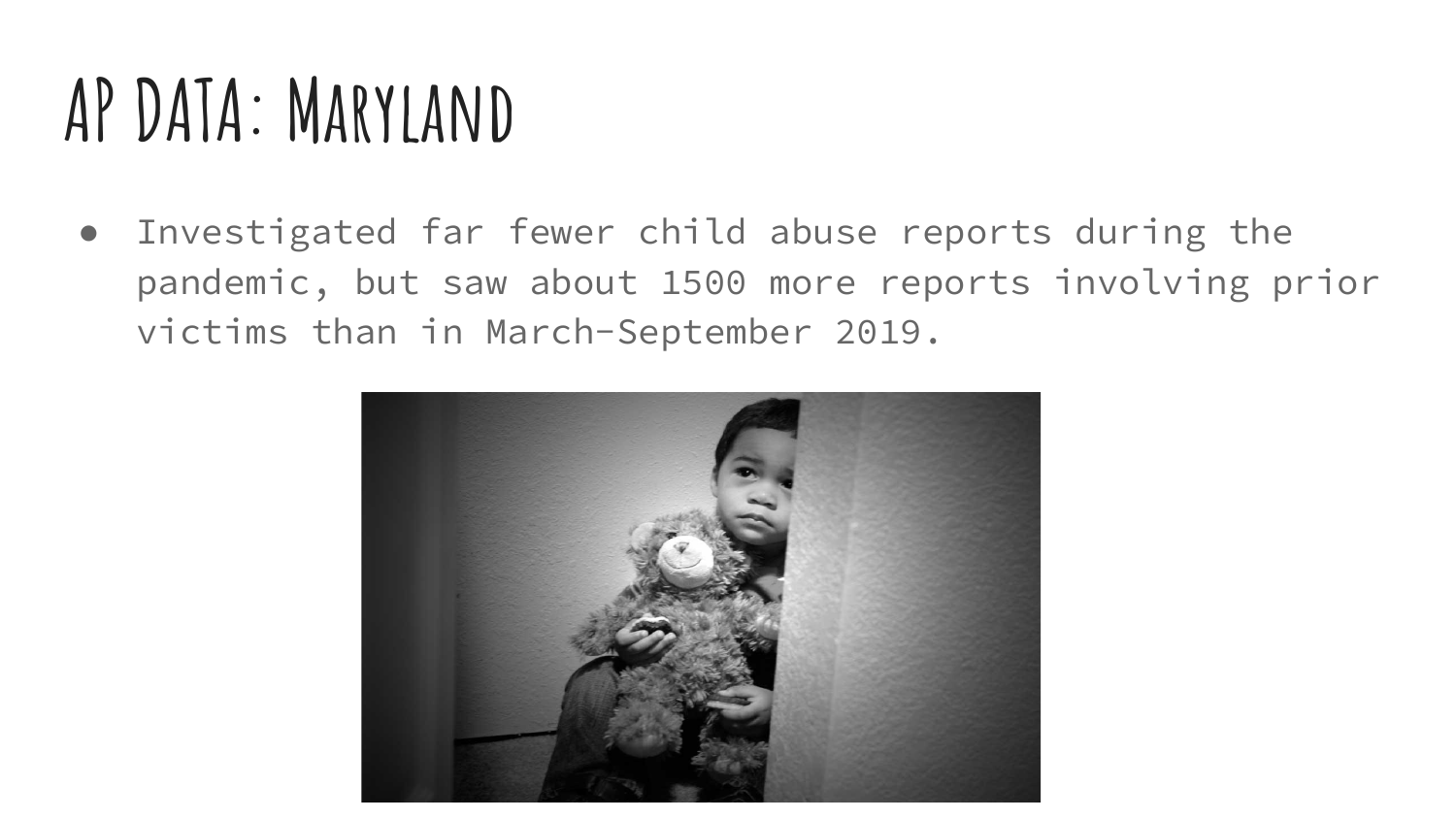### **AP CHild abuse data: nebraska**

- Significantly fewer child abuse and neglect reports during the pandemic
- Dozens more investigations that required a 24-hr response (assigned to the most urgent priority cases) than in 2019.

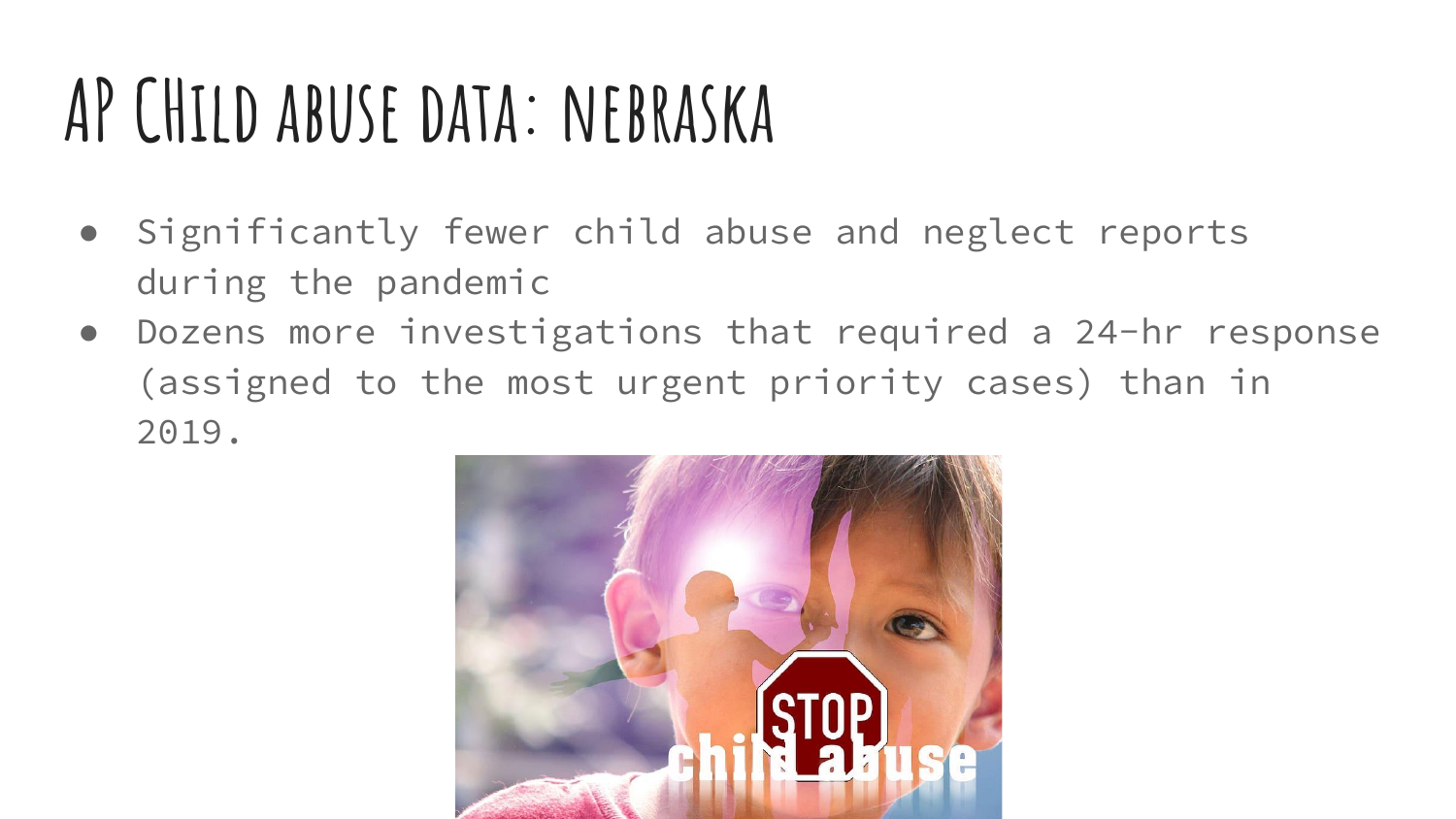### **AP data: louisiana**

● LA reported a decrease in reports and an increase in severity, noting the state saw more domestic violence involving weapons, psychiatric issues with caregivers, and serious injuries.

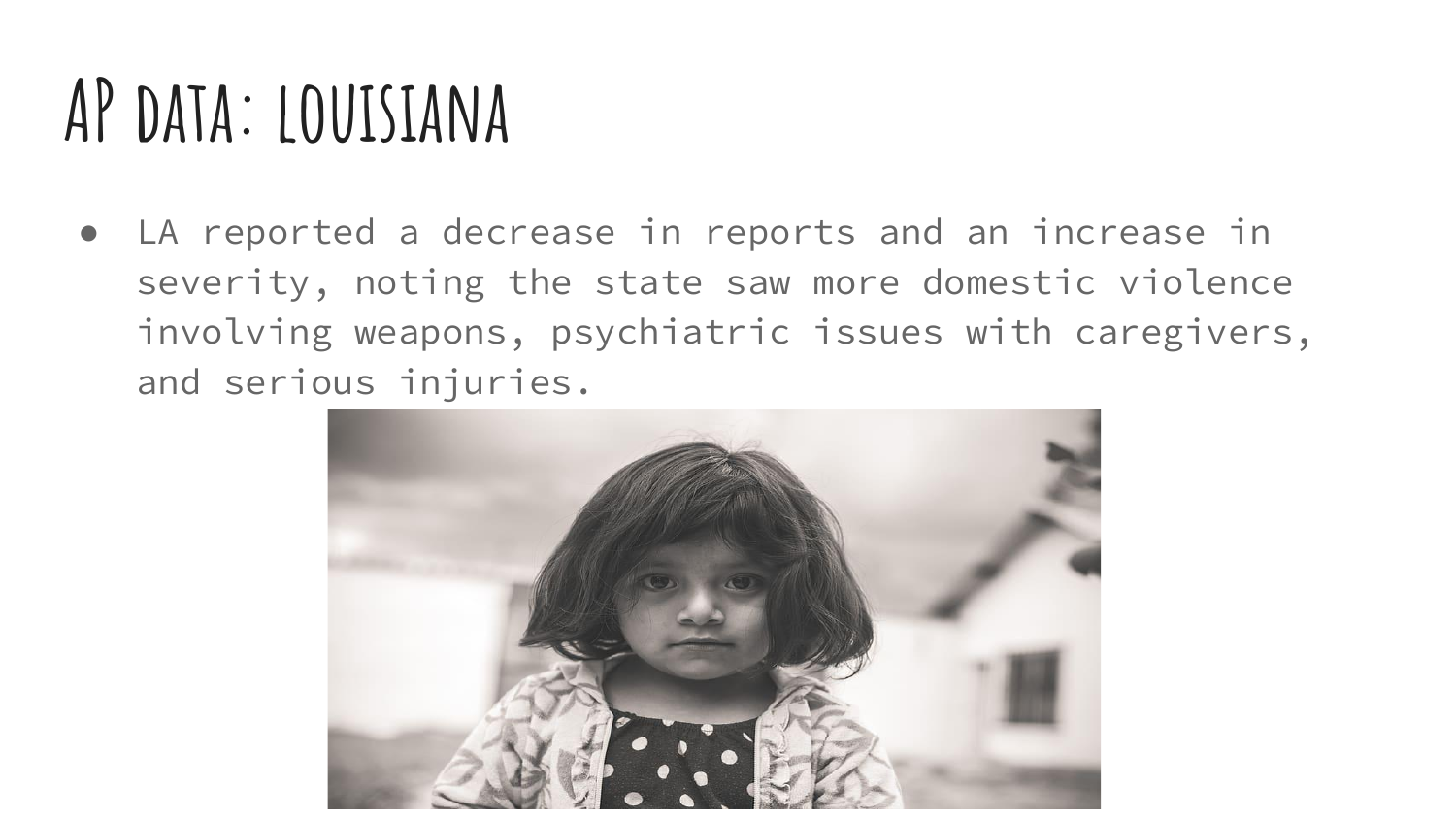### **Increases in child abuse fatalities from 2019**

- Pennsylvania: 105 fatalities (11 more than 2019); 113 more "near fatalities" = 67% increase in injuries so serious, they left the child hospitalized in serious or critical condition
- Other states reporting a significant increase in child deaths with suspected maltreatment: Alabama, Kentucky, Ohio, Texas, Maryland and Arizona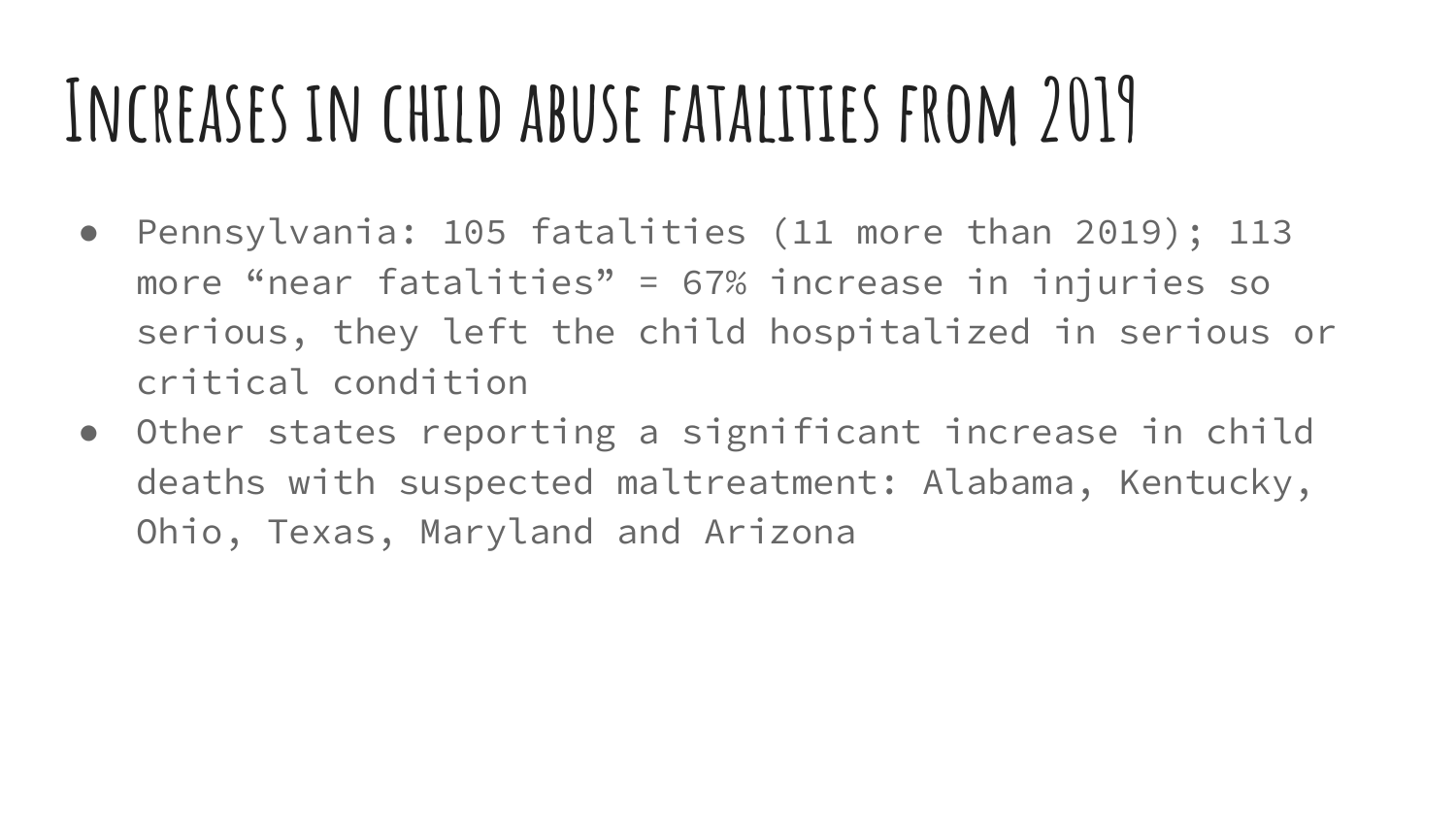**Pediatric mental health issues during school closures/lockdowns**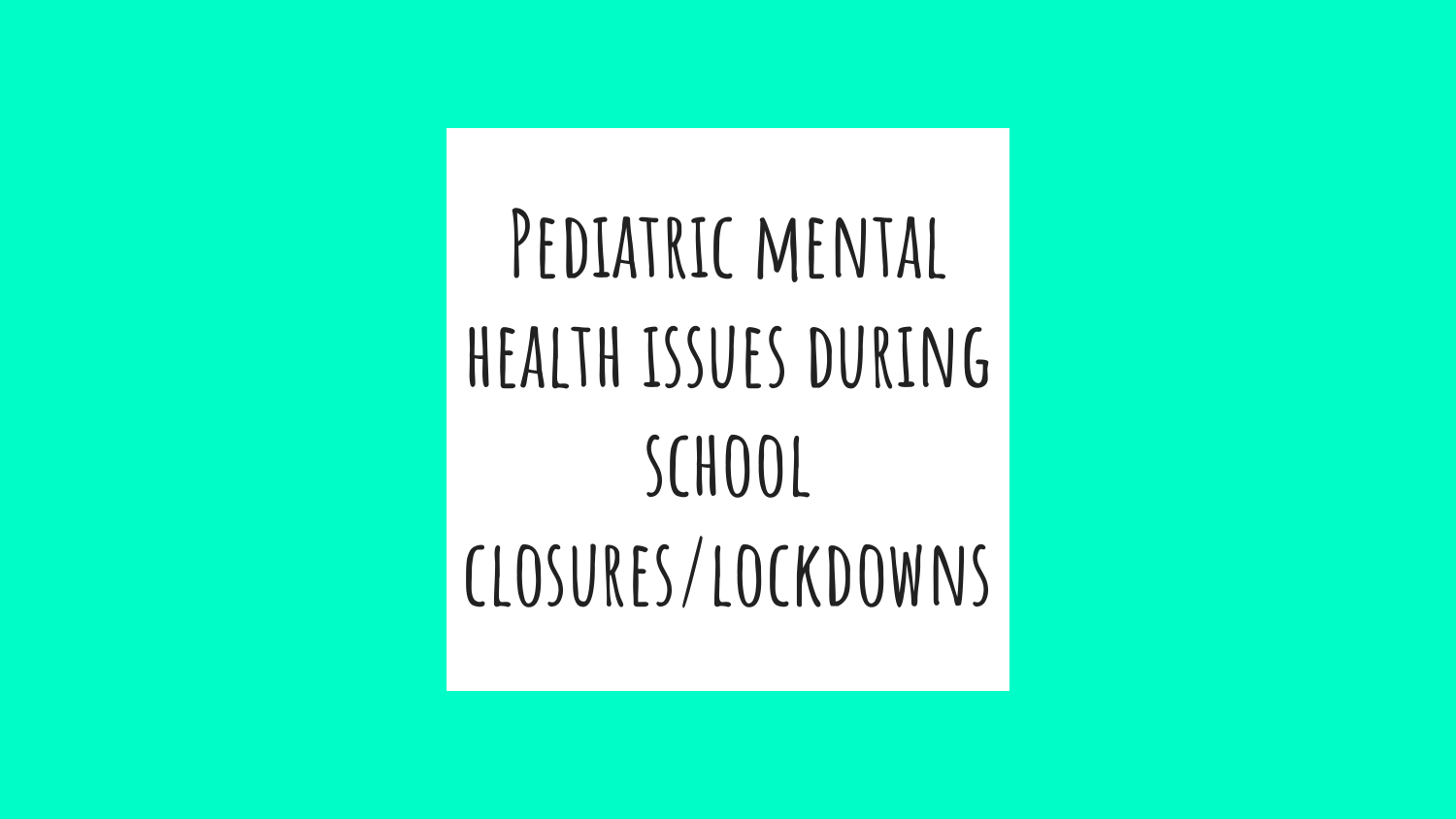**"There has been another cost that we've seen, particularly in high schools, We're seeing, sadly, far greater suicides now than we are deaths from covid. We're seeing far greater deaths from drug overdose."**

**--CDC Director Robert redfield, 7/2020**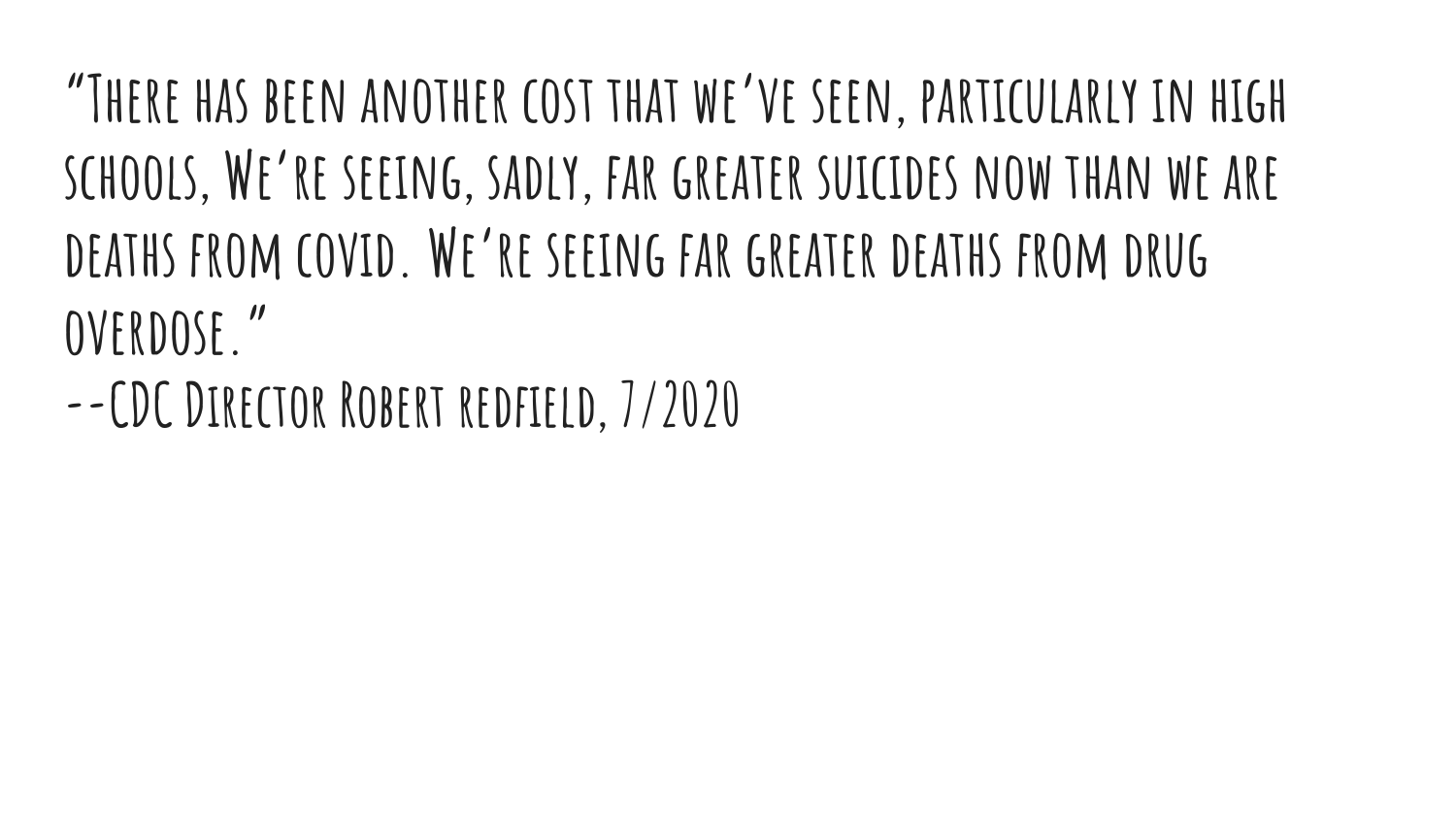**"Almost a year into the pandemic, what began as a public health emergency is turning into a mental health crisis among our nation's children and adolescents."**

**--Dr. Lee beers, president, american academy of pediatrics, 2/21**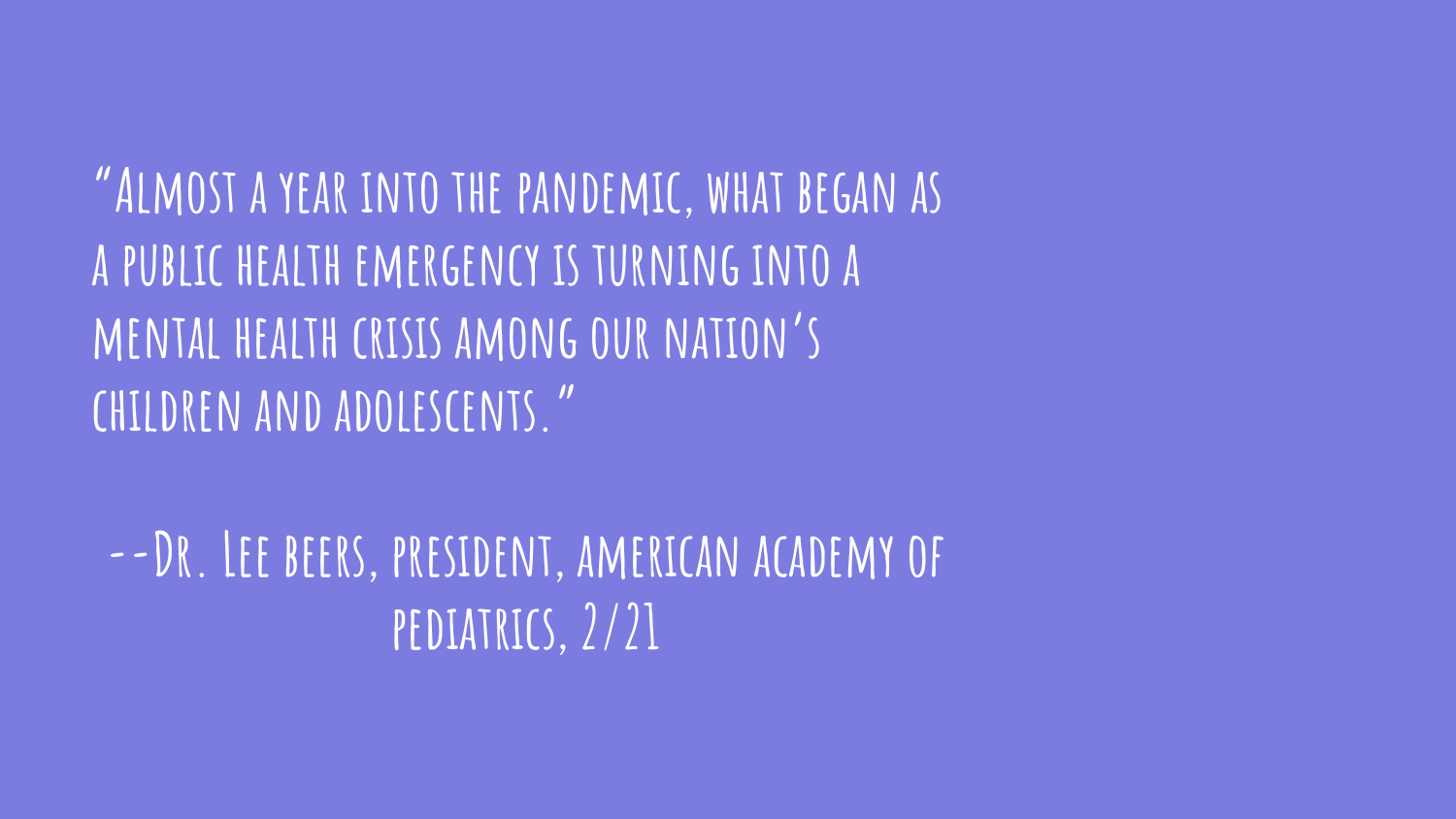**"The mental health crisis caused by school closing will be a worse pandemic than covid." --uzma hasan, Division director,**  PEDIATRIC INFECTIOUS DISEASES, ST. **barnabas medical center**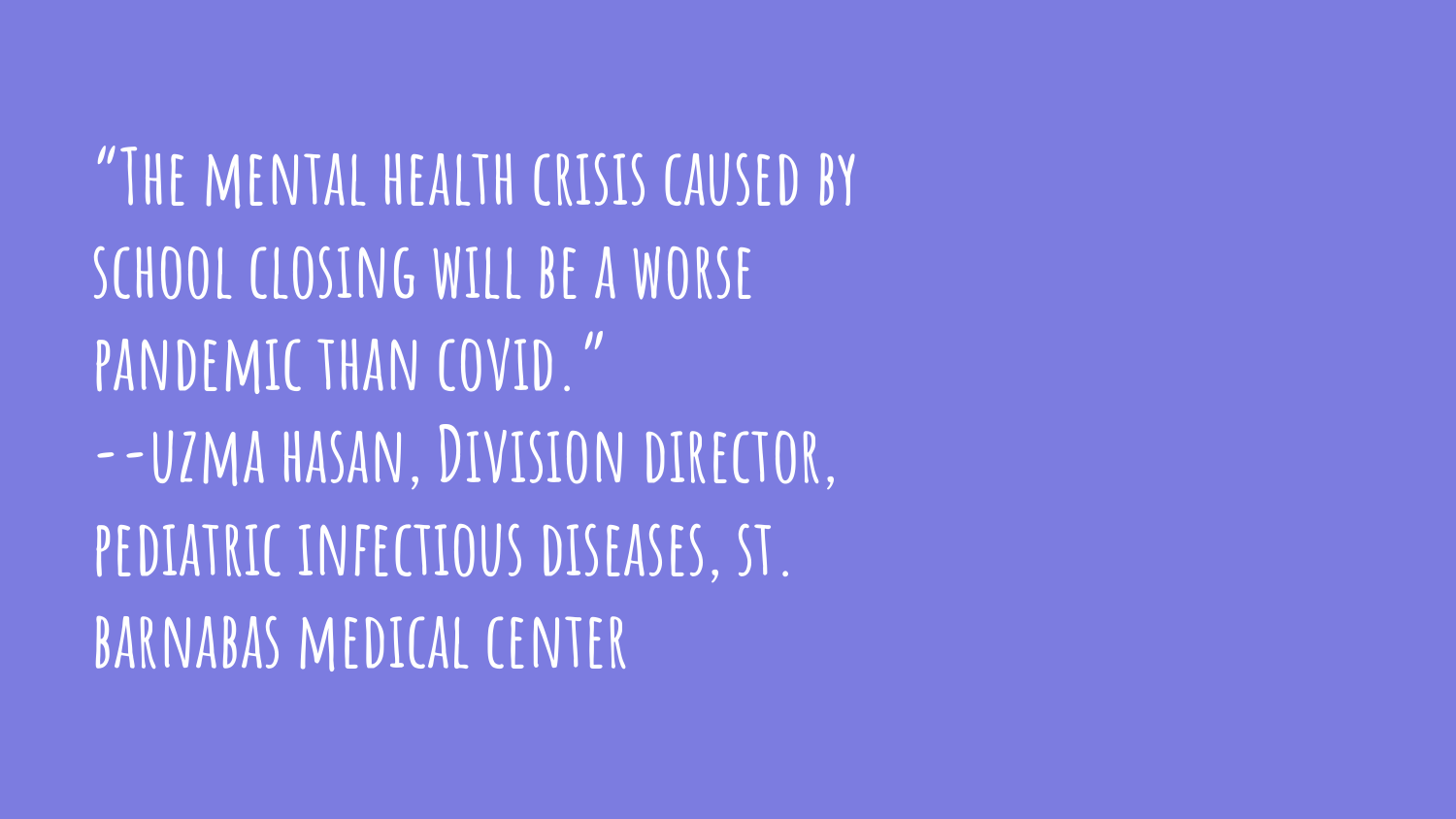### **Well-being of children during covid-19**

- National survey data from American Academy of Pediatrics, between 3/2020 and 6/2020:
	- 14% reported worsening behavioral health in children
	- Food insecurity increased from 6% to 8% (evidence shows significantly higher now)
	- **○ 24% of parents reported loss of child care**
- Of those who reported worsening mental health in a parent or child:
	- **○ 48% had lost child care**
	- **○ 16% had lost insurance**
	- **○ 11% reported worsening food insecurity**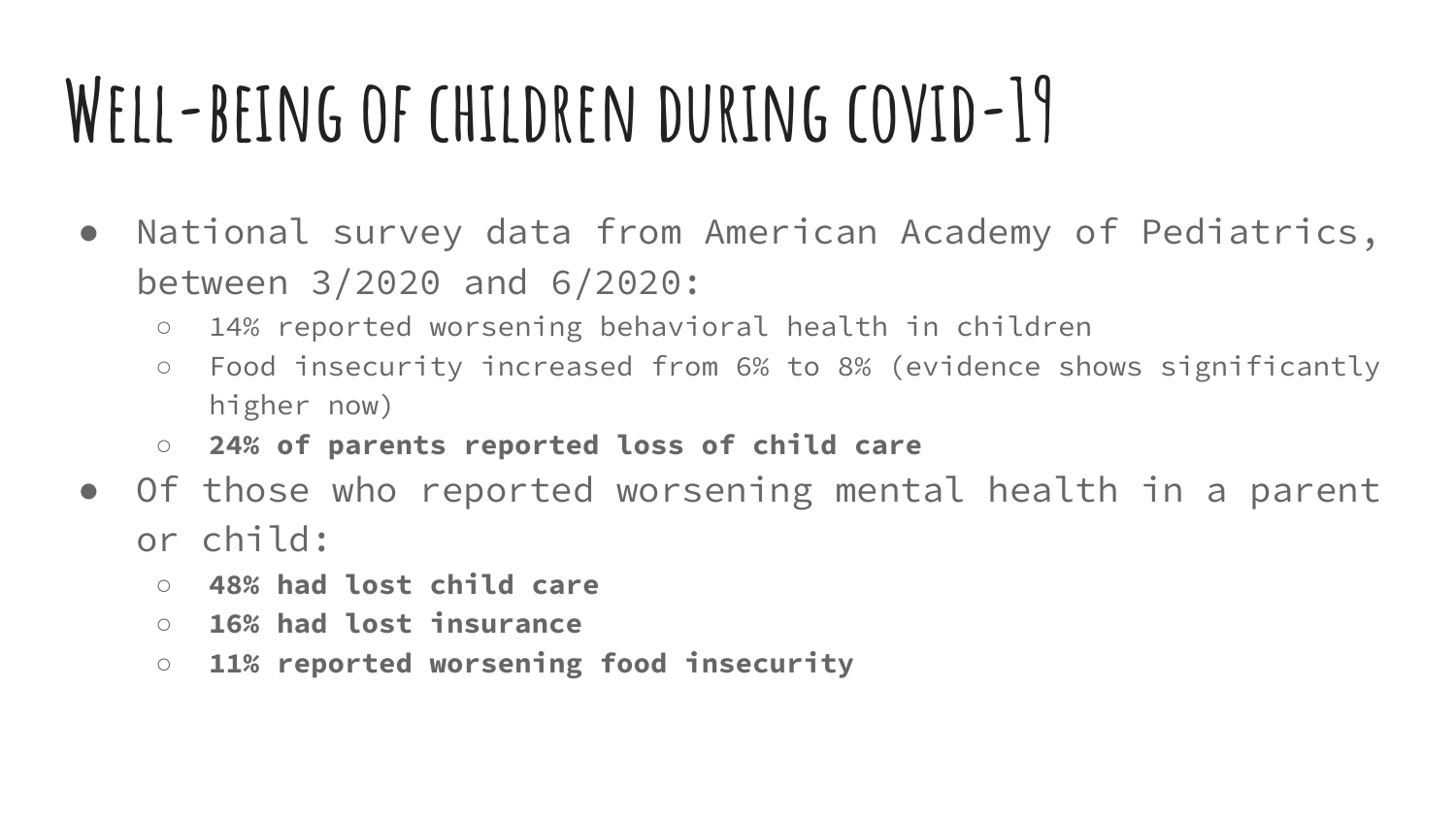### **Pediatric mental health**

- Multiple reports have identified elevated rates of mental health concerns during the COVID-19 pandemic.
- Among adolescents, greater levels of negative COVID-19 related experiences were associated with increased depressive sx and anxiety.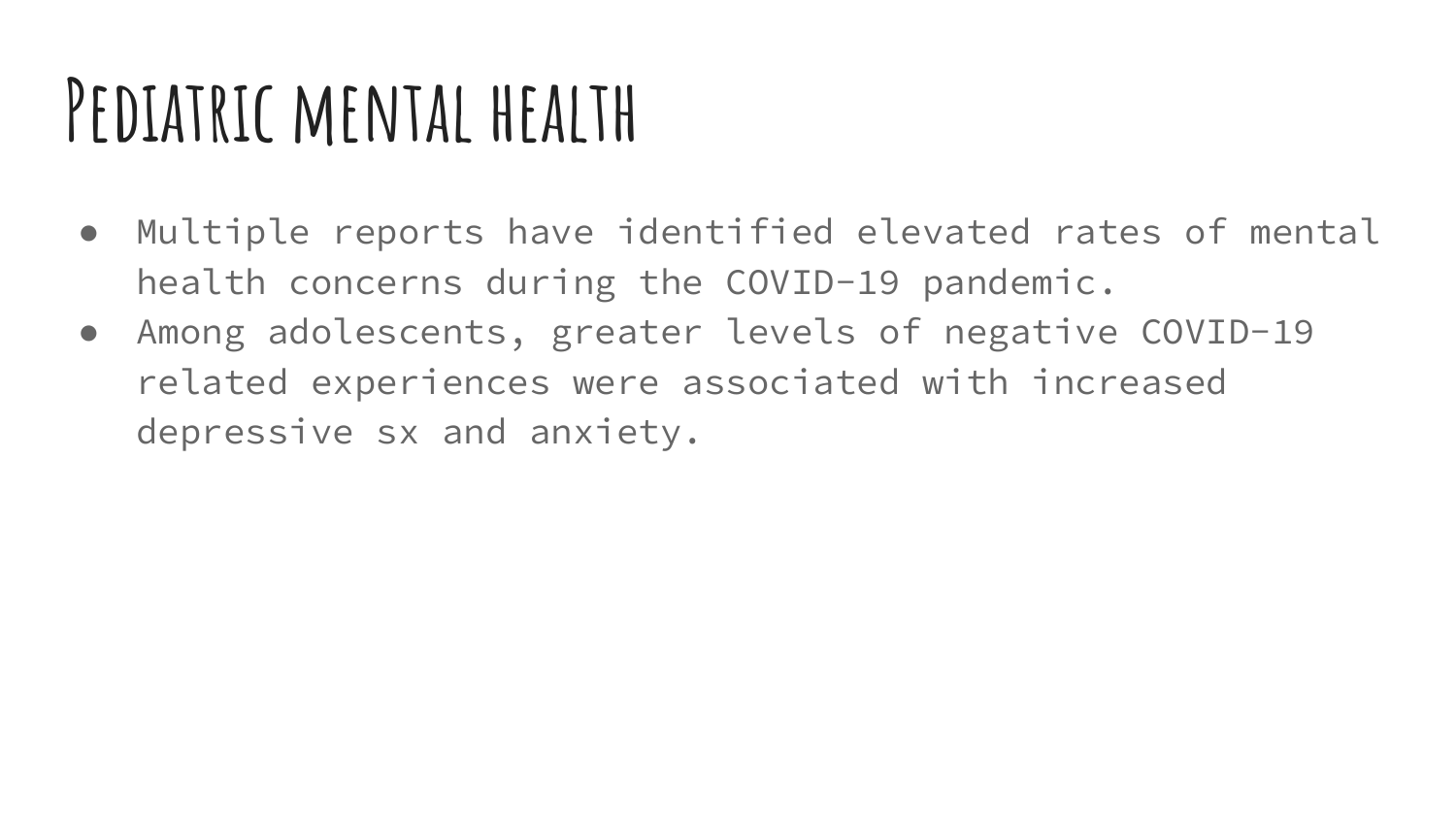### **CDC survey, 6/2020**

- Young adults: 25% reported starting or increasing substance use during the pandemic (compared to 13% of all adults)
- 26% of young adults reported serious thoughts of suicide (compared to 11% of all adults)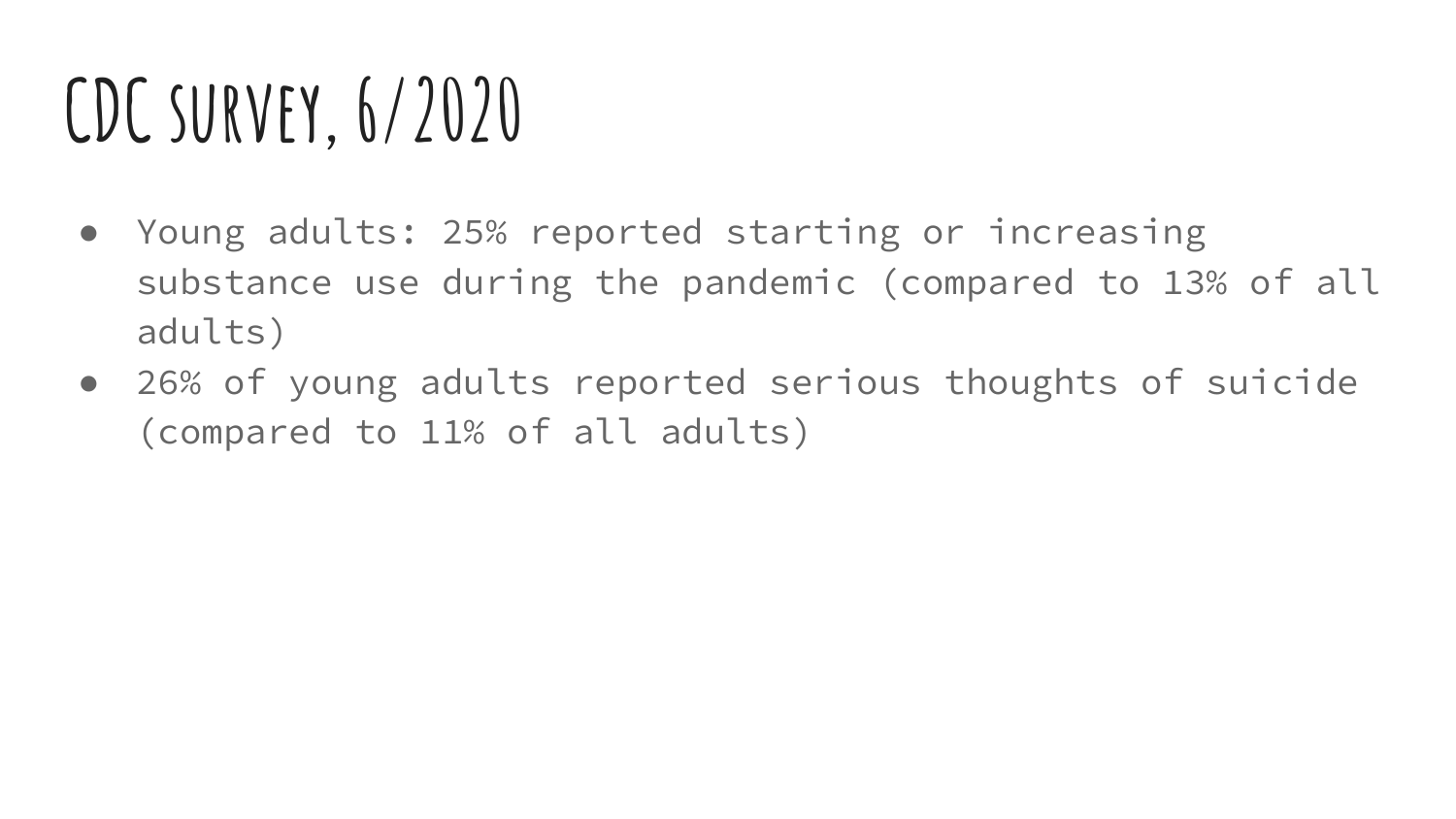# **6/20 survey of 3,3000 US high school students**

● 30% of young people said they were feeling unhappy or depressed more often.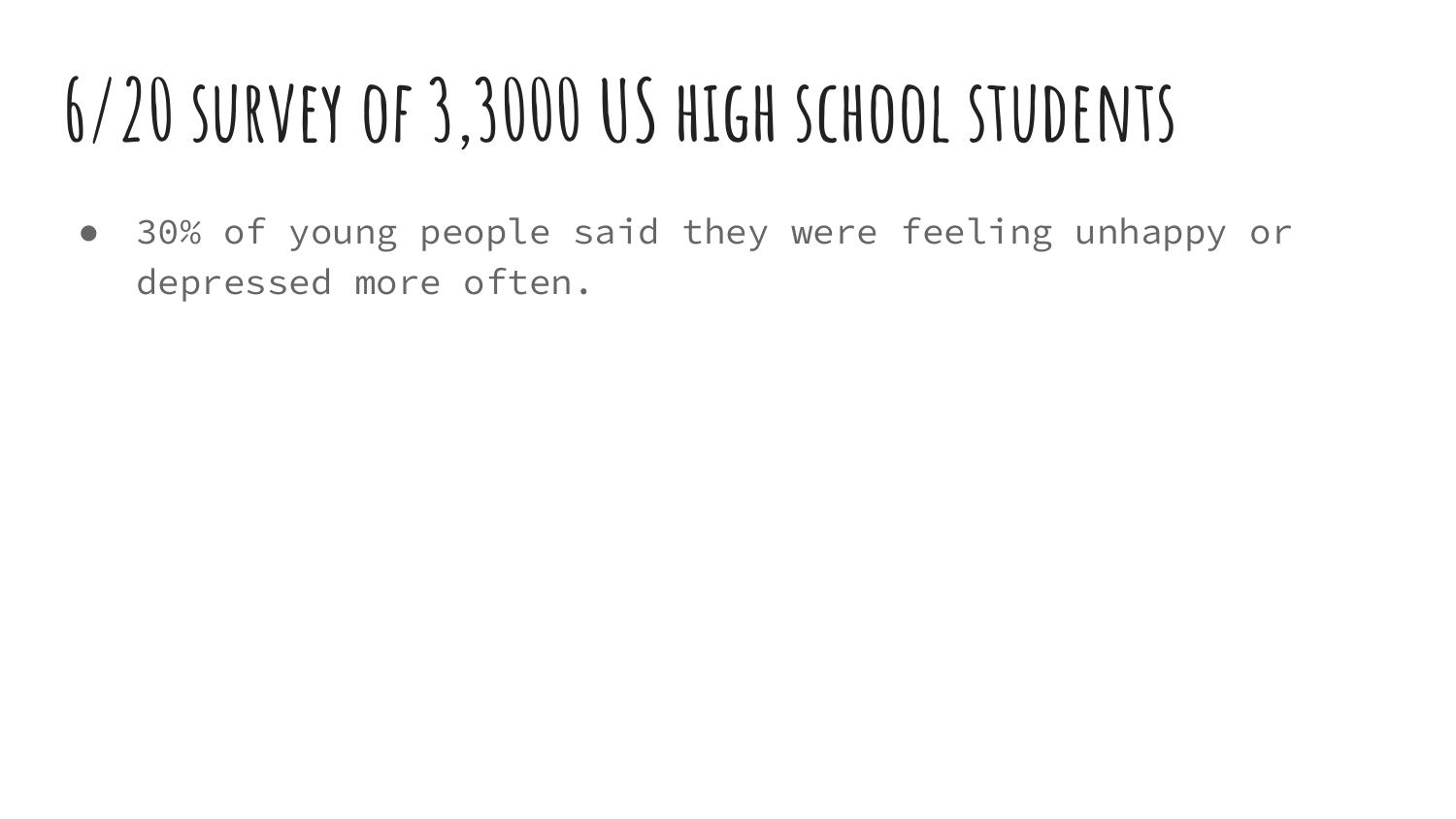### **FAIR Health study of private health care claims**

- Mental health care claim lines for children 13-18 doubled 3/20-4/20
- Intentional self-harm as a percentage of all medical claim lines increased by 90% in March 2020.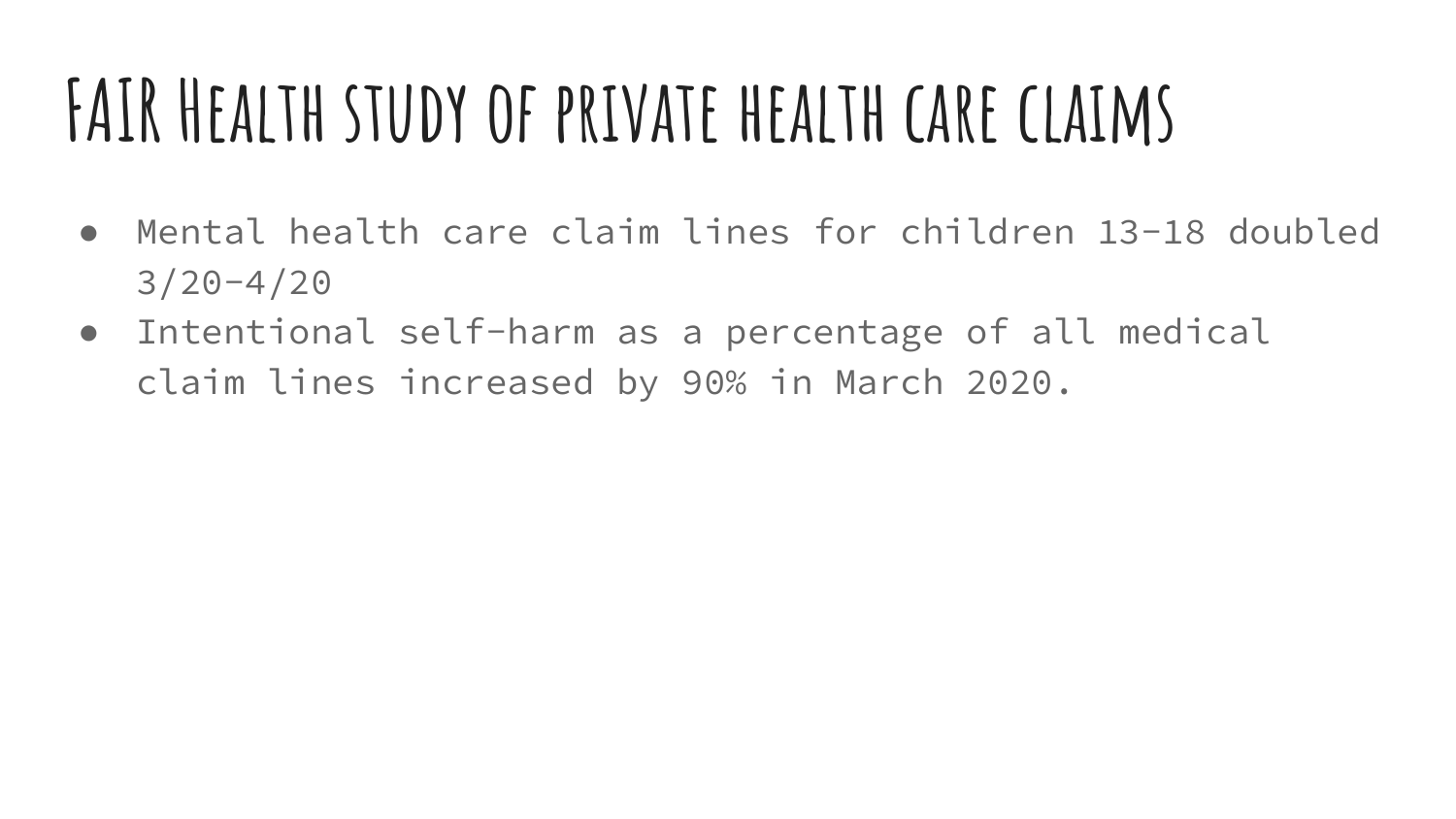### PEDIATRICS

OFFICIAL JOURNAL OF THE AMERICAN ACADEMY OF PEDIATRICS

Article

### Suicide Ideation and Attempts in a Pediatric Emergency Department Before and During COVID-19

Ryan M. Hill, Katrina Rufino, Sherin Kurian, Johanna Saxena, Kirti Saxena and Laurel Williams Pediatrics March 2021, 147 (3) e2020029280; DOI: https://doi.org/10.1542/peds.2020-029280

Comments

Article

**Figures & Data** Info & Metrics

#### **Download PDF**

#### **Abstract**

**OBJECTIVES:** Elevated rates of mental health concerns have been identified during the coronavirus disease 2019 (COVID-19) pandemic. In this study, we sought to evaluate whether youth reported a greater frequency of suicide-related behaviors during the 2020 COVID-19 pandemic as compared with 2019. We hypothesized that rates of suicide-related behaviors would be elevated between the months of March and July 2020 as compared with 2019, corresponding to the onset of the COVID-19 pandemic.



#### Advertising Disclaimer »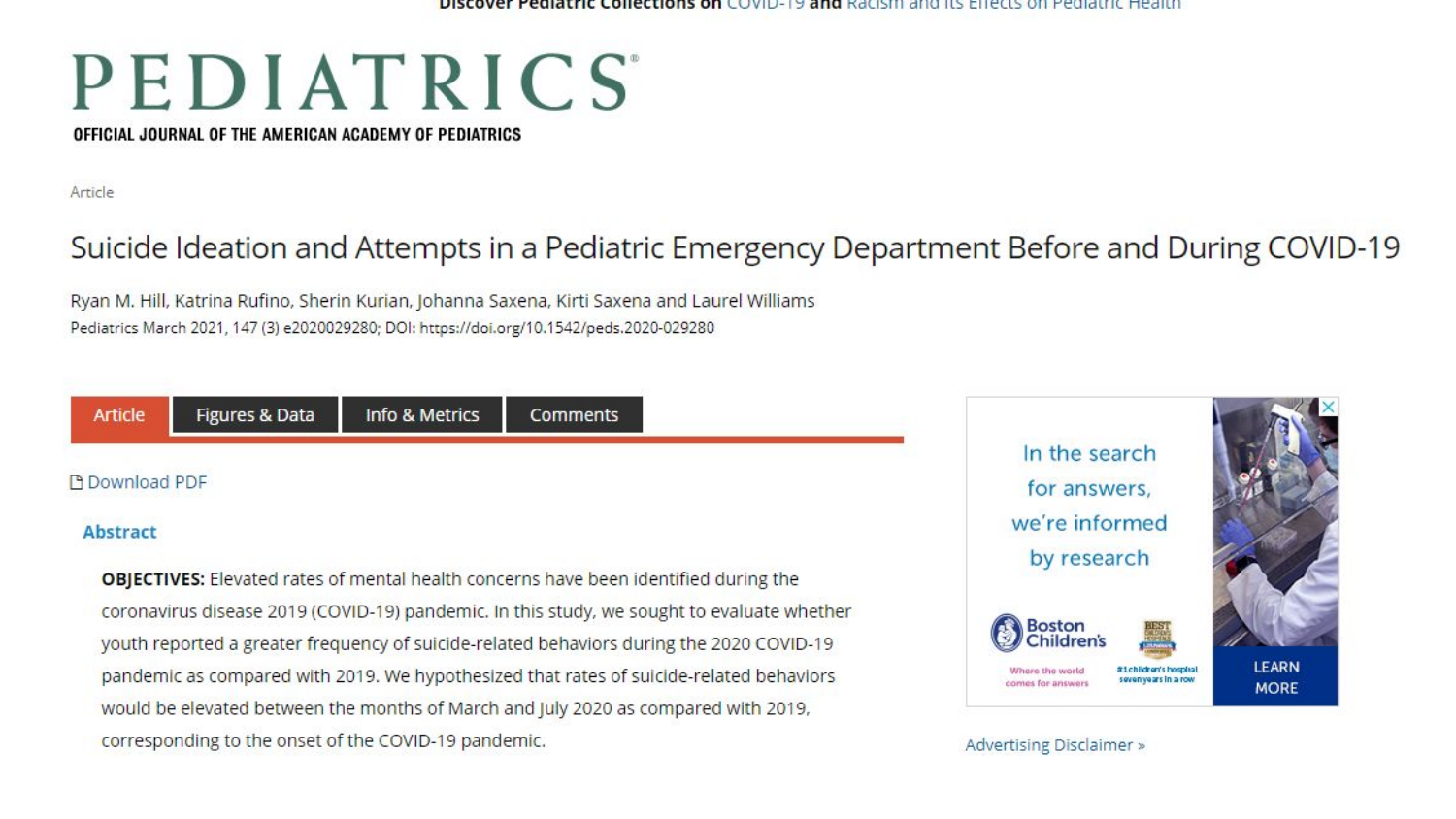### **suicide**

- Second leading cause of death among children and adolescents ages 10-17 in the US
- Suicide rates have increased in this age group over the past 20 years.
- There appears to have been an early increase in suicide-related behaviors between 2/20 and 4/20 (pediatric ER visit data)
- This time frame corresponds to initial school closures/lockdowns and "social distancing" recs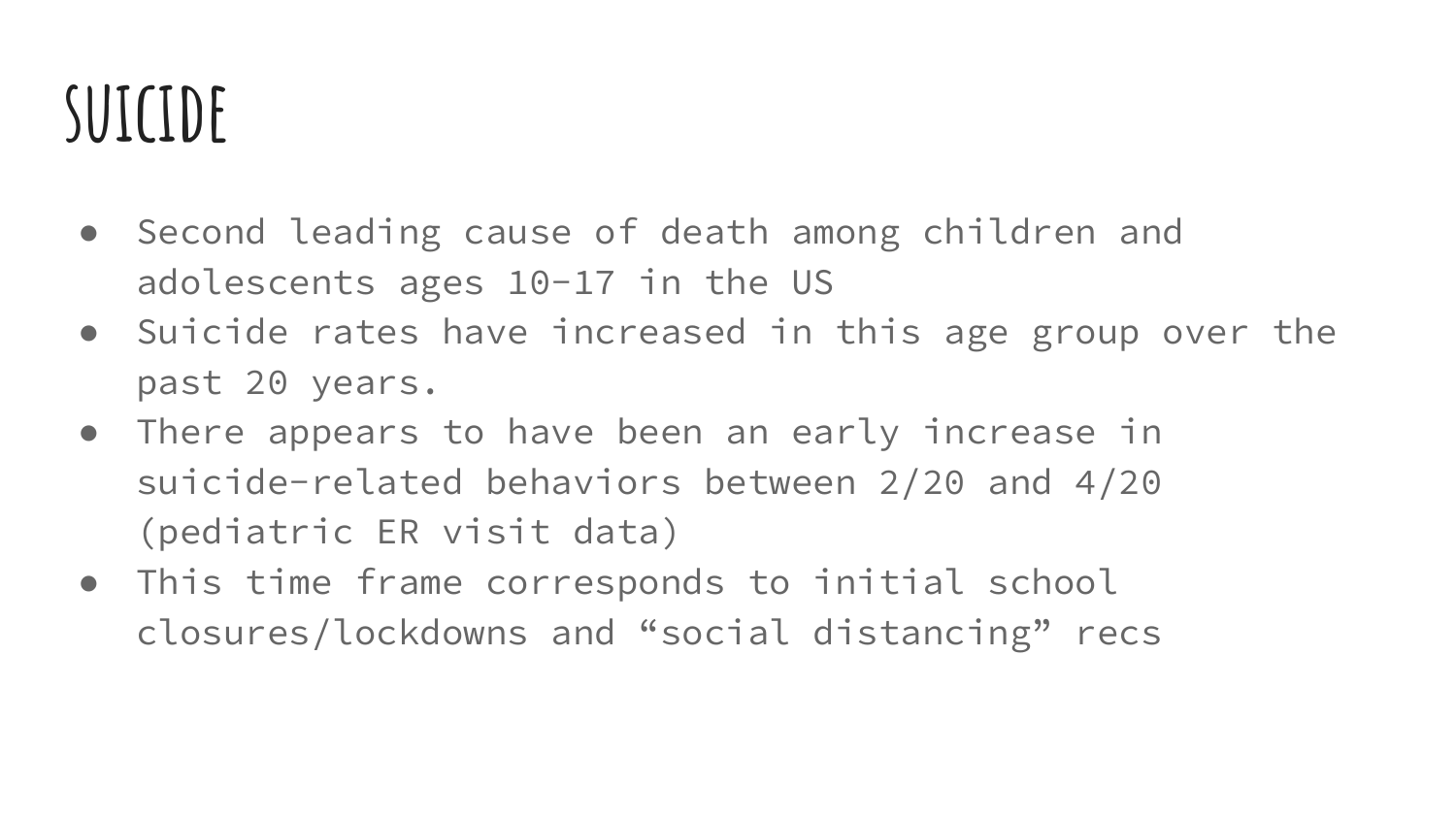### **Suicide-related behaviors in TX**

- Rates of positive screens for suicide-related behaviors increased when there was a resurgence in COVID-19 cases triggering re-introduction of COVID restrictions that had been lifted in May
- Rates of positive suicide screens for youth seeking care in a pediatric ED during 2020 COVID pandemic were statistically elevated, as compared with that same period the year prior.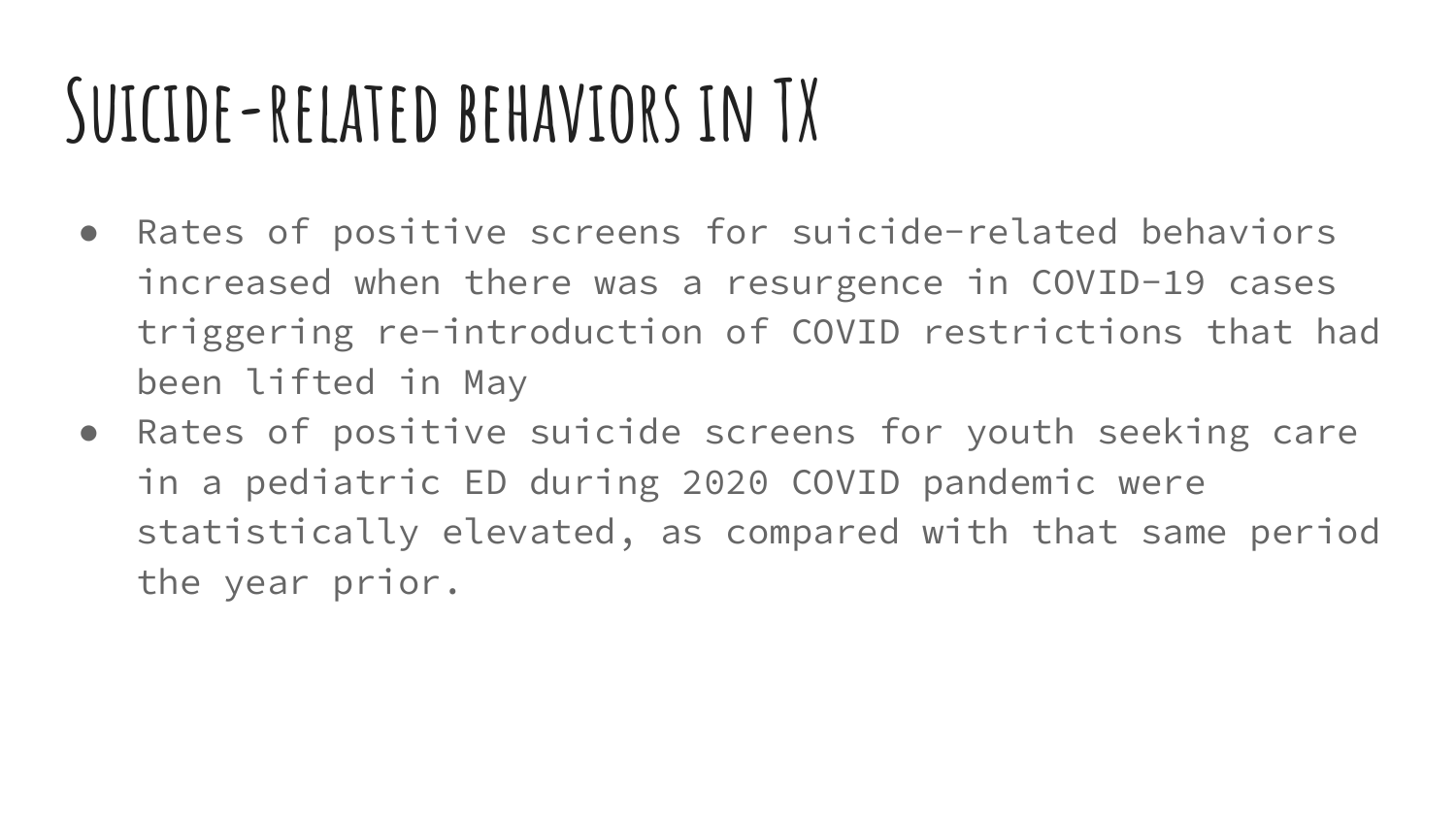# **Conclusion of tx study (approx 9000 ER visits)**

Pandemic response was associated with increased rates of suicide ideation among youth ages 11-21.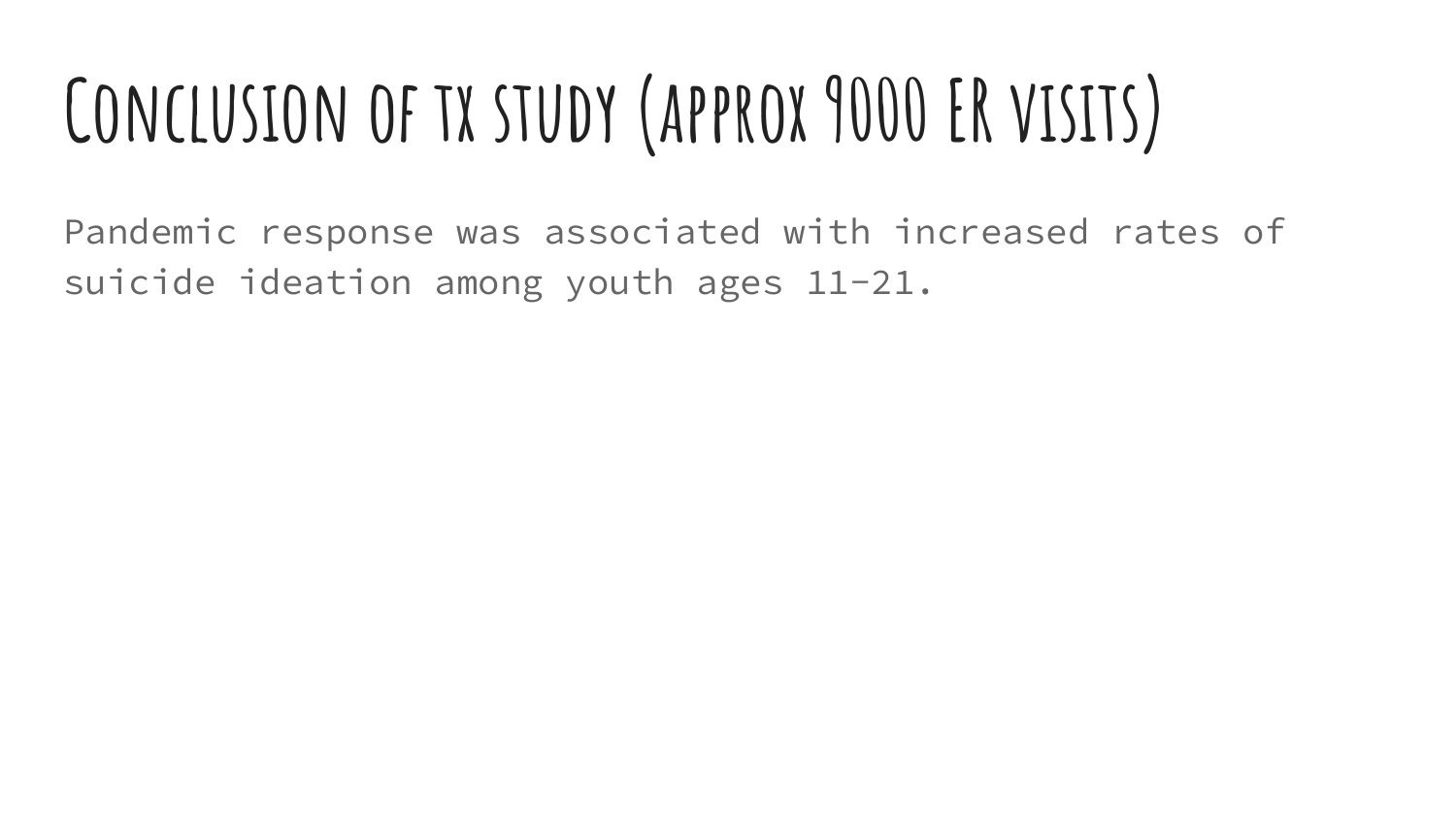### **UCSF benioff children's hospital**

● 66% increase in the number of suicidal children in ER during pandemic

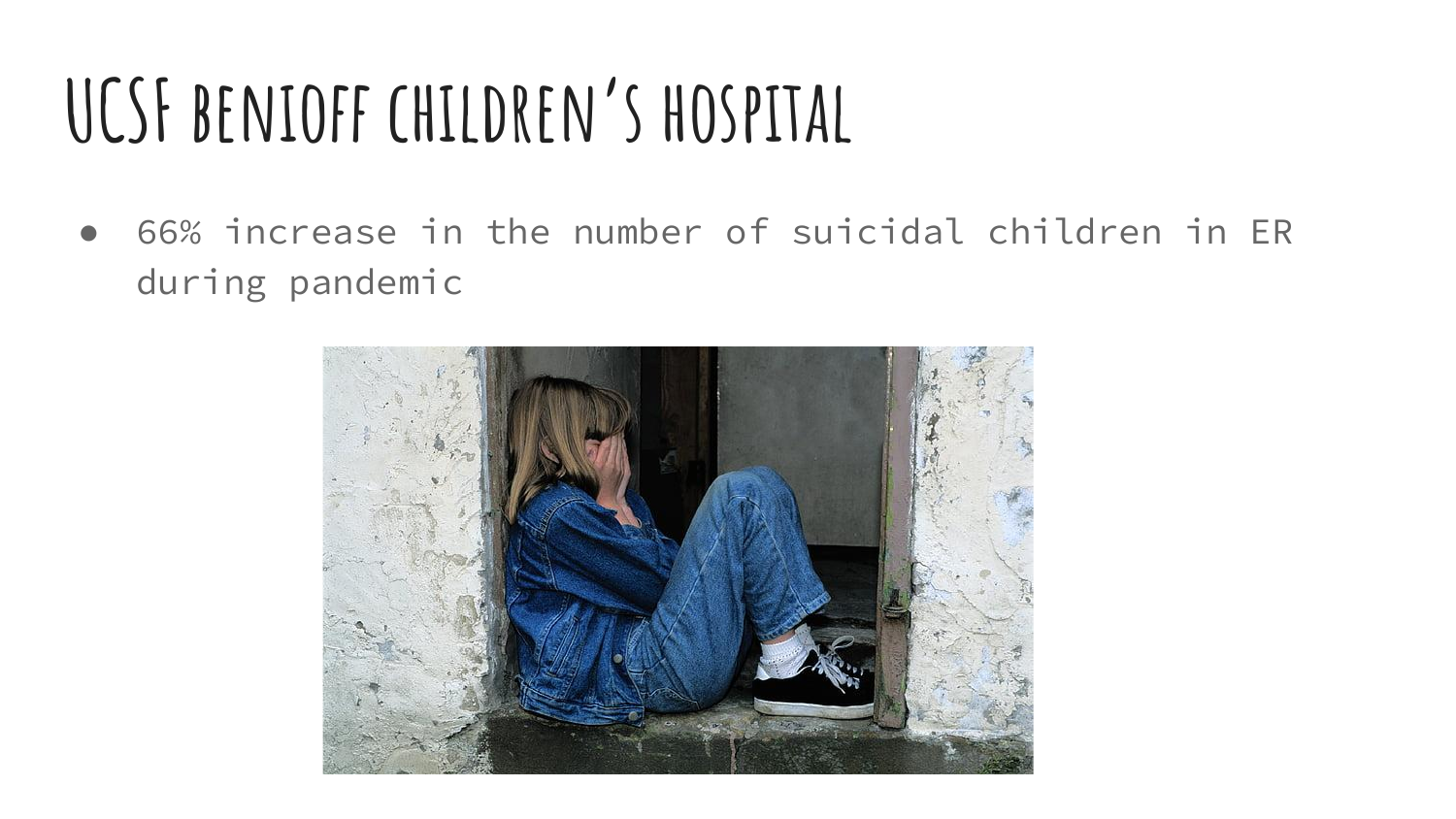### **Covid-19 deaths vs. "deaths of despair"**

- *● Median* age of COVID death is 80 (not avg--middle)
- COVID has to date accounted for 1.2% of all deaths in people under 25.
- National suicide data for 2020 won't be publicly available until 2022 (not like all the "COVID dashboards"--makes comparison difficult)
- Confounding with drug overdose deaths (both "deaths of despair" but some are also suicide)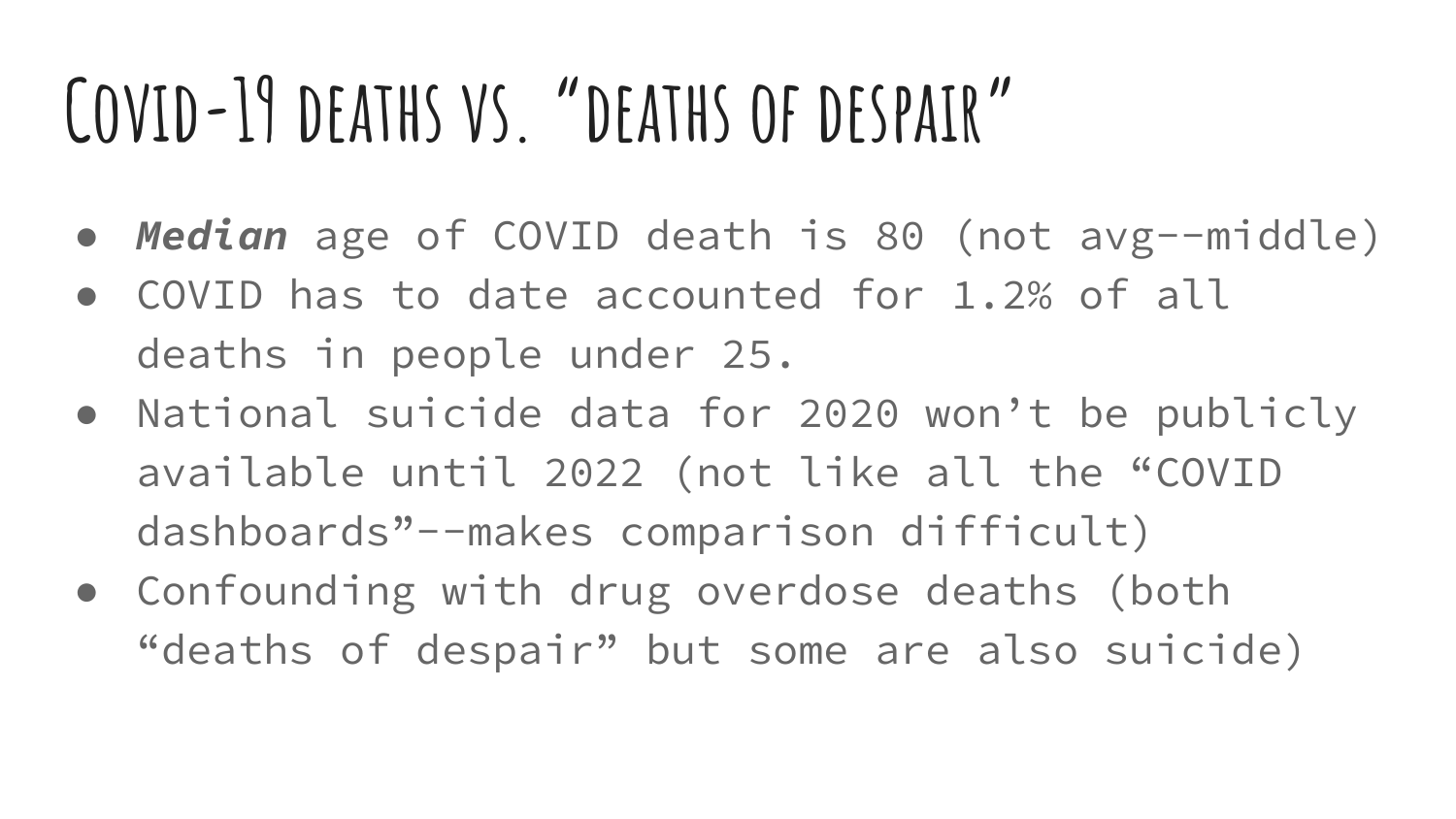Table. Age-Specific Mortality Rates (per Million) for COVID-19 (March-October 2020) and Other Leading Causes of Death (March-October 2018)<sup>a</sup>

| Age, y        | Causes of death <sup>b</sup> |                  |                        |                                            |                        |                                 |                      |          |                                 |                    |             |
|---------------|------------------------------|------------------|------------------------|--------------------------------------------|------------------------|---------------------------------|----------------------|----------|---------------------------------|--------------------|-------------|
|               | COVID-19                     | Heart<br>disease | Malignant<br>neoplasms | Chronic<br>lower<br>respiratory<br>disease | Unintentional injuries |                                 | Intentional injuries |          | Leading causes of infant deaths |                    |             |
|               |                              |                  |                        |                                            | Transport<br>accidents | Accidental<br>drug<br>overdoses | Suicide              | Homicide | Birth<br>defects                | Short<br>gestation | <b>SUID</b> |
| $\leq 1$      | 7.4                          | 51.6             | 8.6                    | 2.9                                        | 15.5                   | 1.6                             | 0.0                  | 46.7     | 773.7                           | 682.2              | 603.4       |
| $1 - 4$       | 1.0                          | 4.8              | 13.1                   | 2.0                                        | 17.5                   | 0.3                             | 0.0                  | 15.6     | 15.9                            |                    |             |
| $5 - 14$      | 1.0                          | 2.7              | 13.5                   | 2.0                                        | 14.6                   | 0.4                             | 9.4                  | 4.7      | 6.4                             |                    |             |
| $15 - 24$ 9.9 |                              | 13.8             | 20.9                   | 2.8                                        | 108.3                  | 66.1                            | 97.0                 | 72.1     | 5.5                             |                    |             |
| 25-34 38.6    |                              | 52.1             | 53.7                   | 4.2                                        | 113.2                  | 220.7                           | 120.9                | 78.8     | 6.4                             |                    |             |
|               | 35-44 109.9                  | 169.1            | 172.0                  | 10.1                                       | 93.8                   | 234.0                           | 128.1                | 54.7     | 7.2                             |                    |             |
|               | 45-54 294.8                  | 509.7            | 597.5                  | 56.1                                       | 100.7                  | 208.2                           | 140.3                | 33.9     | 11.2                            |                    |             |
|               | 55-64 683.3                  | 1239.8           | 1802.4                 | 285.8                                      | 105.0                  | 161.2                           | 139.8                | 23.7     | 17.8                            |                    |             |
|               | 65-74 1574.6                 | 2516.9           | 3702.0                 | 809.9                                      | 99.2                   | 50.8                            | 114.1                | 15.7     | 13.4                            |                    |             |
|               | 75-84 3832.4                 | 6478.5           | 6845.7                 | 2117.3                                     | 129.9                  | 16.0                            | 129.6                | 13.2     | 14.9                            |                    |             |
| 285           | 10699.7                      |                  | 24 530.2 10 442.4      | 4278.4                                     | 139.1                  | 14.7                            | 133.4                | 13.3     | 31.2                            |                    |             |
| Total         | 698.8                        | 1287.7           | 1219.8                 | 307.5                                      | 89.2                   | 122.3                           | 102.3                | 39.0     | 19.4                            |                    |             |

Abbreviations: COVID-19, coronavirus disease 2019; SUID, sudden unexpected infant death (including sudden infant death syndrome).

\* Table presents 8-month aggregate COVID-19 mortality rates during the period of March through October 2020<sup>5</sup> and mortality rates for other causes during the period of March through October 2018,<sup>4</sup> the most recent year for which detailed cause-of-death data are available.

<sup>b</sup> Causes of death are defined by International Statistical Classification of Diseases and Related Health Problems codes for heart disease (IOO-IO9, III, II3, I2O-I5I), malignant neoplasms (COO-C9), chronic lower respiratory disease (J4O-J47), transport accidents (injuries) (VO1-V99, Y85), accidental drug overdoses (X40-X44), suicide (\*U03, X60-X84, Y87.0), homicide ("UO1-"UO2, X85-YO9, Y87.1), birth defects (QOO-Q99), short gestation (POS-PO8), and sudden unexpected infant death (R95, R99, W75).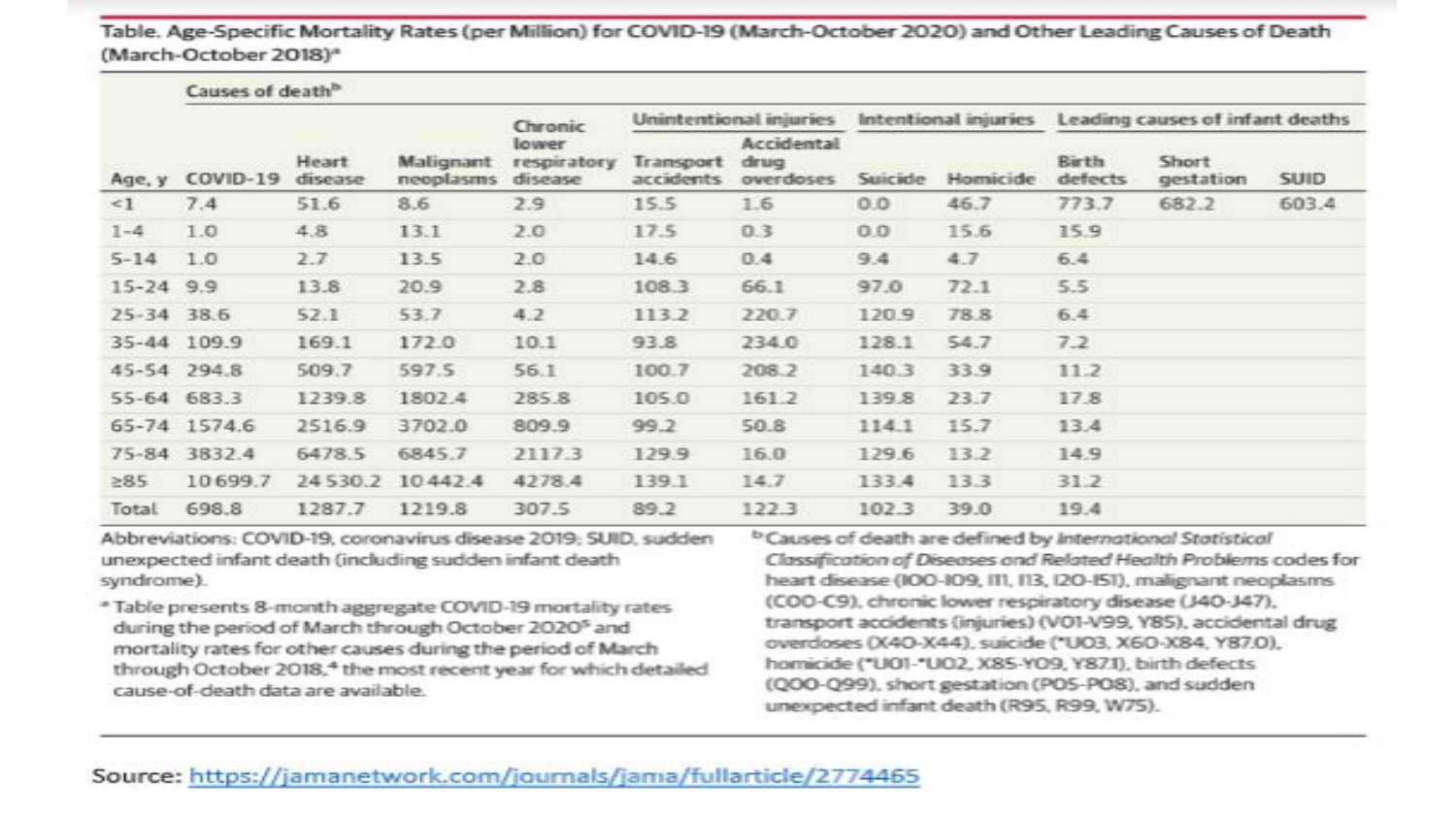### **Covid deaths vs deaths of despair in young people**

● Young adults ages 15-24: 10 times more died by suicide than COVID (as of yet--data takes months to certify, so will likely be more than 15x)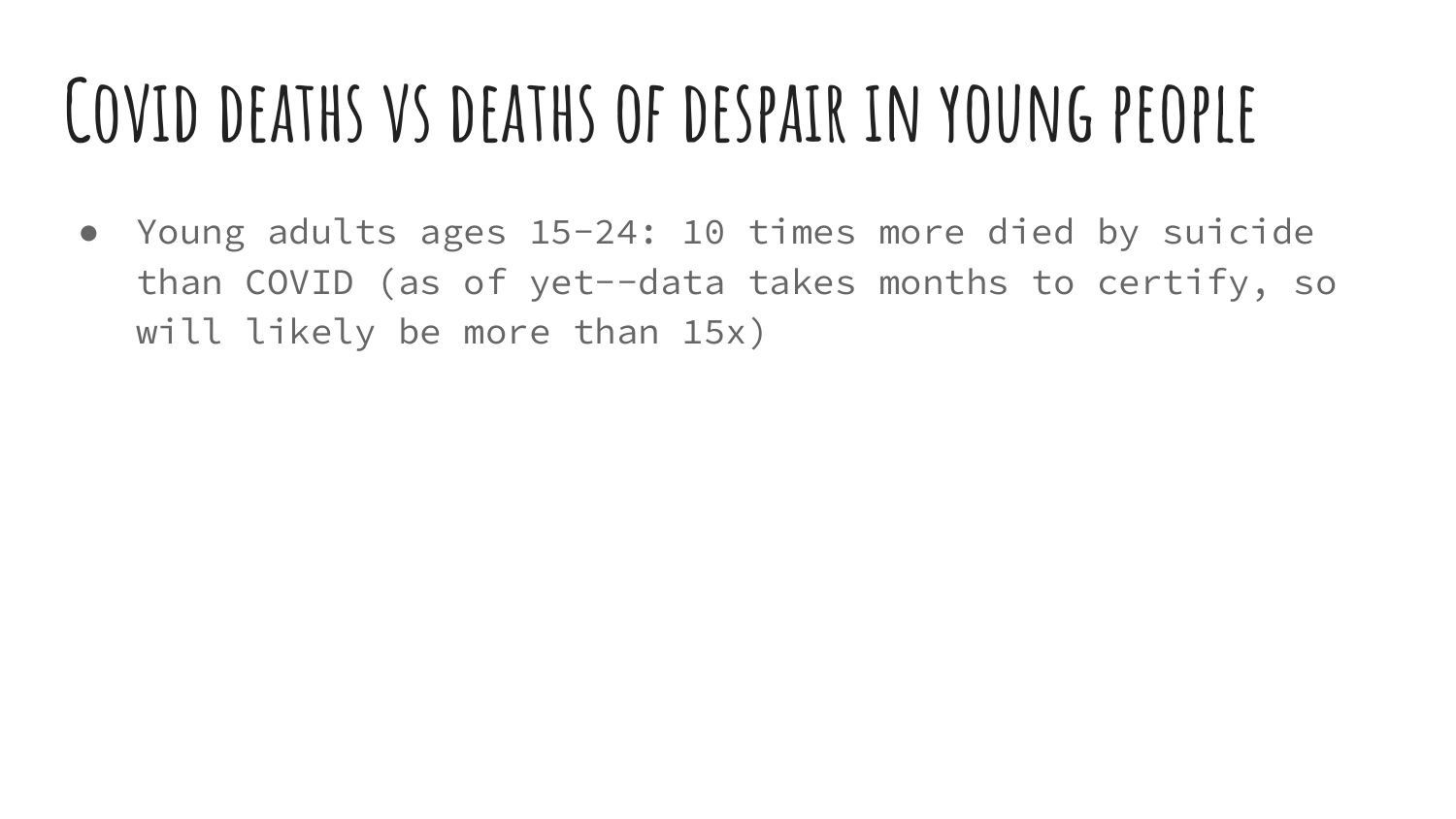| Year in which<br>death<br>occurred | Sex       | Age Group         | <b>All Deaths</b><br>involving<br>COVID-19 [1] | Deaths<br>from All<br>Causes |
|------------------------------------|-----------|-------------------|------------------------------------------------|------------------------------|
|                                    |           |                   |                                                |                              |
| 2020/2021                          | All Sexes | 0-17 years        | 226                                            | 37,537                       |
| 2020/2021                          | All Sexes | 18-29 years       | 1,866                                          | 71,479                       |
| 2020/2021                          | All Sexes | 30-39 years       | 5,485                                          | 101,822                      |
| 2020/2021                          | All Sexes | 40-49 years       | 14,792                                         | 153,493                      |
| 2020/2021                          | All Sexes | 50-64 years       | 77,215                                         | 648,381                      |
| 2020/2021                          | All Sexes | 65-74 years       | 113,198                                        | 795,802                      |
| 2020/2021                          | All Sexes | 75-84 years       | 144,064                                        | 969,808                      |
| 2020/2021                          | All Sexes | 85 years and over | 160,729                                        | 1,189,298                    |
| 2020/2021                          | All Sexes | All Ages          | 517,575                                        | 3,967,620                    |

Source: CDC Weekly Updates by Select Demographic and Geographic Characteristics Provisional Death Counts for Coronavirus Disease 2019 (COVID-19)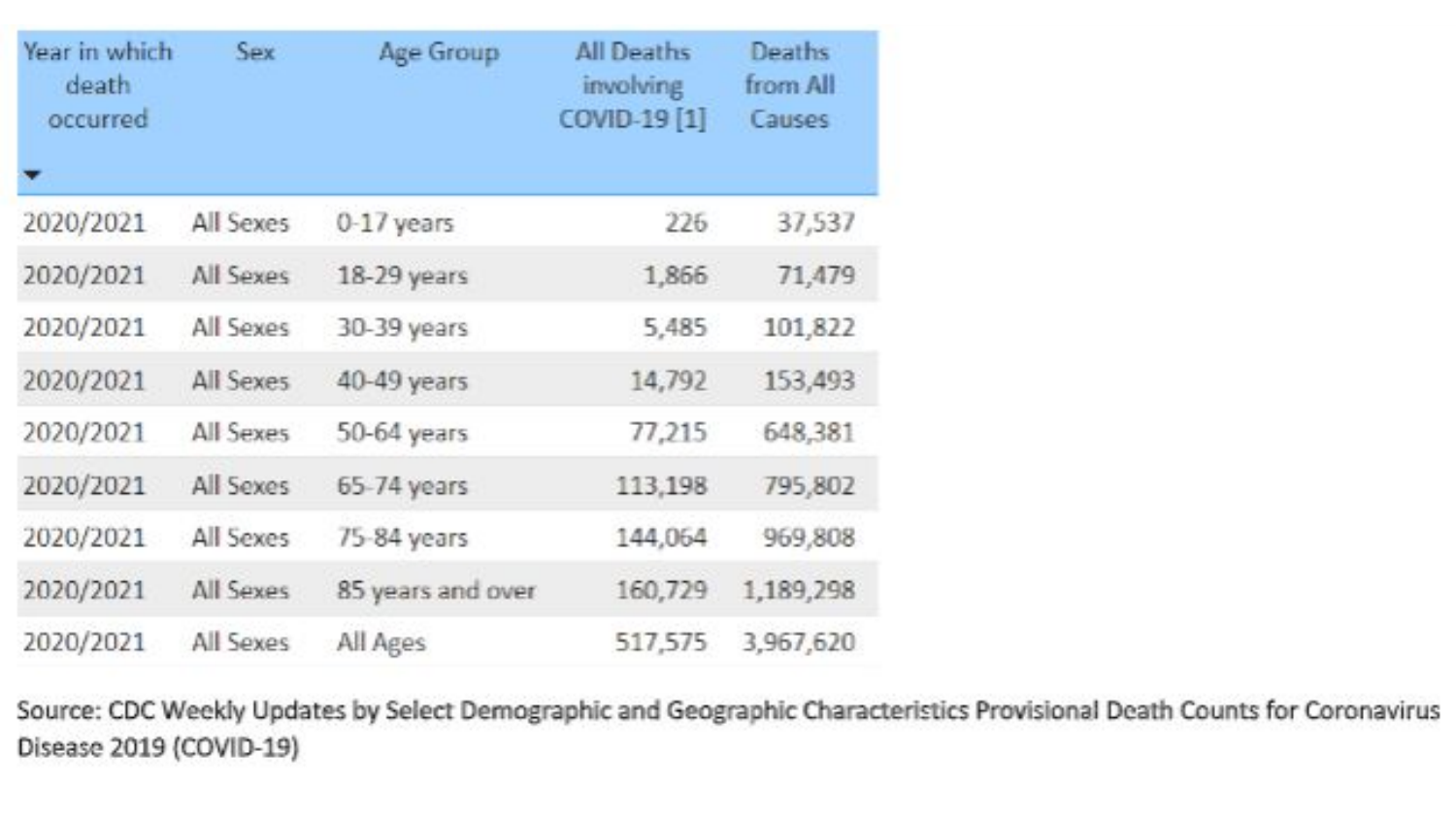### **Pediatric deaths during the pandemic**

- Of the 37,537 children 17 and under who died between 2/20 and 3/21, 226 died with or from COVID-19 (0.6%)
- Children in grades K-12 had an approx. one per million chance of death from COVID-19.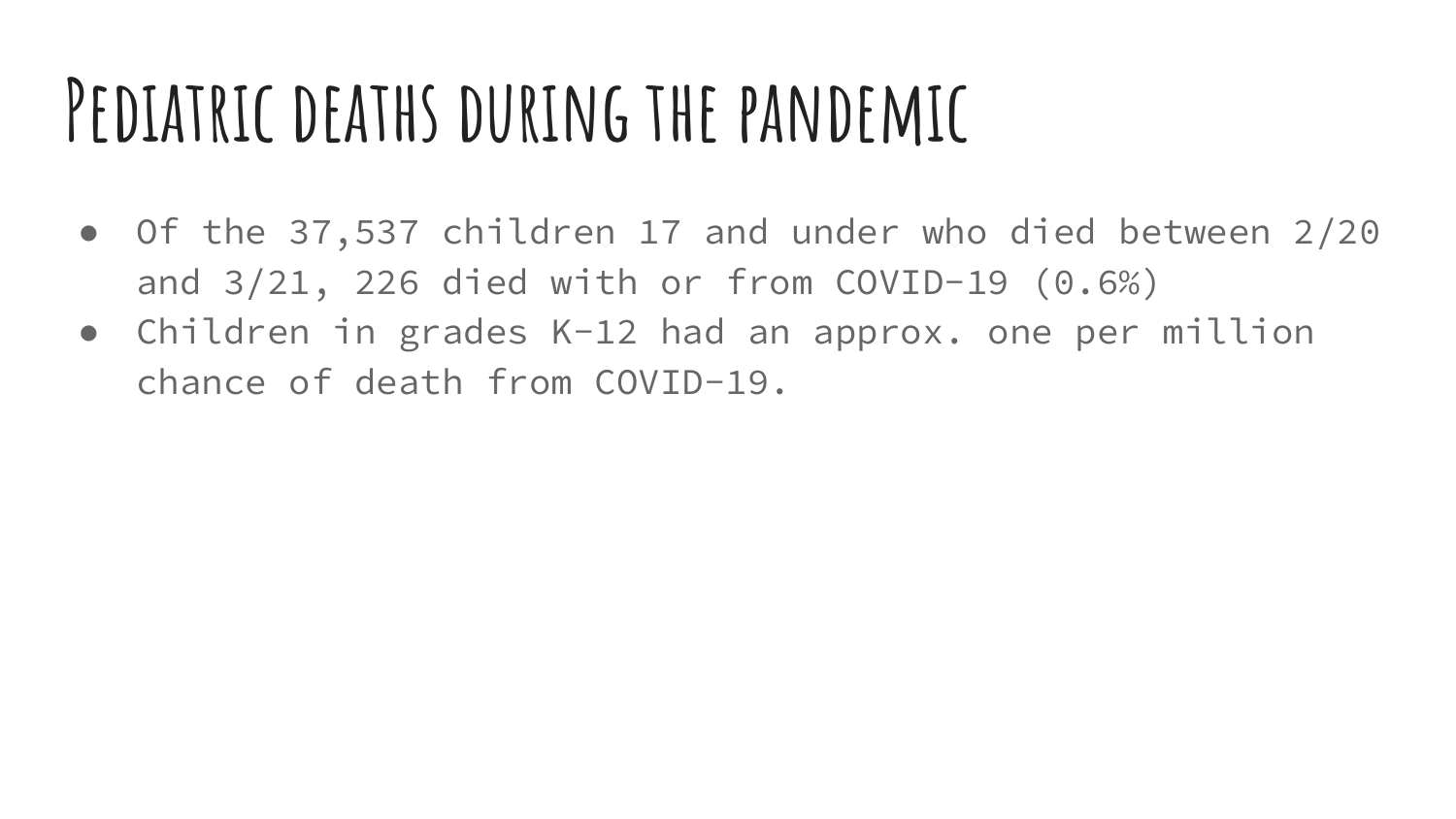

Comparison: Weekly U.S. All-Cause Deaths vs Covid Deaths

Source: Data from "Provisional COVID-19 Death Counts by Sex, Age, and Week." CDC 2020. As data s provisional it may not include complete data for the final 8 weeks (the time period with large decline on the graph) and is subject to change.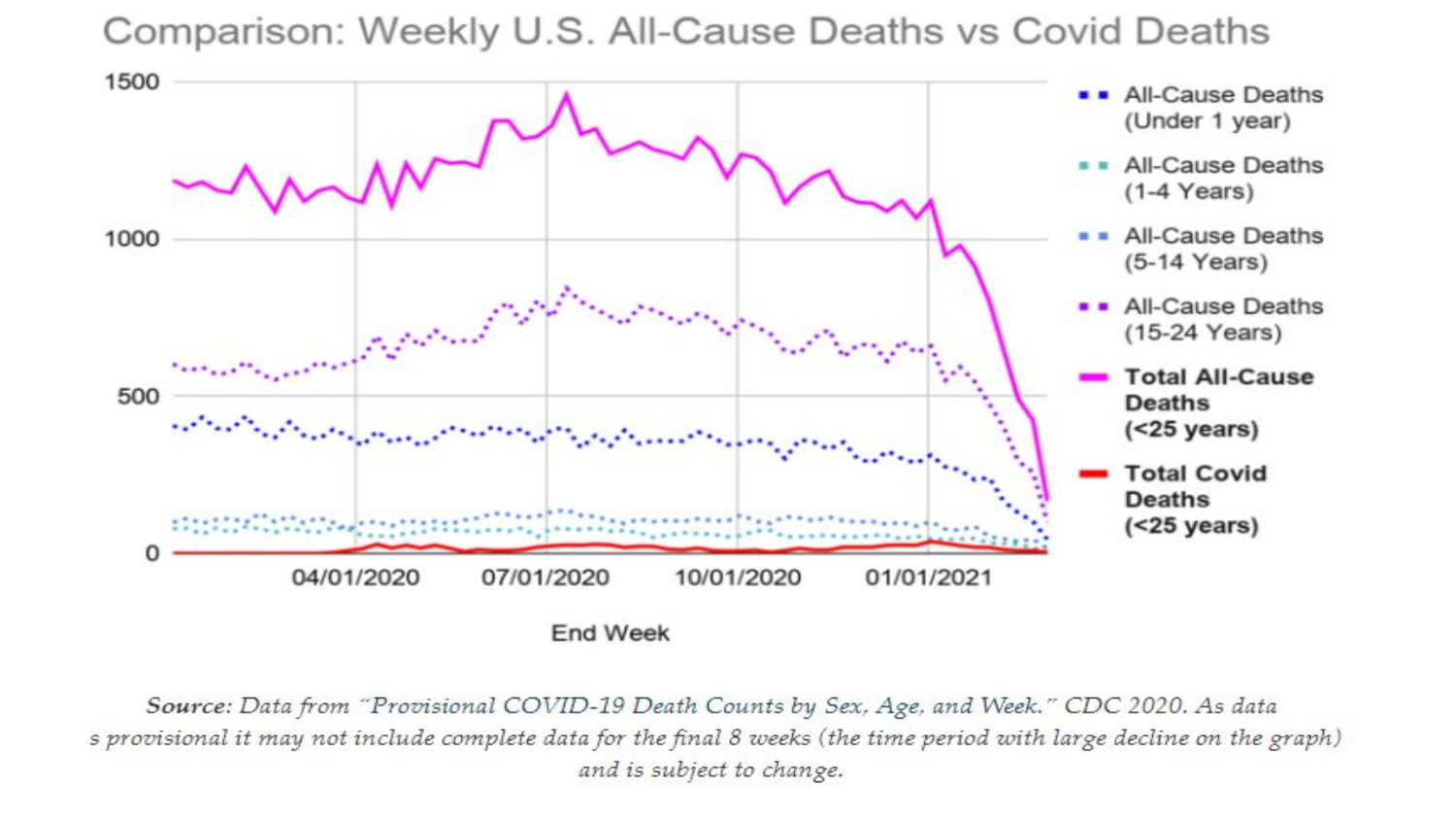### All-Cause Deaths per 100,000 of US population under 25 years

| Ages          | 2018                 | 2019                     | <b>CONSUMINAR</b><br>2020   |
|---------------|----------------------|--------------------------|-----------------------------|
| $1 - 4$ Years | 2040<br>24           | 42005<br>23.3            | <b>DAYS A PARTS</b><br>24.3 |
| 5-14 Years    | 13.3<br>1992-19      | 13.4                     | 14.9                        |
| 15-24 Years   | <b>STATE</b><br>70.2 | 10 G.P<br>69.7<br>266.92 | 92.5                        |
| Total < 25    | 107.5                | 106.4                    | 131.7                       |

Source: 2018/2019 data from "Mortality in the United States, 2019," Figure 3: Death rates for ages 1 year and over: United States, 2018 and 2019; and 2020 data drawn from "Provisional COVID-19 Death Counts by Sex, Age, and Week." 2020 data is an estimate based on the CDC's provisional death count – which may not include complete data for the previous 8 weeks and is subject to change.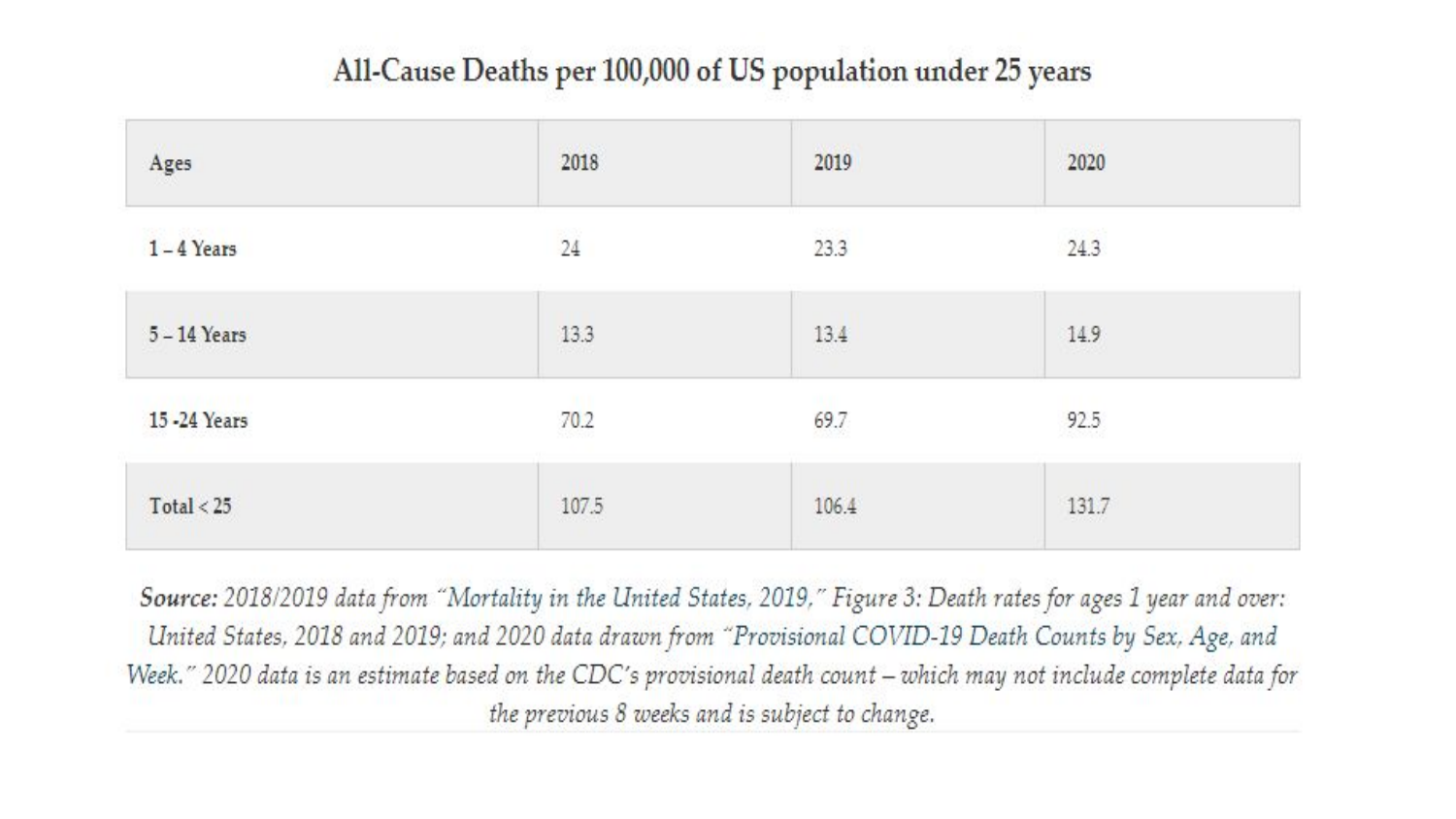### **All-cause vs. covid deaths in young people**

- Compared to 2018 and 2019 deaths per 100K, 2020 saw 23 additional deaths among those aged 15-24 (from 106.4 per 100K to 131.7 per 100K).
- Increase of 23%
- COVID only accounts for 1.2% of total deaths for 0-24 yrs.
- This age bracket accounts for 91% of youth suicides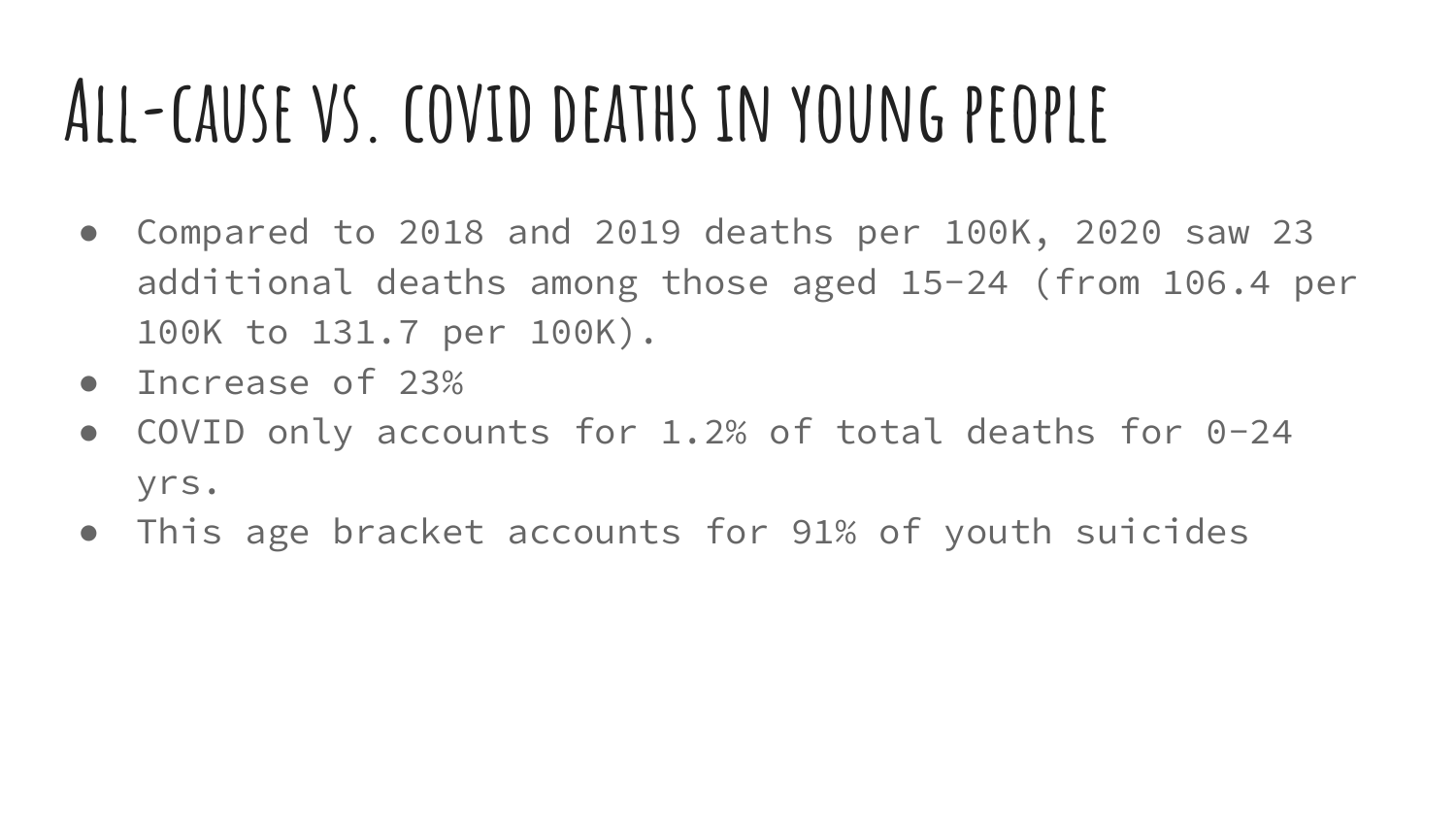### **Student Suicide clusters: Mason, Ohio**

15 Mason students were hospitalized in less than a month in the fall of 2020 for suicidal ideation.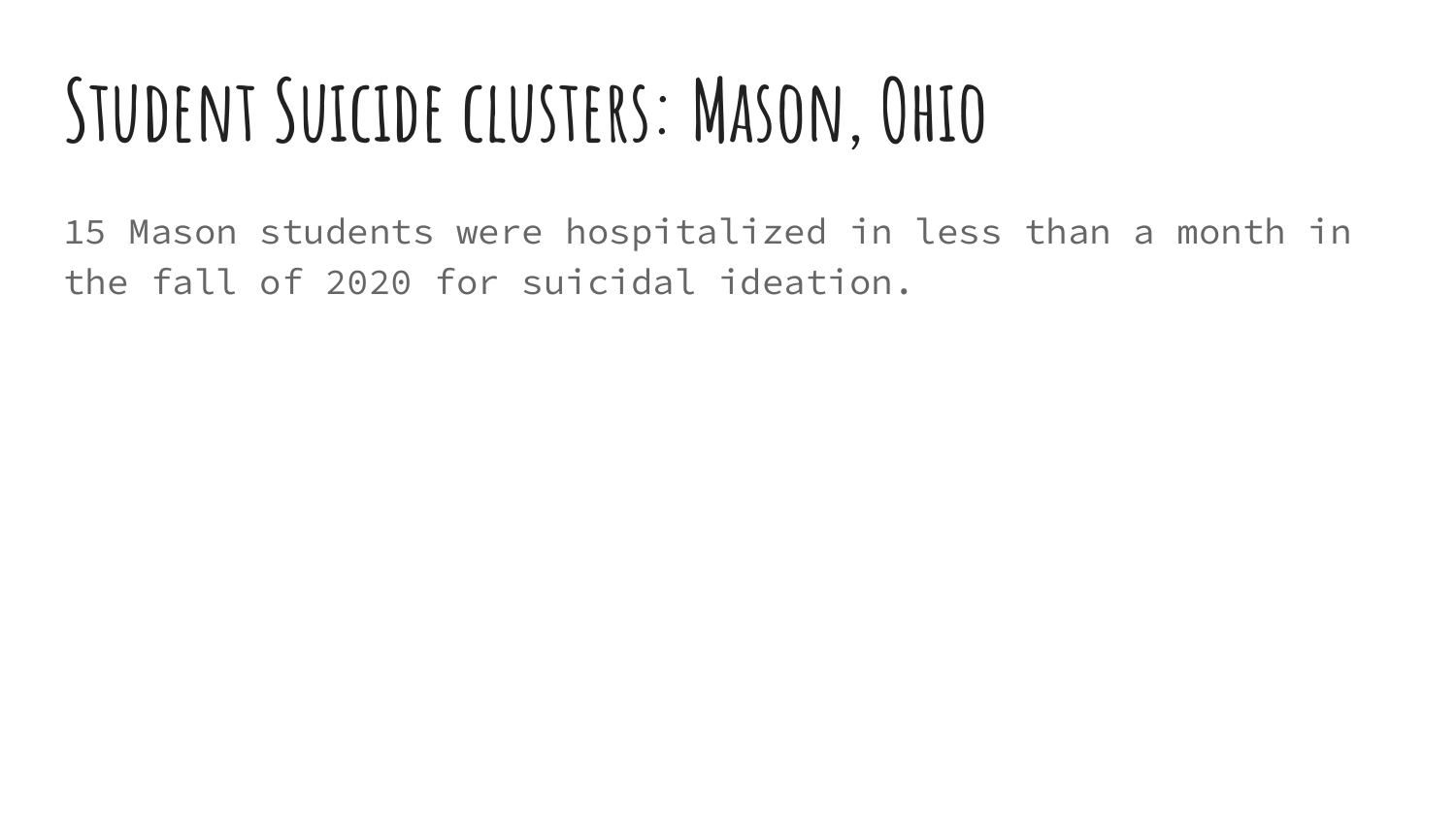### **Cook children's medical center, fort worth, tx**

● 37 young people admitted for suicide attempts during the month of 9/20: **highest monthly count the hospital had seen since it began tracking in 2015**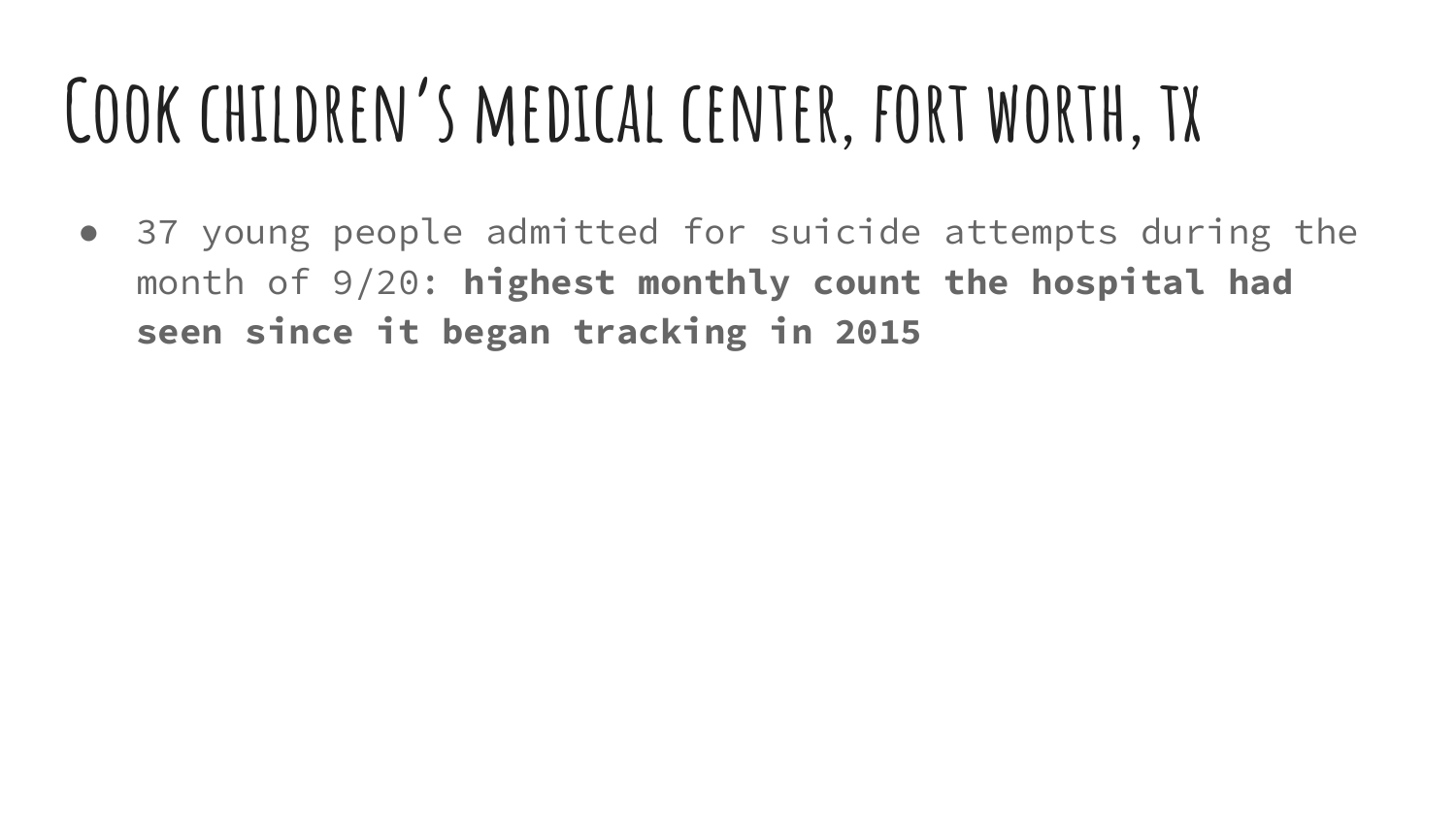### **CLark county school district, nevada**

- Over 3,100 potential suicide risks were flagged based on student writing on school-issued iPads
- By December, 18 students had taken their own lives.

(source, NYT, "Surge of Student Suicides Pushes Las Vegas Schools to Reopen")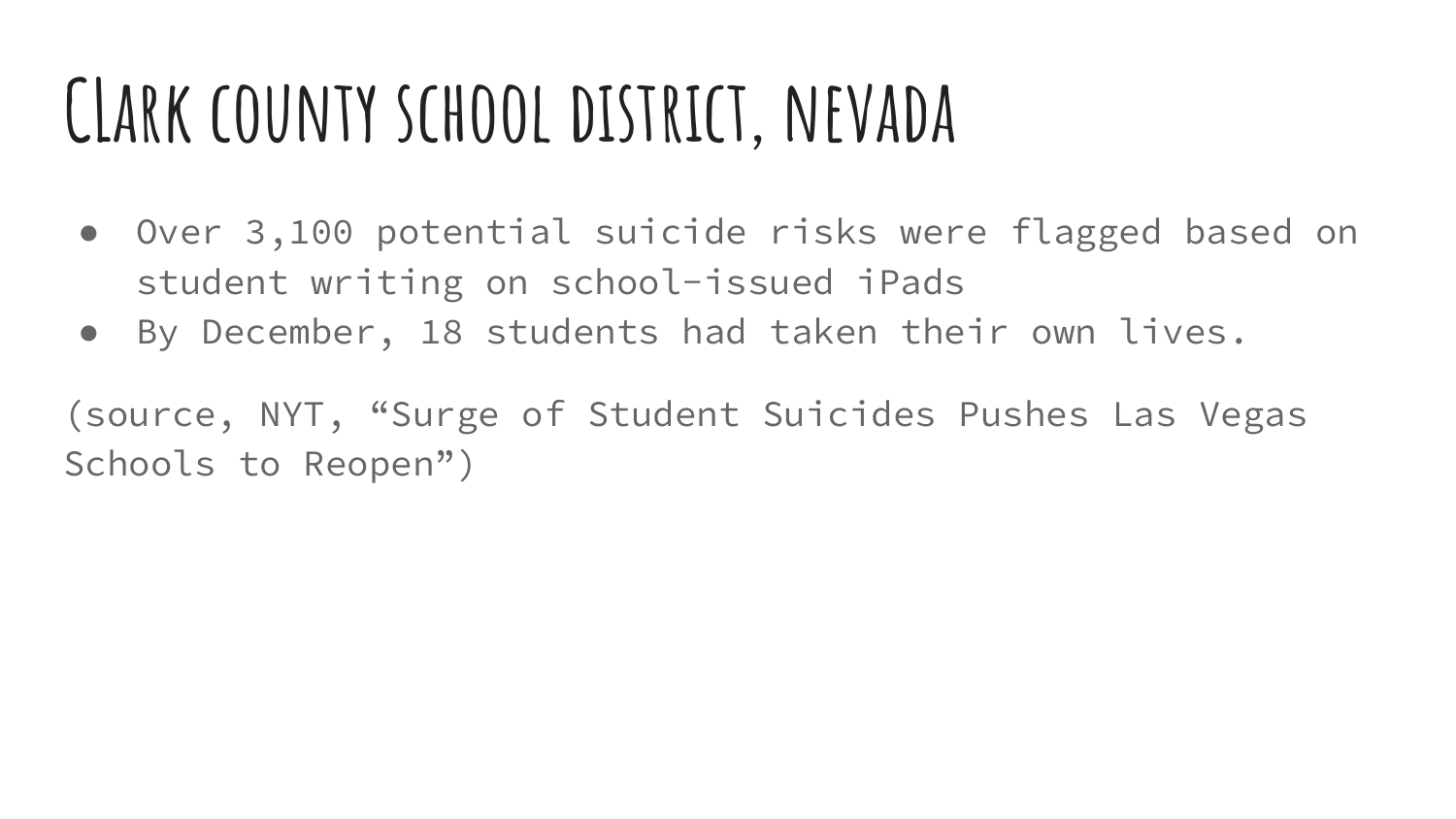### **Mental health-related ER visits: 47 states**

- Beginning in April 2020, proportion of children's mental health ER visits increased and remained elevated through 10/20 (CDC data for all pediatric ER visits)
- **Compared with 2019**, proportion of mental health ER visits for children aged 5-11 and 12-17 years increased 24% and 31% respectively
- Months with significantly higher rates of suicide-related behaviors correspond to increased school closures and lockdowns.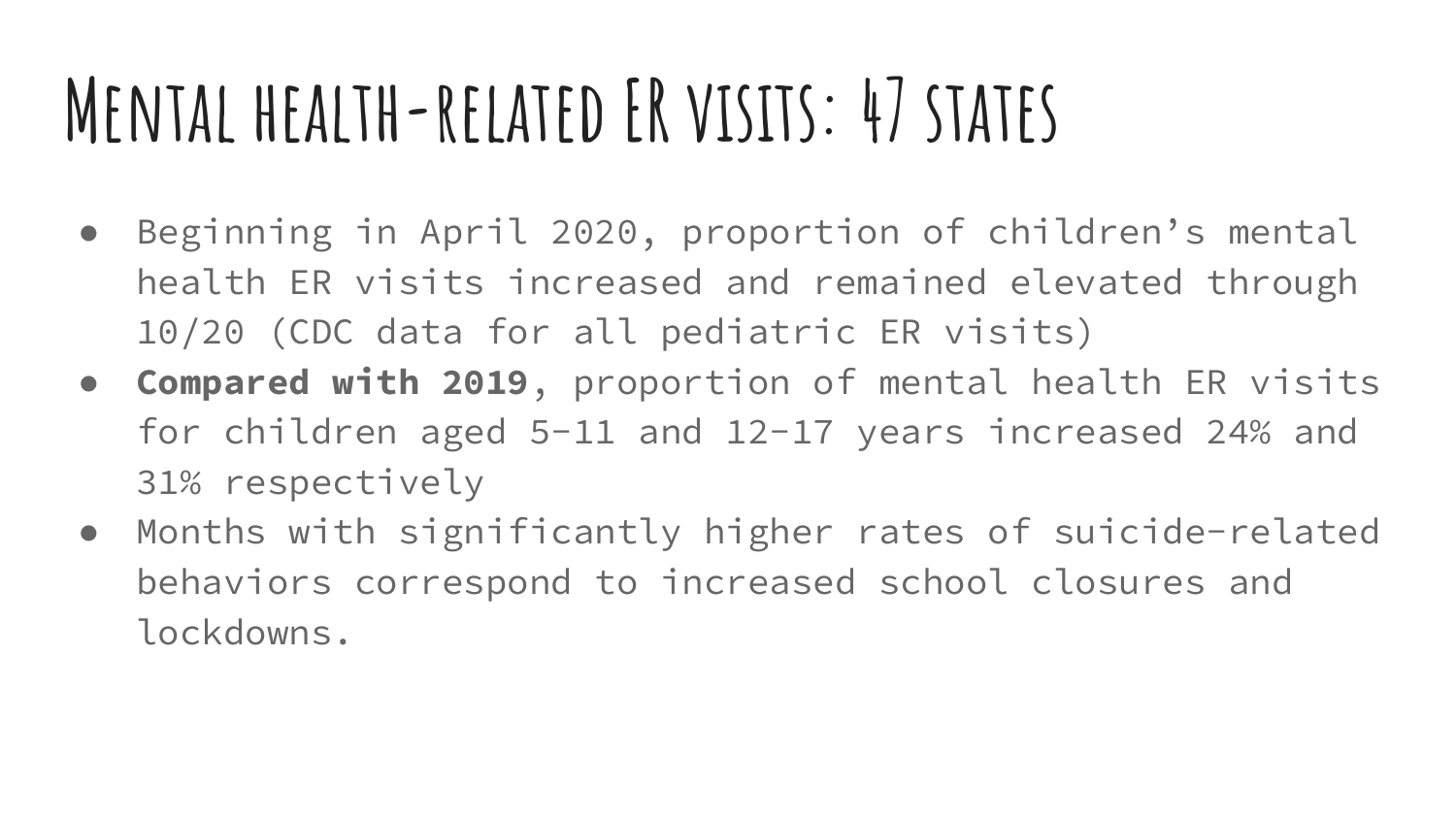### **School-based mental health services**

- Many children receive mental health services in schools or coordinated by schools, and have lost these during school shutdowns
- Between 2012-2015, among all adolescents who used mental health services, 57% received some school-based services
- 35% received their mental health services **exclusively** in school health settings
- Adolescents in racial and ethnic minority groups, with lower family income, or with public health insurance were more likely to receive only school-based services.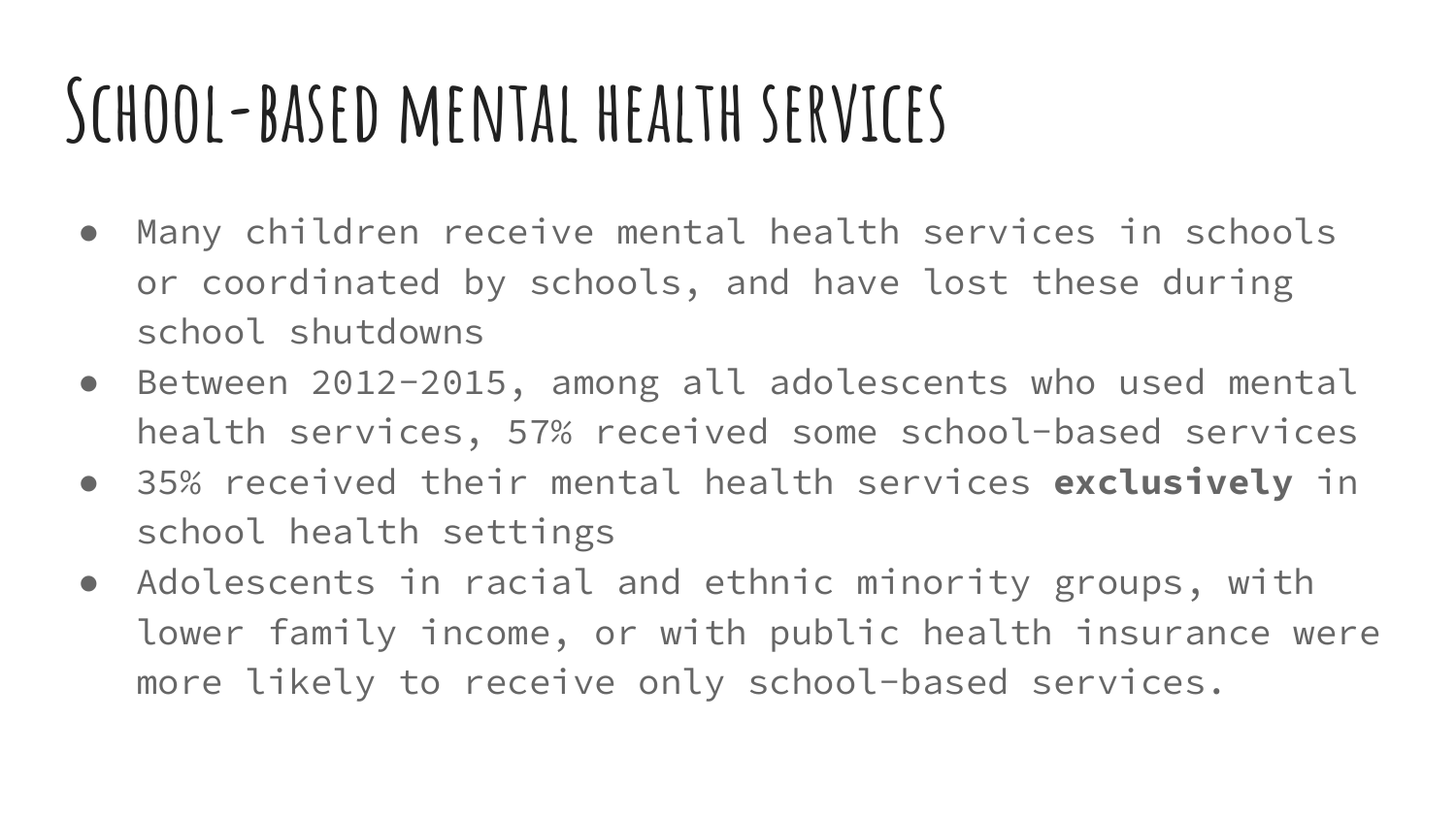### **Depression in children: recent study**

- JAMA Psychiatry, 12/9/20
- Having depression during childhood or in the teen years appears to increase odds of illness and early death later on (risk of premature death is increased 6 fold)
- Author's conclusion: "Children and teens diagnosed with depression have a significantly higher risk of premature death, self-harm and suffering from other diseases later in life."
- Years of Life Lost (YLL) has always been central to public health policies.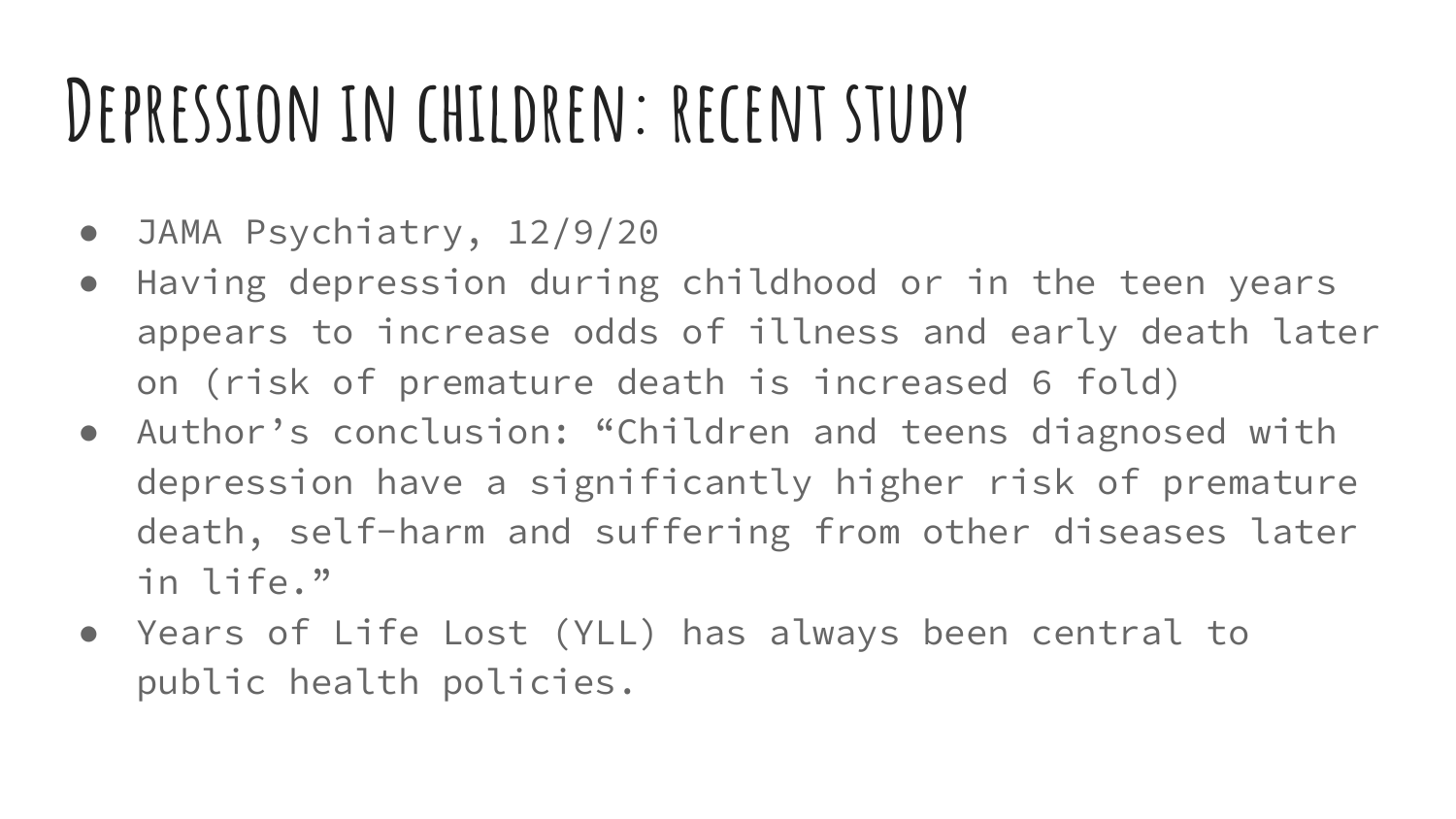### **Anxiety and depression in young adults**

- National Center for Health and Statistics/CDC data
- For adults ages 18-29:
	- 46% reported significant sx of anxiety and depressive disorder between 4/23/20 and 5/5/20
	- $\circ$  This number rose to 56.5% during the 11/25/20-12/7/20 time period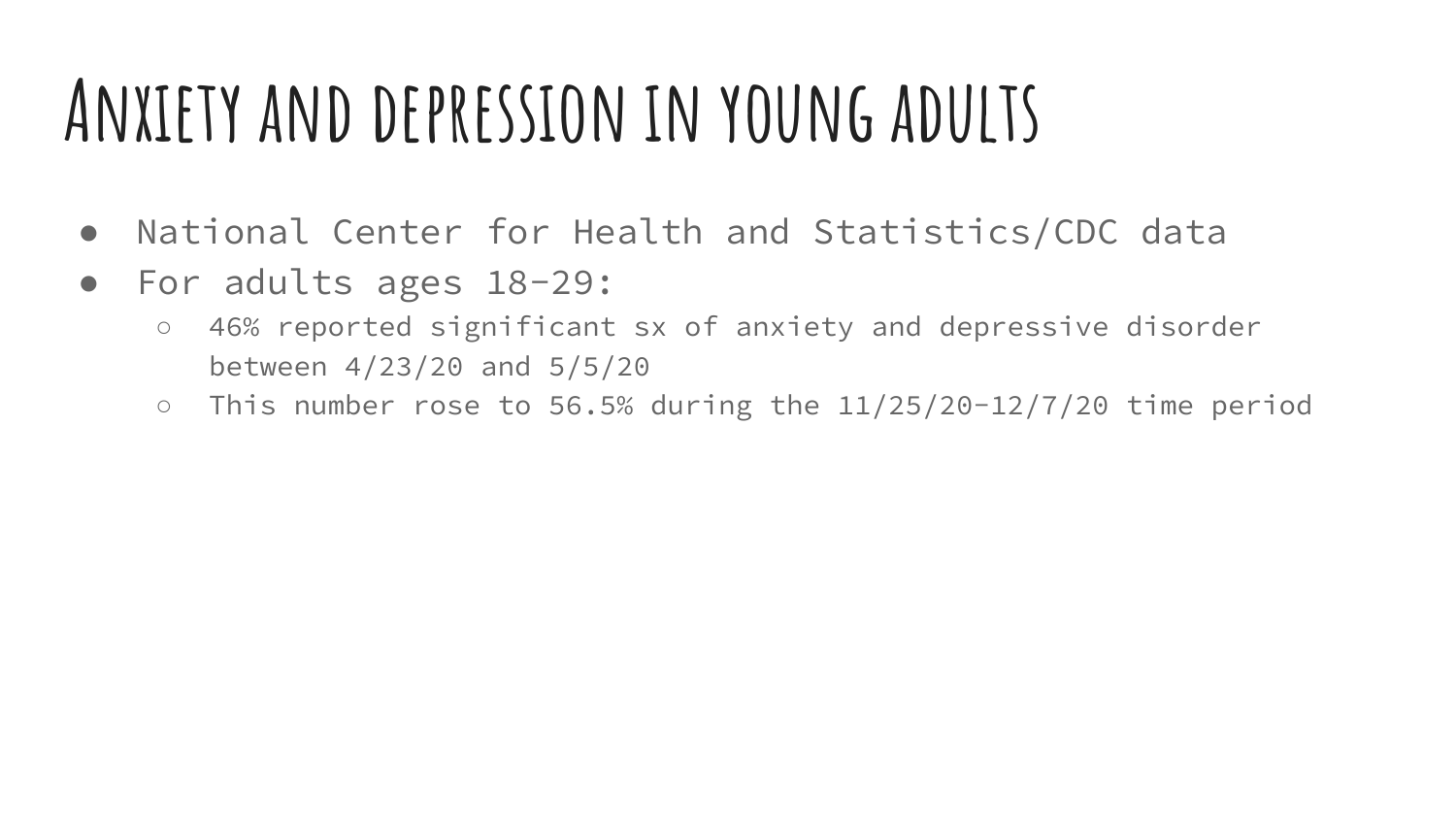

Subscribe | Media | Open Calls Login



### The Incidence and Magnitude of the Health Costs of In-person Schooling during the COVID-19 Pandemic

**Casey B. Mulligan**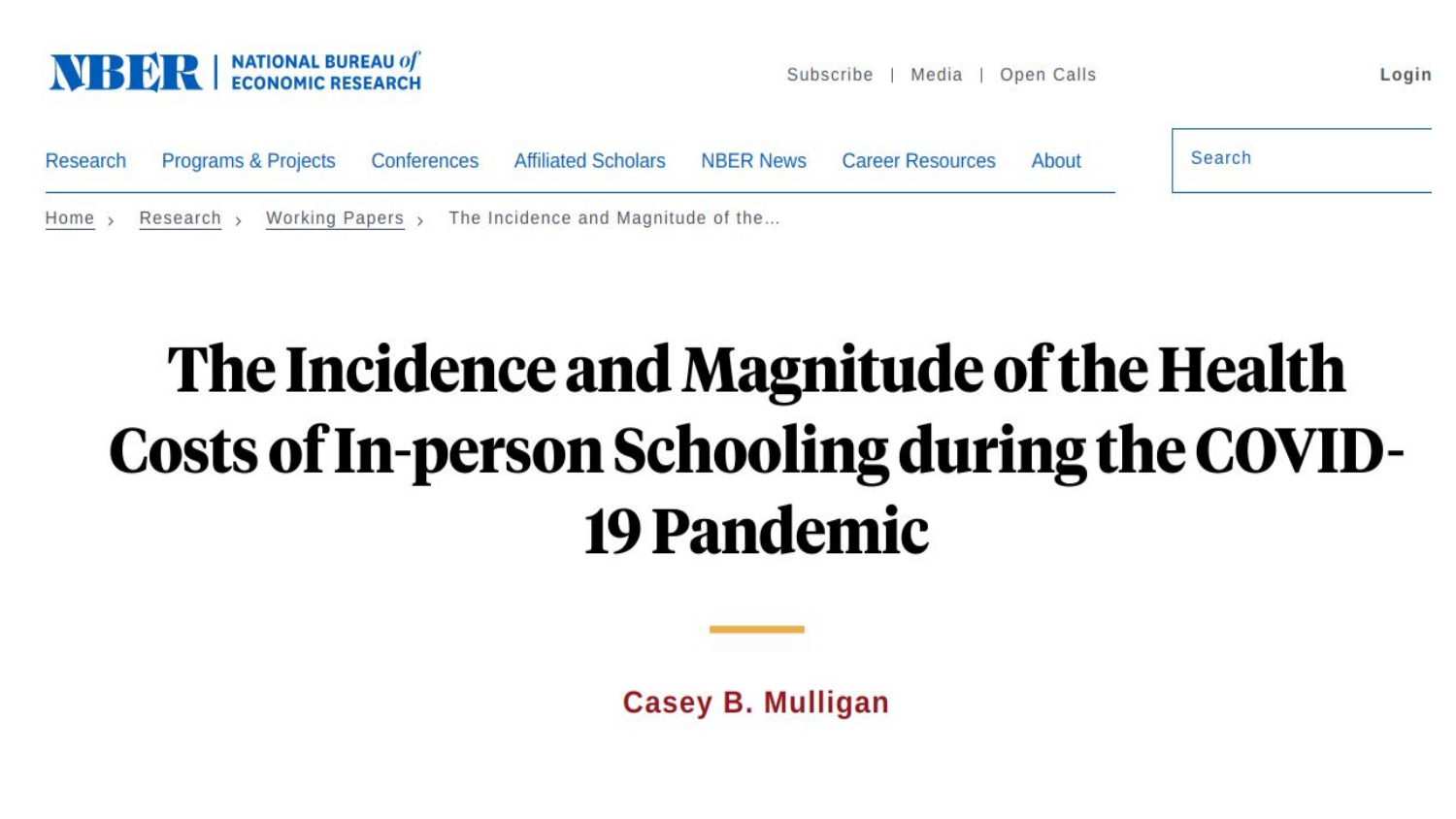### **NBER paper**

- **● In-person** students and teachers during the pandemic were 20 times more likely to get COVID **outside** than inside school
- Less than 1/200 students and staff **that have close contact** (i.e. share a classroom) with an infectious person test positive for COVID
- A teacher teaching one day in person in school had the same risk of death (for self or a household member) as driving 5 miles
- Closing schools is looking to be a huge error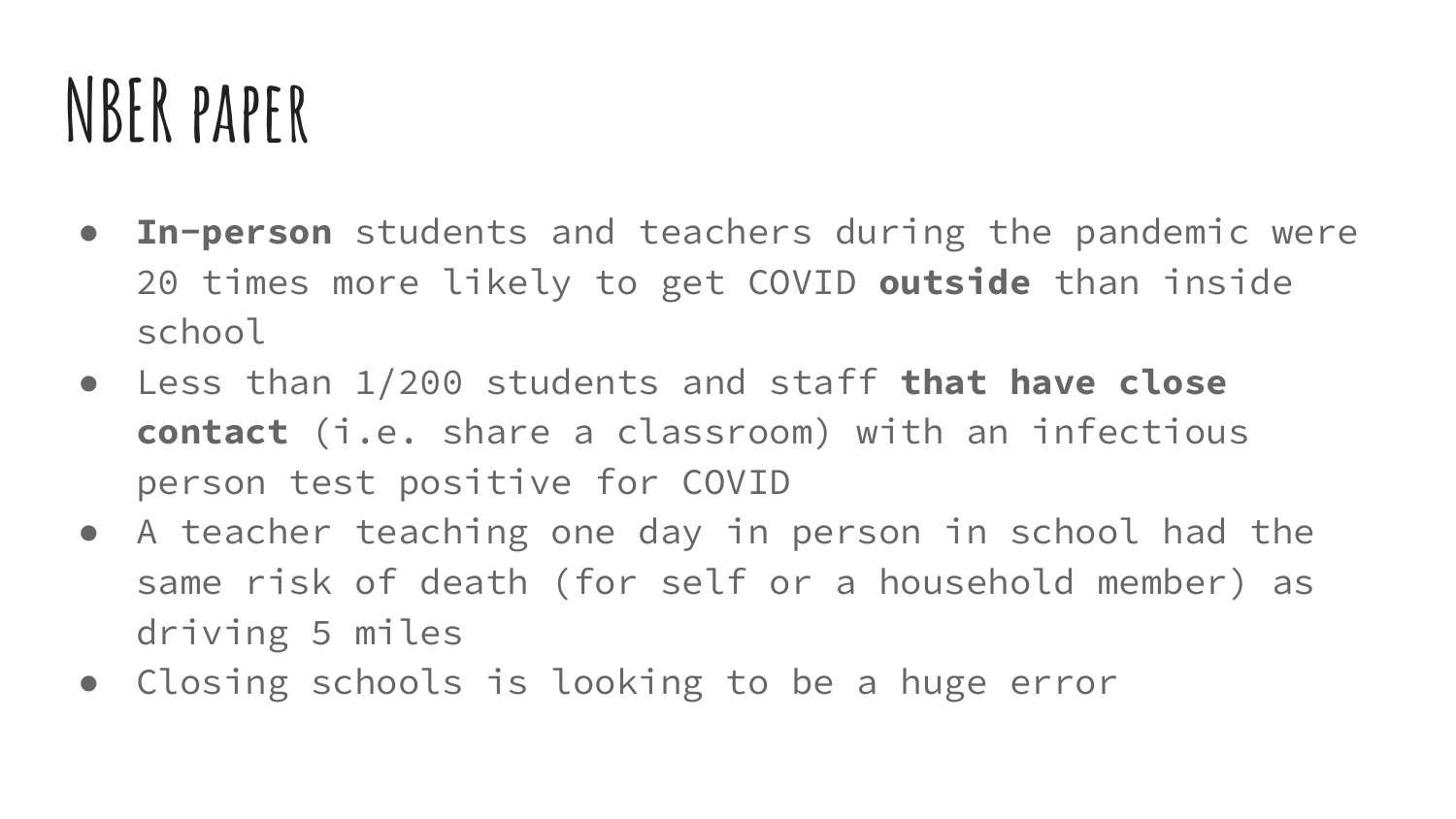### **JAMA: yll due to school closures during covid-19**

- Decreased educational attainment lowers life expectancy
- Decisional analytical model of YLL under differing conditions of school closure
- Compared YLL under both "schools open" and "schools closed" conditions, based on US study data
- 98.9% probability that leaving schools open would have been associated with a lower total YLL than school closure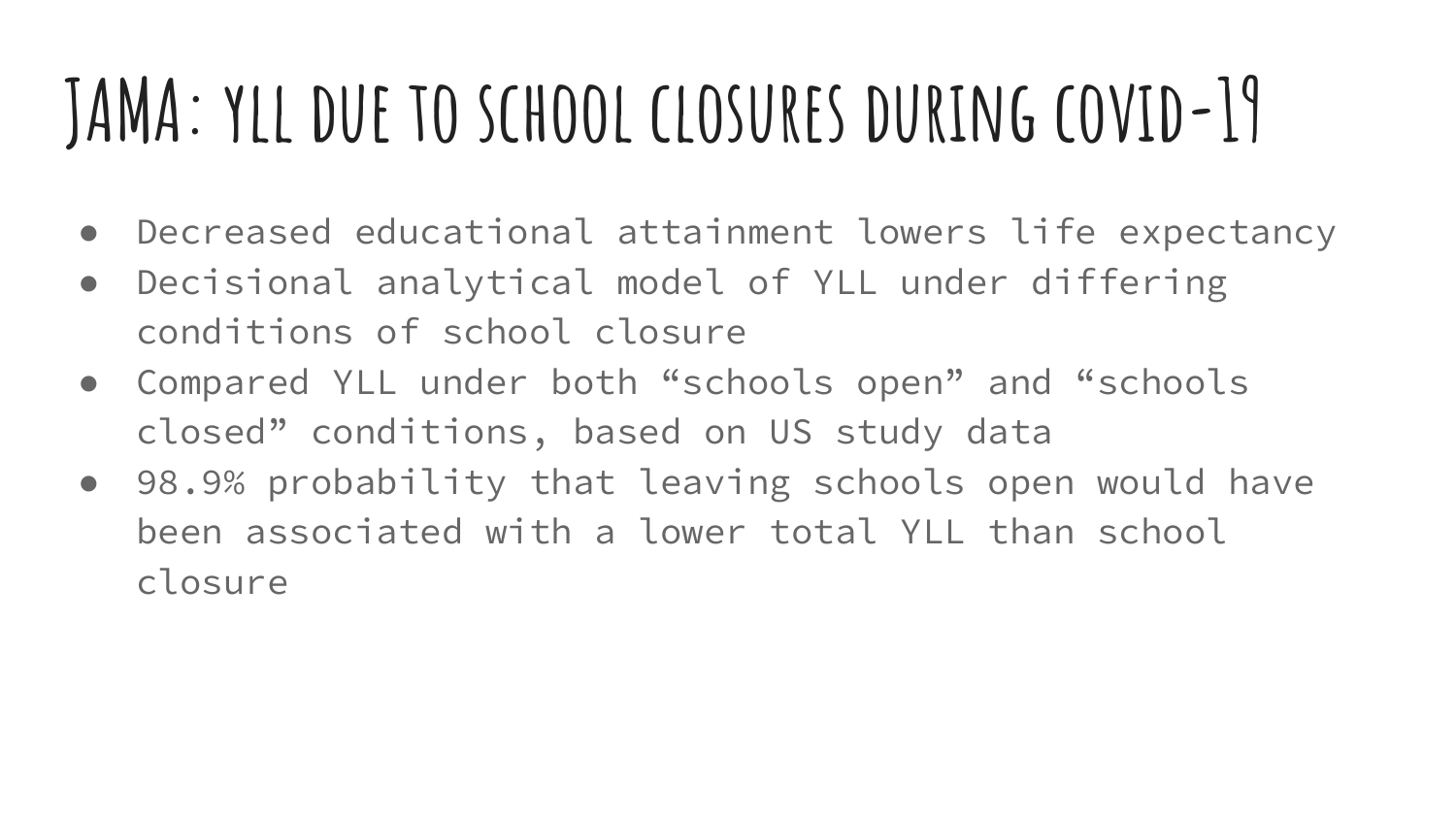**"Future decisions regarding school closures during the pandemic should consider the association between educational disruption and decreased expected lifespan and give greater weight to the potential outcomes of school closure on children's health."**